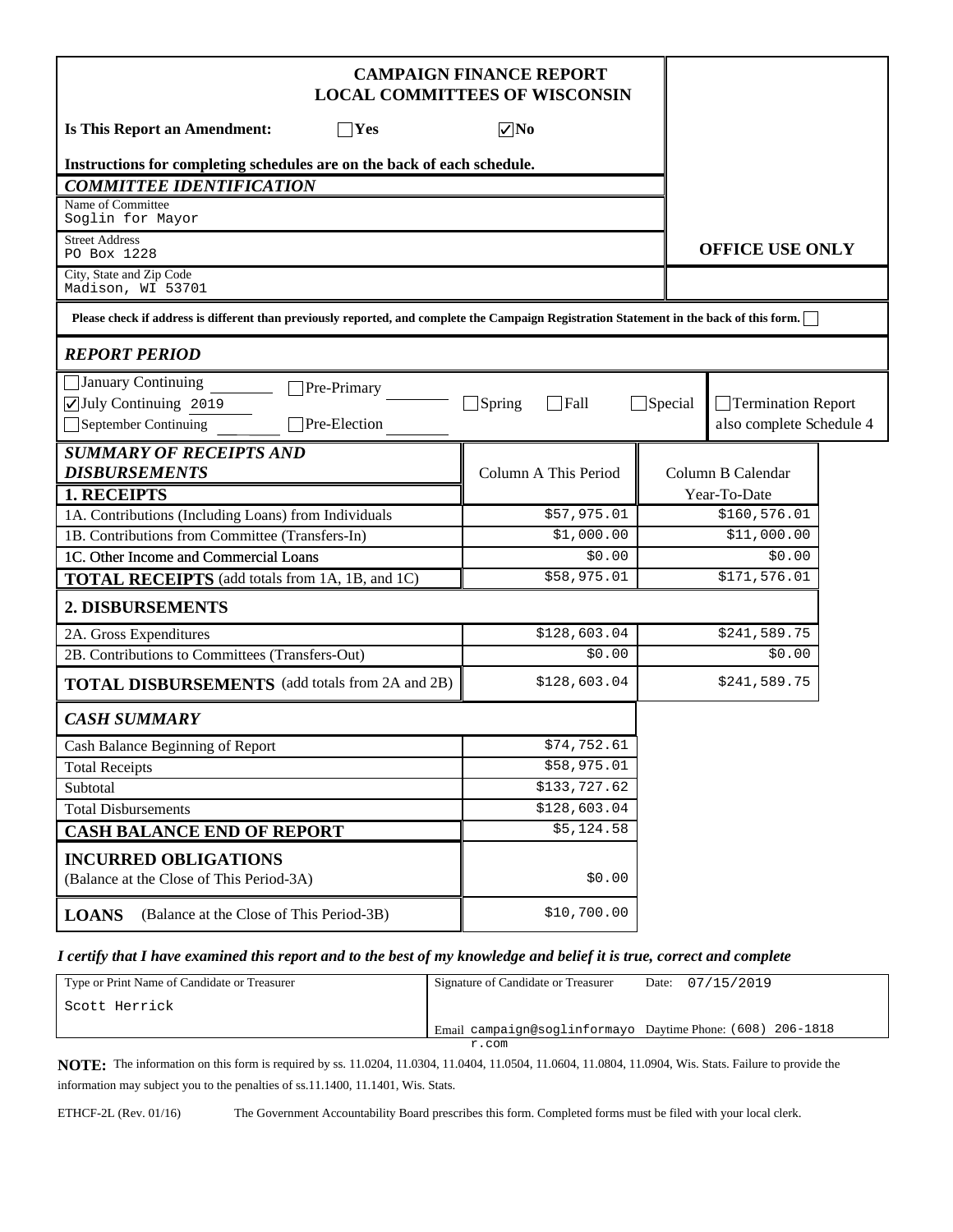Page 2 of 48

Complete Committee Name Soglin for Mayor

Date | Full Name, Mailing Address and Zip Code of Contributor Check if: | In-Kind Loan | Conduit - Ethics ID# Occupation (if year-to-date total exceeds \$200) | Amount of **Contribution** Y-T-D Total 03/31/2019 Madison, WI 53719 Rod Ritcherson 4022 Dolphin Dr Contributor Type: Individual Contribution Type: Monetary \$100.00 \$100.00 Date | Full Name, Mailing Address and Zip Code of Contributor Check if: | In-Kind Loan | Conduit - Ethics ID# 0900128 Occupation (if year-to-date total exceeds \$200) | Amount of **Contribution** Y-T-D Total 04/01/2019 Jared Bushek 5132 Sunrise Ridge Trl Middleton, WI 53562 Contributor Type: Individual Executive \$250.00 \$250.00 Date | Full Name, Mailing Address and Zip Code of Contributor Check if: □In-Kind Loan DConduit - Ethics ID# Occupation (if year-to-date total exceeds \$200) | Amount of Contribution Y-T-D Total 03/25/2019 David Walsh PO Box 1497 Madison, WI 53701 Contributor Type: Individual Contribution Type: Monetary Retired \$1,000.00 \$1,000.00 Date | Full Name, Mailing Address and Zip Code of Contributor Check if: | In-Kind Loan | Conduit - Ethics ID# Occupation (if year-to-date total exceeds \$200) | Amount of Contribution Y-T-D Total 03/20/2019 Merrilee Pickett 5613 Varsity Hl Madison, WI 53705 Contributor Type: Individual Contribution Type: Monetary  $$25.00$   $$50.00$ Instructions for completing schedules are on the back of each schedule.

| \$1,375.00  | SUBTOTAL ITEMIZED CONTRIBUTIONS THIS PAGE     |
|-------------|-----------------------------------------------|
| \$57,975.01 | TOTAL ITEMIZED CONTRIBUTIONS                  |
| \$0.00      | TOTAL ANONYMOUS CONTRIBUTIONS \$10 OR LESS    |
| \$57,975.01 | TOTAL CONTRIBUTIONS RECEIVED FROM INDIVIDUALS |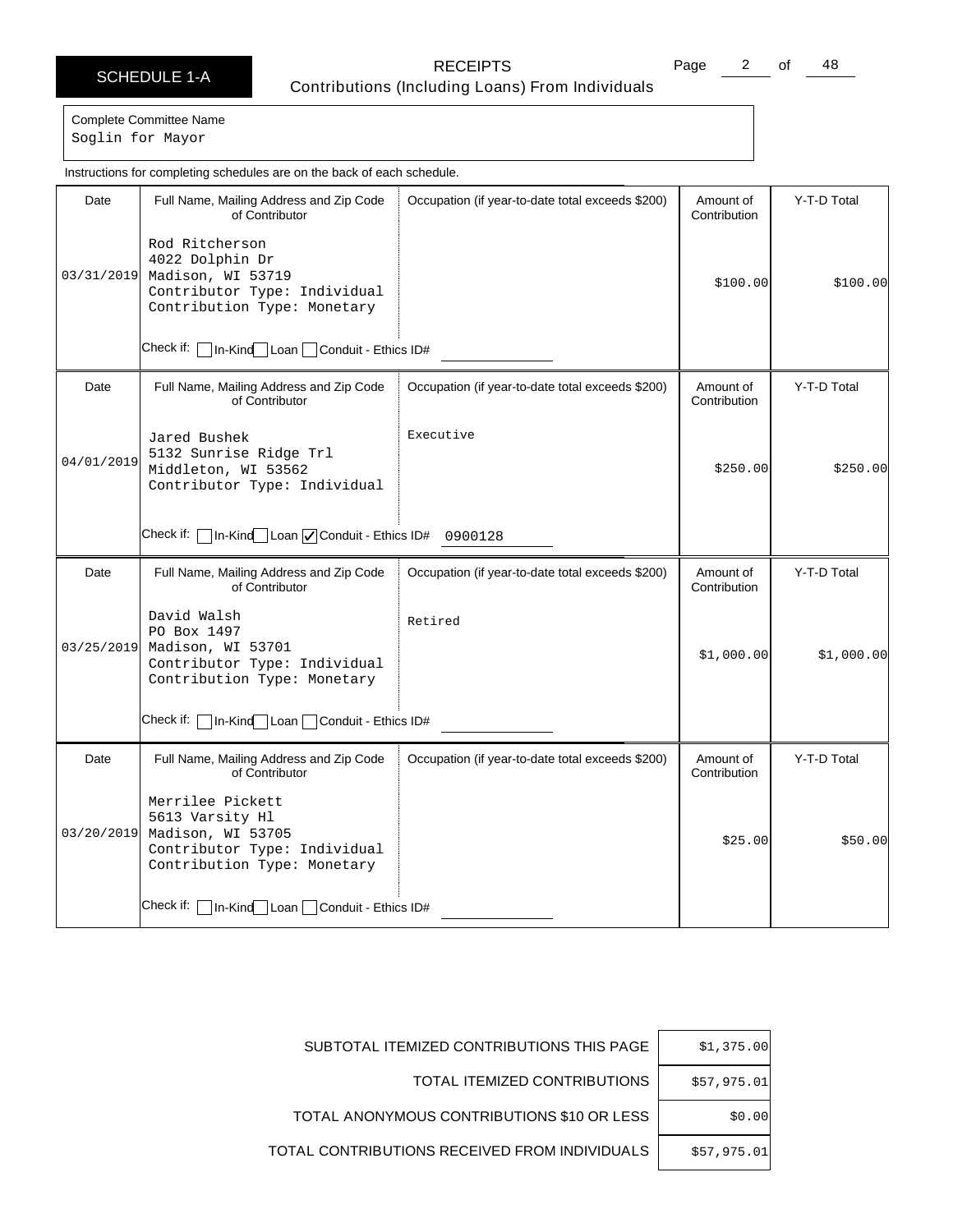Page 3 of 48

Complete Committee Name Soglin for Mayor

Date | Full Name, Mailing Address and Zip Code of Contributor Check if: | In-Kind Loan | Conduit - Ethics ID# Occupation (if year-to-date total exceeds \$200) | Amount of **Contribution** Y-T-D Total 03/22/2019 Madison, WI 53705 Stewart Macaulay 314 Shepard Ter Contributor Type: Individual Contribution Type: Monetary \$100.00 \$100.00 Date | Full Name, Mailing Address and Zip Code of Contributor Check if:  $\Box$  In-Kind Loan  $\Box$  Conduit - Ethics ID# Occupation (if year-to-date total exceeds \$200) | Amount of **Contribution** Y-T-D Total 03/23/2019 Greg Frank 5 Wallingford Cir Madison, WI 53717 Contributor Type: Individual Contribution Type: Monetary Retired  $$250.00$   $$250.00$ Date | Full Name, Mailing Address and Zip Code of Contributor Check if: | In-Kind | Loan | Conduit - Ethics ID# Occupation (if year-to-date total exceeds \$200) | Amount of Contribution Y-T-D Total 03/27/2019 Martin Rifken PO Box 2077 Madison, WI 53701 Contributor Type: Individual Contribution Type: Monetary \$200.00 \$200.00 Date | Full Name, Mailing Address and Zip Code of Contributor Check if: | In-Kind Loan | Conduit - Ethics ID# 0900187 Occupation (if year-to-date total exceeds \$200) | Amount of Contribution Y-T-D Total 04/01/2019 John Larsen 1223 Bongard Dr Waunakee, WI 53597 Contributor Type: Individual President  $$475.00$   $$475.00$ Instructions for completing schedules are on the back of each schedule.

| SUBTOTAL ITEMIZED CONTRIBUTIONS THIS PAGE     | \$1,025.00  |
|-----------------------------------------------|-------------|
| TOTAL ITEMIZED CONTRIBUTIONS                  | \$57,975.01 |
| TOTAL ANONYMOUS CONTRIBUTIONS \$10 OR LESS    | \$0.00      |
| TOTAL CONTRIBUTIONS RECEIVED FROM INDIVIDUALS | \$57.975.01 |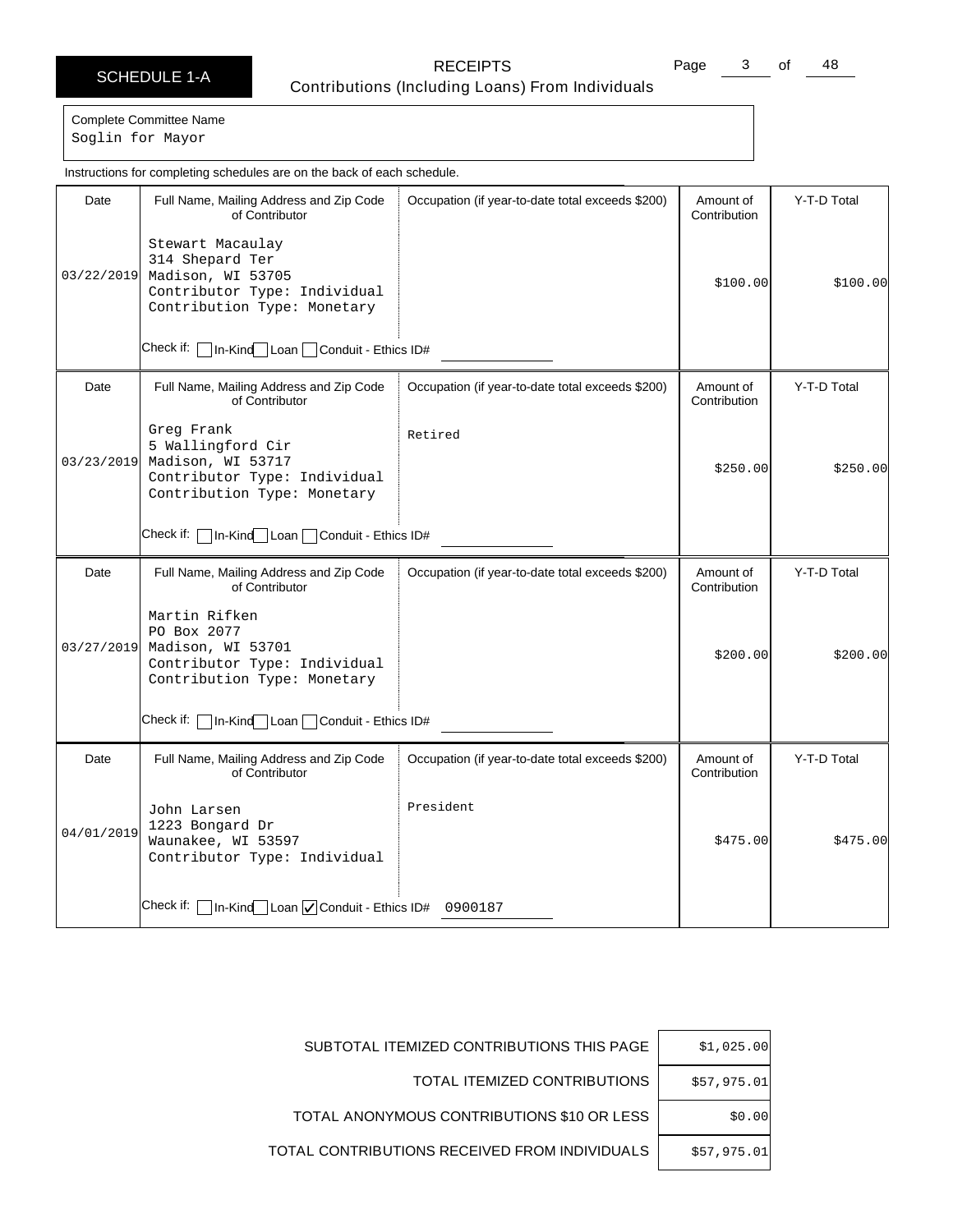Page 4 of 48

Complete Committee Name Soglin for Mayor

Date | Full Name, Mailing Address and Zip Code of Contributor Check if: | In-Kind Loan | Conduit - Ethics ID# Occupation (if year-to-date total exceeds \$200) | Amount of **Contribution** Y-T-D Total 03/27/2019 Madison, WI 53711 Morris Andrews 3618 Spring Trl Contributor Type: Individual Contribution Type: Monetary Retired \$500.00 \$500.00 Date Full Name, Mailing Address and Zip Code of Contributor Check if:  $\Box$  In-Kind Loan  $\Box$  Conduit - Ethics ID# Occupation (if year-to-date total exceeds \$200) | Amount of **Contribution** Y-T-D Total 03/26/2019 Kathleen Lemanski 242 Junction Rd Apt 34 Madison, WI 53717 Contributor Type: Individual Contribution Type: Monetary \$50.00 \$50.00 Date | Full Name, Mailing Address and Zip Code of Contributor Check if: | In-Kind | Loan | Conduit - Ethics ID# Occupation (if year-to-date total exceeds \$200) | Amount of Contribution Y-T-D Total 03/25/2019 Pamela Gardiner 9 Island Ave Apt 1502 Miami Beach, FL 33139 Contributor Type: Individual Contribution Type: Monetary \$50.00 \$50.00 Date | Full Name, Mailing Address and Zip Code of Contributor Check if: | In-Kind Loan | Conduit - Ethics ID# 0900187 Occupation (if year-to-date total exceeds \$200) | Amount of Contribution Y-T-D Total 04/01/2019 Anthony Clement Koblinski 125 N Hamilton St Unit 1005 Madison, WI 53703 Contributor Type: Individual CEO  $$250.00$   $$250.00$ Instructions for completing schedules are on the back of each schedule.

| \$850.00    | SUBTOTAL ITEMIZED CONTRIBUTIONS THIS PAGE     |
|-------------|-----------------------------------------------|
| \$57,975.01 | TOTAL ITEMIZED CONTRIBUTIONS                  |
| \$0.00      | TOTAL ANONYMOUS CONTRIBUTIONS \$10 OR LESS    |
| \$57,975.01 | TOTAL CONTRIBUTIONS RECEIVED FROM INDIVIDUALS |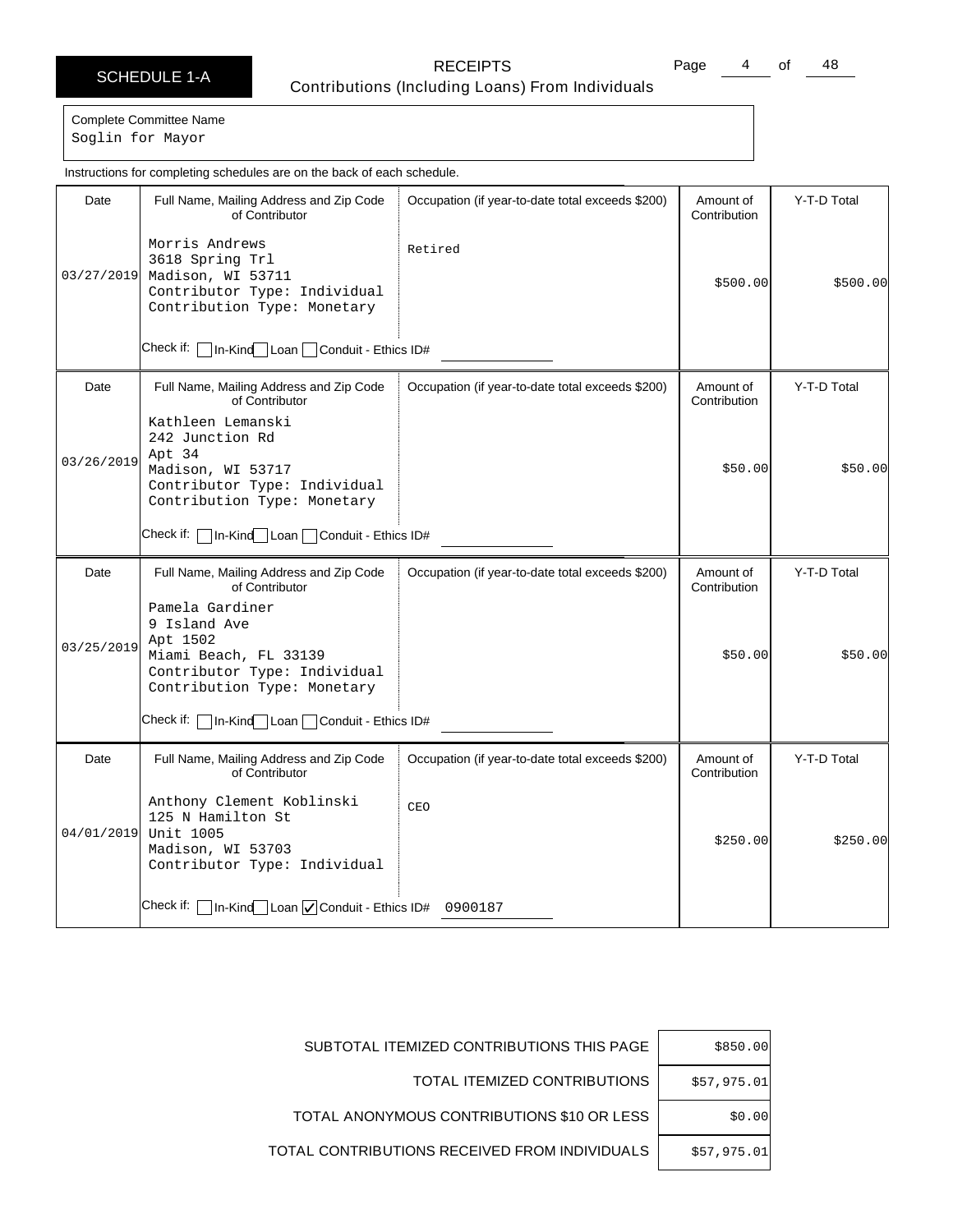Page 5 of 48

Complete Committee Name Soglin for Mayor

Date | Full Name, Mailing Address and Zip Code of Contributor Check if: | In-Kind Loan | Conduit - Ethics ID# Occupation (if year-to-date total exceeds \$200) | Amount of **Contribution** Y-T-D Total 03/19/2019 Madison, WI 53715 Steve Agard 131 S Brittingham Pl Contributor Type: Individual Contribution Type: Monetary Self \$250.00 \$250.00 Date | Full Name, Mailing Address and Zip Code of Contributor Check if: | In-Kind Loan | Conduit - Ethics ID# Occupation (if year-to-date total exceeds \$200) | Amount of **Contribution** Y-T-D Total 03/23/2019 Kirbie Mack 13 Esther Ct Madison, WI 53714 Contributor Type: Individual Contribution Type: Monetary  $$100.00$   $$100.00$ Date | Full Name, Mailing Address and Zip Code of Contributor Check if: | In-Kind Loan | Conduit - Ethics ID# 0900187 Occupation (if year-to-date total exceeds \$200) | Amount of Contribution Y-T-D Total 03/27/2019 Dan Bertler 2906 Marketplace Dr Fitchburg, WI 53719 Contributor Type: Individual President \$250.00 \$250.00 Date | Full Name, Mailing Address and Zip Code of Contributor Check if: | In-Kind Loan | Conduit - Ethics ID# Occupation (if year-to-date total exceeds \$200) | Amount of Contribution Y-T-D Total 03/20/2019 Hal Harlowe 601 Yosemite Pl Madison, WI 53705 Contributor Type: Individual Contribution Type: Monetary  $$100.00$   $$100.00$ Instructions for completing schedules are on the back of each schedule.

| \$700.00    | SUBTOTAL ITEMIZED CONTRIBUTIONS THIS PAGE     |
|-------------|-----------------------------------------------|
| \$57,975.01 | TOTAL ITEMIZED CONTRIBUTIONS                  |
| \$0.00      | TOTAL ANONYMOUS CONTRIBUTIONS \$10 OR LESS    |
| \$57,975.01 | TOTAL CONTRIBUTIONS RECEIVED FROM INDIVIDUALS |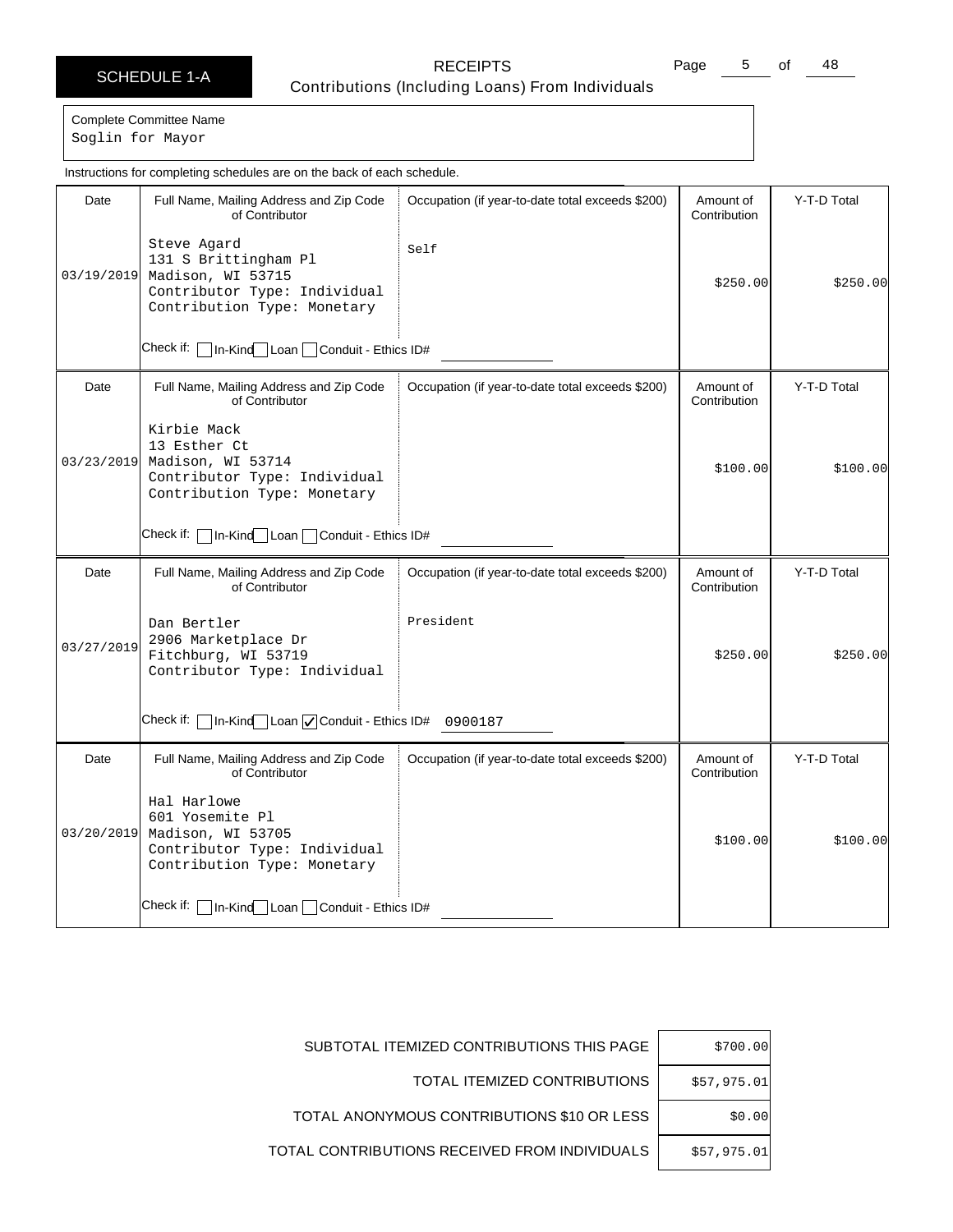Page 6 of 48

Complete Committee Name Soglin for Mayor

Date | Full Name, Mailing Address and Zip Code of Contributor Check if: | In-Kind Loan | Conduit - Ethics ID# Occupation (if year-to-date total exceeds \$200) | Amount of **Contribution** Y-T-D Total 04/01/2019 Stoughton, WI 53589 Betty J Socha 524 Hamilton St Contributor Type: Individual Contribution Type: Monetary \$50.00 \$50.00 Date Full Name, Mailing Address and Zip Code of Contributor Check if:  $\Box$  In-Kind Loan  $\Box$  Conduit - Ethics ID# Occupation (if year-to-date total exceeds \$200) | Amount of **Contribution** Y-T-D Total 03/26/2019 Becky Soglin 65 Rita Lyn Ct Iowa City, IA 52245 Contributor Type: Individual Contribution Type: Monetary \$50.00 \$50.00 Date | Full Name, Mailing Address and Zip Code of Contributor Check if: | In-Kind | Loan | Conduit - Ethics ID# Occupation (if year-to-date total exceeds \$200) | Amount of Contribution Y-T-D Total 03/27/2019 Lucas James Henning 2027 Chadbourne Ave Madison, WI 53726 Contributor Type: Individual Contribution Type: Monetary Restaurant Owner \$500.00 \$500.00 Date | Full Name, Mailing Address and Zip Code of Contributor Check if: | In-Kind Loan | Conduit - Ethics ID# Occupation (if year-to-date total exceeds \$200) | Amount of **Contribution** Y-T-D Total 03/28/2019 Madison, WI 53719 Erin Michelle Shopofski 6839 Park Ridge Dr Contributor Type: Individual Contribution Type: Monetary  $$100.00$   $$200.00$ Instructions for completing schedules are on the back of each schedule.

| \$700.00    | SUBTOTAL ITEMIZED CONTRIBUTIONS THIS PAGE     |
|-------------|-----------------------------------------------|
| \$57,975.01 | TOTAL ITEMIZED CONTRIBUTIONS                  |
| \$0.00      | TOTAL ANONYMOUS CONTRIBUTIONS \$10 OR LESS    |
| \$57,975.01 | TOTAL CONTRIBUTIONS RECEIVED FROM INDIVIDUALS |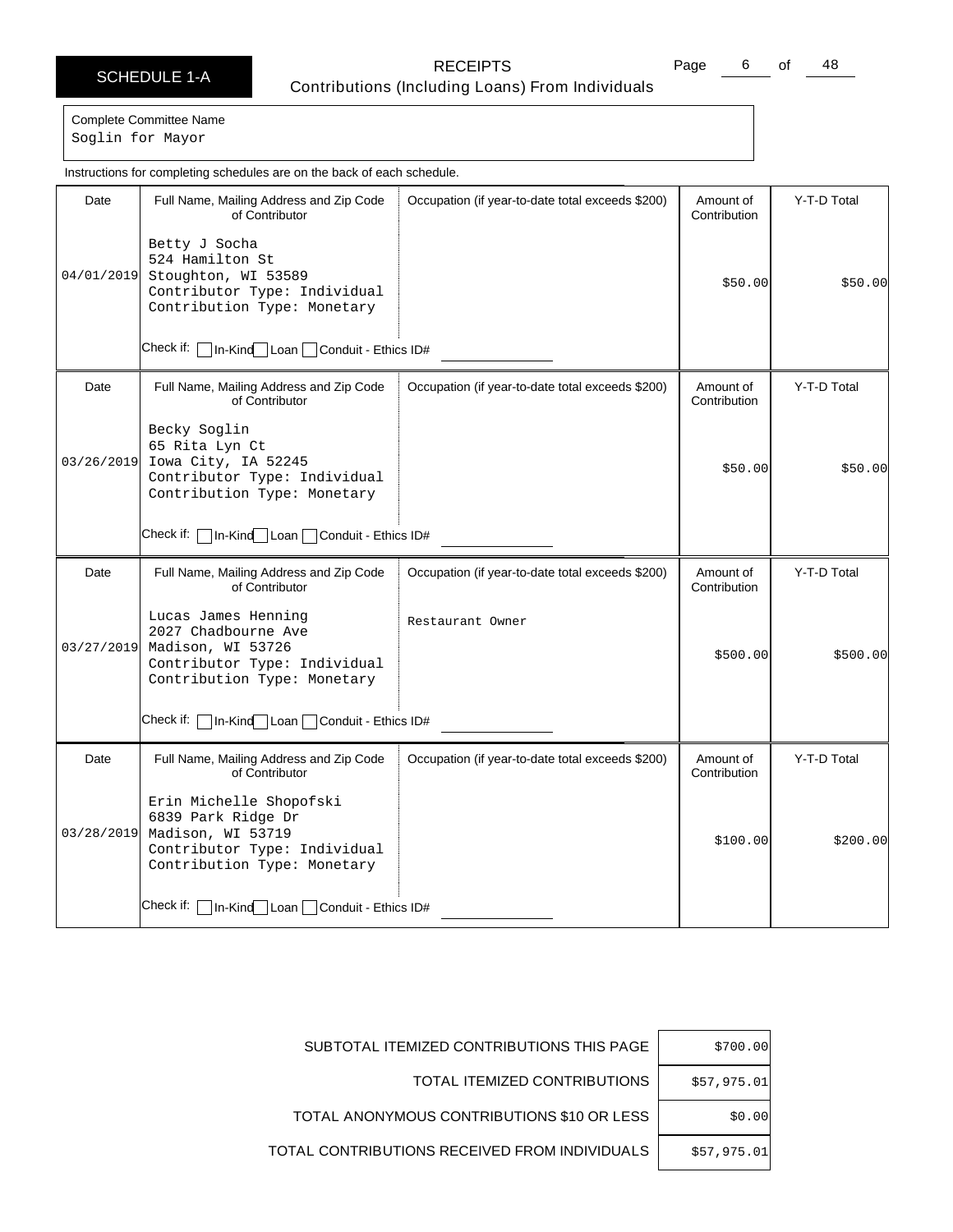Page  $\frac{7}{1}$  of  $\frac{48}{1}$ 

Complete Committee Name

Soglin for Mayor

|            | Instructions for completing schedules are on the back of each schedule.                                                |                                                  |                           |             |
|------------|------------------------------------------------------------------------------------------------------------------------|--------------------------------------------------|---------------------------|-------------|
| Date       | Full Name, Mailing Address and Zip Code<br>of Contributor                                                              | Occupation (if year-to-date total exceeds \$200) | Amount of<br>Contribution | Y-T-D Total |
| 03/21/2019 | Fred Frank<br>4599 Signature Dr<br>Middleton, WI 53562<br>Contributor Type: Individual<br>Contribution Type: Monetary  | Executive                                        | \$500.00]                 | \$500.00]   |
|            | Check if:<br>In-Kind Loan Conduit - Ethics ID#                                                                         |                                                  |                           |             |
| Date       | Full Name, Mailing Address and Zip Code<br>of Contributor                                                              | Occupation (if year-to-date total exceeds \$200) | Amount of<br>Contribution | Y-T-D Total |
| 03/24/2019 | Ari Soglin<br>1196 Curtis St<br>Albany, CA 94706<br>Contributor Type: Individual<br>Contribution Type: Monetary        | Director of communications                       | \$200.00]                 | \$250.00    |
|            | Check if:<br>In-Kind Loan Conduit - Ethics ID#                                                                         |                                                  |                           |             |
| Date       | Full Name, Mailing Address and Zip Code<br>of Contributor                                                              | Occupation (if year-to-date total exceeds \$200) | Amount of<br>Contribution | Y-T-D Total |
| 03/25/2019 | Josh Orton<br>4718 Lafayette Dr<br>Madison, WI 53705<br>Contributor Type: Individual<br>Contribution Type: Monetary    |                                                  | \$100.00]                 | \$100.00]   |
|            | Check if:<br>In-Kind Loan Conduit - Ethics ID#                                                                         |                                                  |                           |             |
| Date       | Full Name, Mailing Address and Zip Code<br>of Contributor                                                              | Occupation (if year-to-date total exceeds \$200) | Amount of<br>Contribution | Y-T-D Total |
| 03/25/2019 | BILL PHARO<br>4121 FOX BLUFF LN.<br>Middleton, WI 53562<br>Contributor Type: Individual<br>Contribution Type: Monetary | <b>BUSINESS OWNER</b>                            | \$1,000.00]               | \$1,000.00] |
|            | Check if:  ∣<br>In-Kind   Loan   Conduit - Ethics ID#                                                                  |                                                  |                           |             |

| \$1,800.00  | SUBTOTAL ITEMIZED CONTRIBUTIONS THIS PAGE     |
|-------------|-----------------------------------------------|
| \$57,975.01 | TOTAL ITEMIZED CONTRIBUTIONS                  |
| \$0.00      | TOTAL ANONYMOUS CONTRIBUTIONS \$10 OR LESS    |
| \$57,975.01 | TOTAL CONTRIBUTIONS RECEIVED FROM INDIVIDUALS |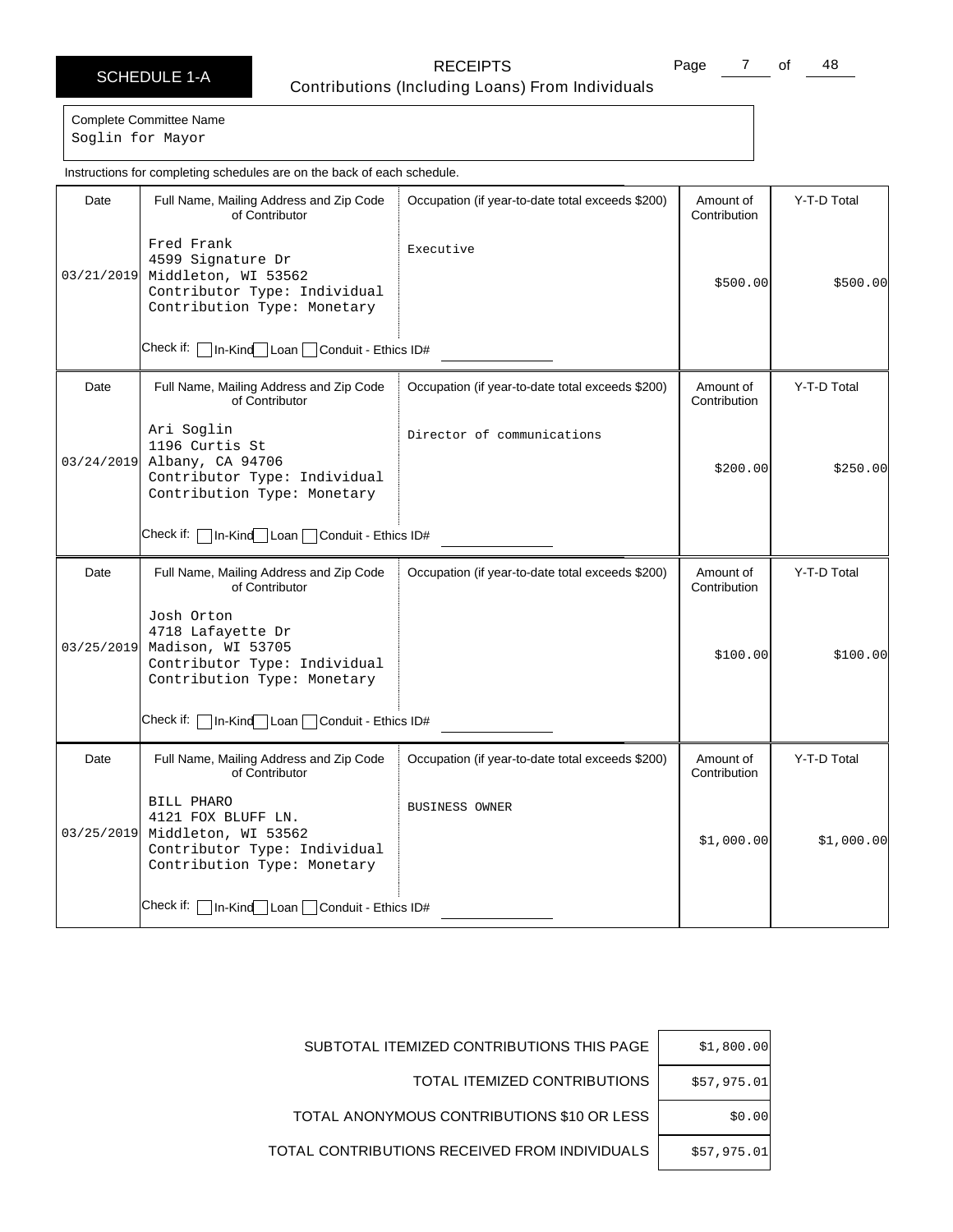Page 8 of 48

Complete Committee Name Soglin for Mayor

Date | Full Name, Mailing Address and Zip Code of Contributor Check if: | In-Kind Loan | Conduit - Ethics ID# Occupation (if year-to-date total exceeds \$200) | Amount of **Contribution** Y-T-D Total 03/26/2019 Madison, WI 53713 Ann E Kovich 2605 Golden Gate Way Contributor Type: Individual Contribution Type: Monetary \$50.00 \$200.00 Date | Full Name, Mailing Address and Zip Code of Contributor Check if:  $\Box$  In-Kind Loan  $\Box$  Conduit - Ethics ID# Occupation (if year-to-date total exceeds \$200) | Amount of **Contribution** Y-T-D Total 03/30/2019 Stu D Levitan 4181 Cherokee Dr Madison, WI 53711 Contributor Type: Individual Contribution Type: Monetary Retired  $$100.00$   $$450.00$ Date | Full Name, Mailing Address and Zip Code of Contributor Check if: | In-Kind | Loan | Conduit - Ethics ID# Occupation (if year-to-date total exceeds \$200) | Amount of Contribution Y-T-D Total 03/24/2019 WILLIAM REMINGTON 702 Pirate Island Rd Apt 2 Monona, WI 53716 Contributor Type: Individual Contribution Type: Monetary \$27.00 \$54.00 Date | Full Name, Mailing Address and Zip Code of Contributor Check if: **In-Kind** Loan Conduit - Ethics ID# Occupation (if year-to-date total exceeds \$200) | Amount of Contribution Y-T-D Total 06/07/2019 Eric Hovde 122 W Washington Ave Ste 350 Madison, WI 53703 Contributor Type: Individual Contribution Type: Monetary CEO  $$2,000.00$   $$2,000.00$ Instructions for completing schedules are on the back of each schedule.

| \$2,177.00  | SUBTOTAL ITEMIZED CONTRIBUTIONS THIS PAGE     |
|-------------|-----------------------------------------------|
| \$57,975.01 | TOTAL ITEMIZED CONTRIBUTIONS                  |
| \$0.00      | TOTAL ANONYMOUS CONTRIBUTIONS \$10 OR LESS    |
| \$57,975.01 | TOTAL CONTRIBUTIONS RECEIVED FROM INDIVIDUALS |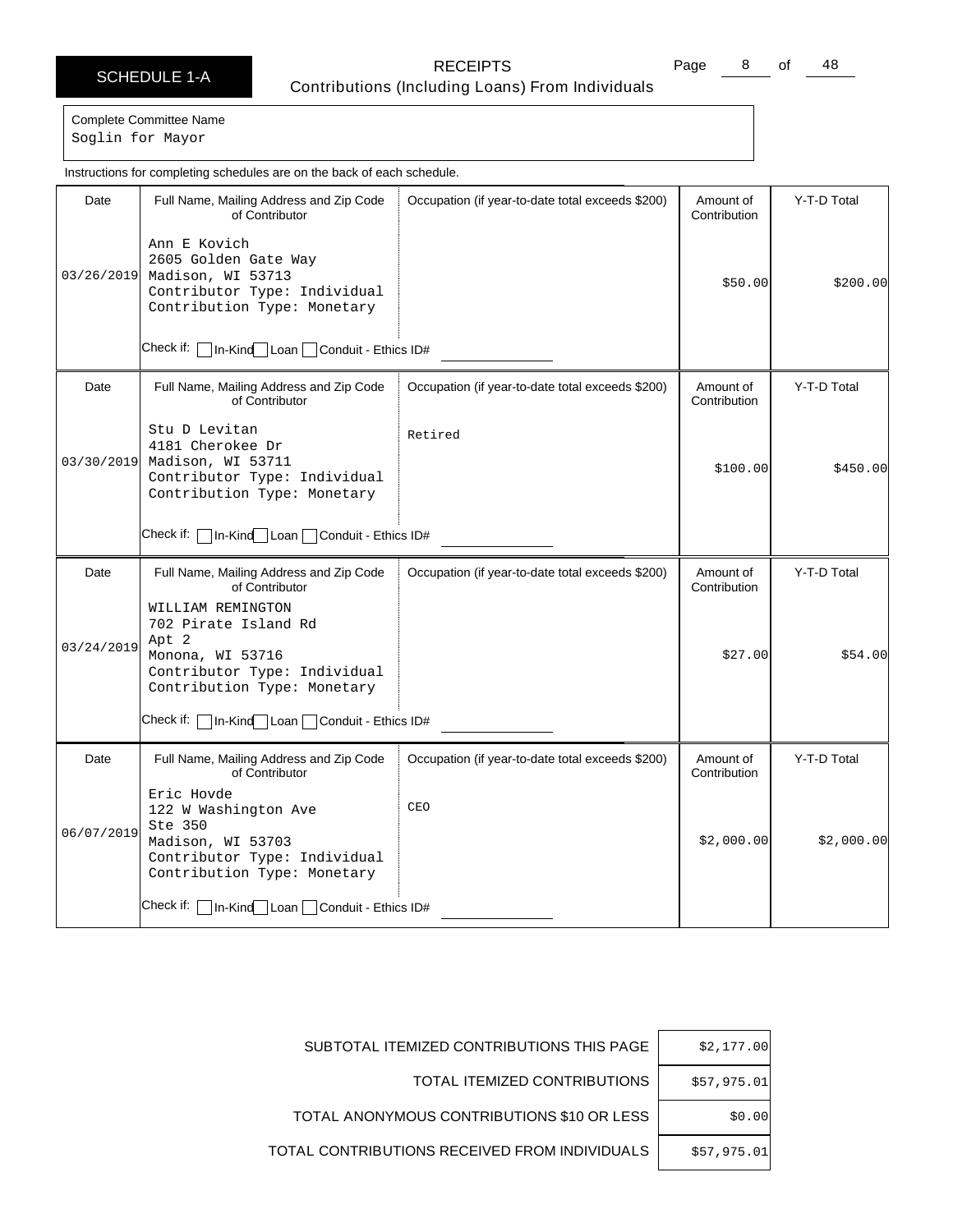Page 9 of 48

Complete Committee Name Soglin for Mayor

|            | Instructions for completing schedules are on the back of each schedule.                                                            |                                                  |                           |             |
|------------|------------------------------------------------------------------------------------------------------------------------------------|--------------------------------------------------|---------------------------|-------------|
| Date       | Full Name, Mailing Address and Zip Code<br>of Contributor                                                                          | Occupation (if year-to-date total exceeds \$200) | Amount of<br>Contribution | Y-T-D Total |
| 03/27/2019 | Pablo Sanchez<br>125 S Owen Dr<br>Madison, WI 53705<br>Contributor Type: Individual                                                |                                                  | \$200.00                  | \$200.00    |
|            | 1n-Kind Loan   Conduit - Ethics ID# 0900187<br>Check if: [                                                                         |                                                  |                           |             |
| Date       | Full Name, Mailing Address and Zip Code<br>of Contributor                                                                          | Occupation (if year-to-date total exceeds \$200) | Amount of<br>Contribution | Y-T-D Total |
| 03/28/2019 | Milele Chikasa Chikasa Anana<br>1033 Melvin Ct<br>Madison, WI 53704<br>Contributor Type: Individual<br>Contribution Type: Monetary |                                                  | \$25.00                   | \$25.00     |
|            | Check if: l<br>In-Kind Loan Conduit - Ethics ID#                                                                                   |                                                  |                           |             |
| Date       | Full Name, Mailing Address and Zip Code<br>of Contributor                                                                          | Occupation (if year-to-date total exceeds \$200) | Amount of<br>Contribution | Y-T-D Total |
| 03/23/2019 | Rick Mcky<br>906 Sauk Ridge Trl<br>Madison, WI 53717<br>Contributor Type: Individual<br>Contribution Type: Monetary                | Real Estate                                      | \$250.00                  | \$250.00    |
|            | Check if:   In-Kind Loan   Conduit - Ethics ID#                                                                                    |                                                  |                           |             |
| Date       | Full Name, Mailing Address and Zip Code<br>of Contributor                                                                          | Occupation (if year-to-date total exceeds \$200) | Amount of<br>Contribution | Y-T-D Total |
| 03/27/2019 | Scott E Kelly<br>5103 Tonyawatha Trl<br>Monona, WI 53716<br>Contributor Type: Individual<br>Contribution Type: Monetary            | Business Owner                                   | \$4,664.00                | \$4,664.00  |
|            | Check if:   In-Kind Loan   Conduit - Ethics ID#                                                                                    |                                                  |                           |             |

| \$5,139.00  | SUBTOTAL ITEMIZED CONTRIBUTIONS THIS PAGE     |
|-------------|-----------------------------------------------|
| \$57,975.01 | TOTAL ITEMIZED CONTRIBUTIONS                  |
| \$0.00      | TOTAL ANONYMOUS CONTRIBUTIONS \$10 OR LESS    |
| \$57,975.01 | TOTAL CONTRIBUTIONS RECEIVED FROM INDIVIDUALS |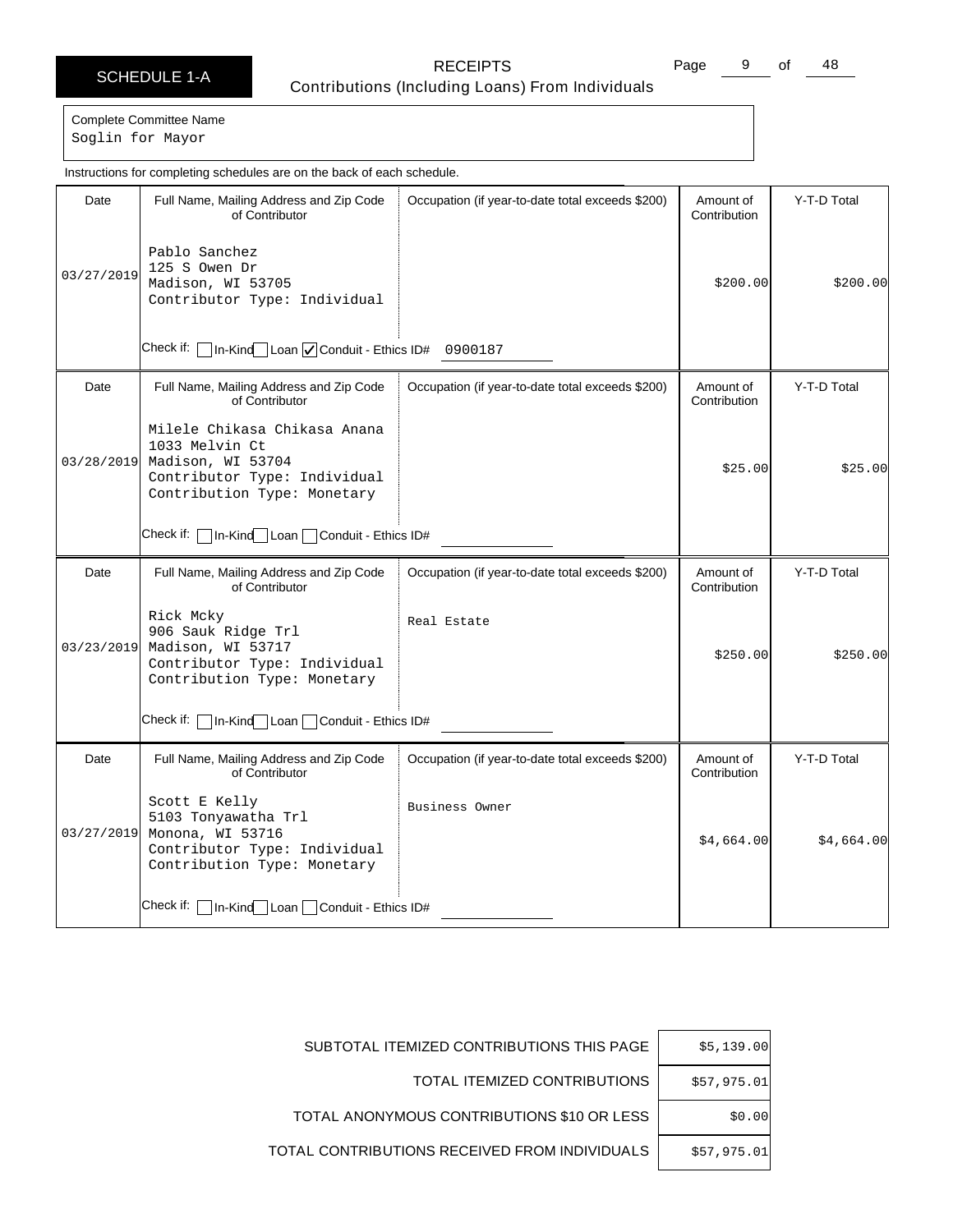Page 10 of 48

Complete Committee Name Soglin for Mayor

Date | Full Name, Mailing Address and Zip Code of Contributor Check if: | In-Kind Loan | Conduit - Ethics ID# Occupation (if year-to-date total exceeds \$200) | Amount of **Contribution** Y-T-D Total 03/28/2019 Madison, WI 53716 Barbara Arnold 1242 Meadowlark Dr Contributor Type: Individual Contribution Type: Monetary \$100.00 \$100.00 Date | Full Name, Mailing Address and Zip Code of Contributor Check if:  $\Box$  In-Kind Loan  $\Box$  Conduit - Ethics ID# Occupation (if year-to-date total exceeds \$200) | Amount of **Contribution** Y-T-D Total 03/19/2019 Thomas Solheim 1039 Rutledge St Madison, WI 53703 Contributor Type: Individual Contribution Type: Monetary \$50.00 \$50.00 Date | Full Name, Mailing Address and Zip Code of Contributor Check if: | In-Kind | Loan | Conduit - Ethics ID# Occupation (if year-to-date total exceeds \$200) | Amount of Contribution Y-T-D Total 03/26/2019 Holly Jensen 659 Farwell Dr Madison, WI 53704 Contributor Type: Individual Contribution Type: Monetary homemaker  $$4,600.00$   $$4,600.00$ Date | Full Name, Mailing Address and Zip Code of Contributor Check if: | In-Kind Loan | Conduit - Ethics ID# Occupation (if year-to-date total exceeds \$200) | Amount of **Contribution** Y-T-D Total 04/01/2019 Fitchburg, WI 53711 Frederick Rouse 2380 W Hill Dr Contributor Type: Individual Contribution Type: Monetary  $$100.00$   $$100.00$ Instructions for completing schedules are on the back of each schedule.

| \$4,850.00  | SUBTOTAL ITEMIZED CONTRIBUTIONS THIS PAGE     |
|-------------|-----------------------------------------------|
| \$57,975.01 | TOTAL ITEMIZED CONTRIBUTIONS                  |
| \$0.00      | TOTAL ANONYMOUS CONTRIBUTIONS \$10 OR LESS    |
| \$57,975.01 | TOTAL CONTRIBUTIONS RECEIVED FROM INDIVIDUALS |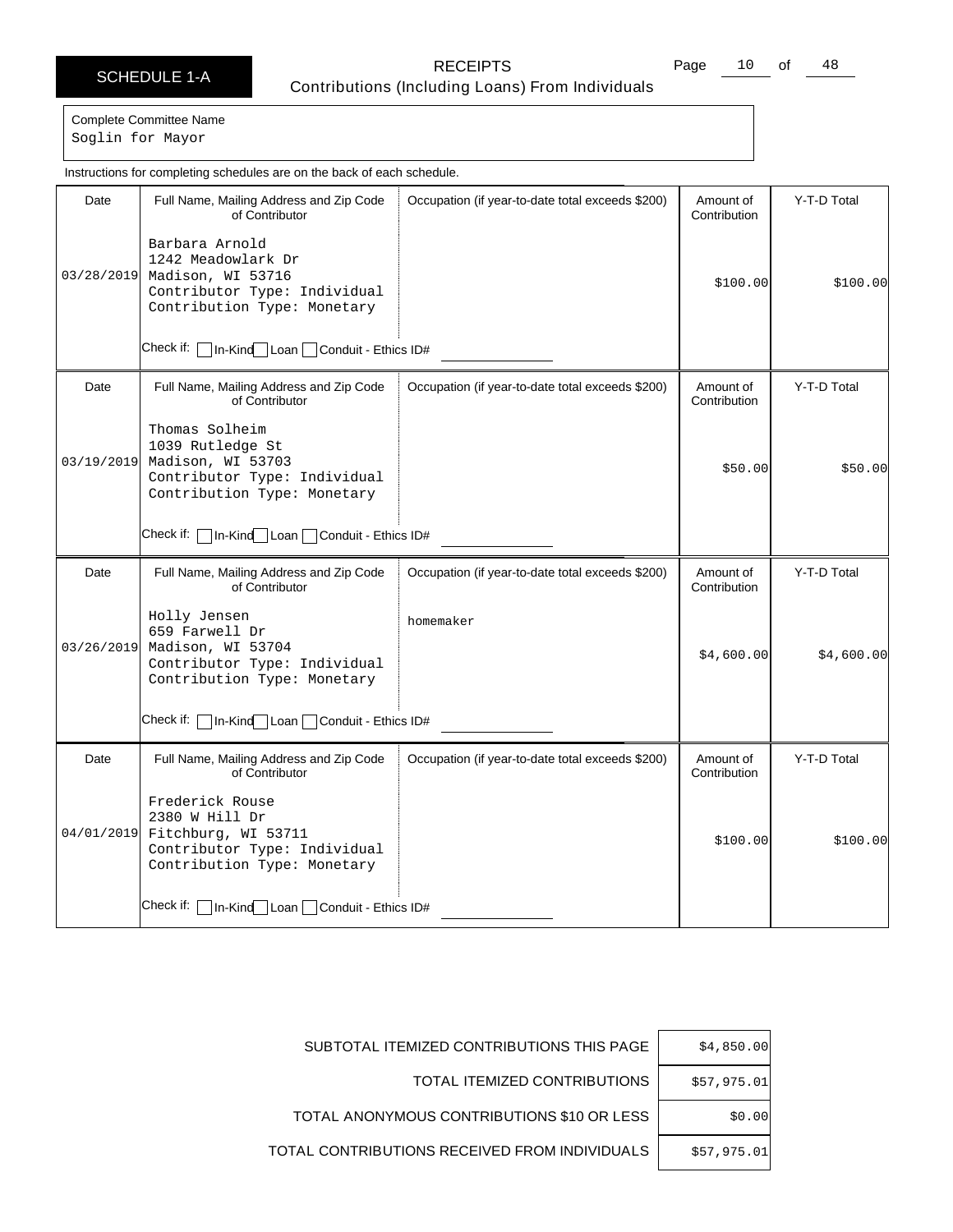Page 11 of 48

### Complete Committee Name Soglin for Mayor

|            | Instructions for completing schedules are on the back of each schedule.                                                                 |                                                  |                           |             |  |
|------------|-----------------------------------------------------------------------------------------------------------------------------------------|--------------------------------------------------|---------------------------|-------------|--|
| Date       | Full Name, Mailing Address and Zip Code<br>of Contributor                                                                               | Occupation (if year-to-date total exceeds \$200) | Amount of<br>Contribution | Y-T-D Total |  |
| 04/01/2019 | David Wittwer<br>805 Dandaneau Trl<br>Madison, WI 53719<br>Contributor Type: Individual                                                 | Retired                                          | \$450.00                  | \$450.00    |  |
|            | Check if:<br>1n-Kind Loan   Conduit - Ethics ID# 0900187                                                                                |                                                  |                           |             |  |
| Date       | Full Name, Mailing Address and Zip Code<br>of Contributor                                                                               | Occupation (if year-to-date total exceeds \$200) | Amount of<br>Contribution | Y-T-D Total |  |
| 04/06/2019 | Paul R Soglin<br>121 Standish Ct<br>Madison, WI 53705<br>Contributor Type: Individual                                                   | Retired                                          | \$2,000.00                | \$2,250.00  |  |
|            | In-Kind√Loan Conduit - Ethics ID#<br>Check if:                                                                                          |                                                  |                           |             |  |
| Date       | Full Name, Mailing Address and Zip Code<br>of Contributor                                                                               | Occupation (if year-to-date total exceeds \$200) | Amount of<br>Contribution | Y-T-D Total |  |
| 03/27/2019 | James Imhoff<br>2124 Waunona Way<br>Madison, WI 53713<br>Contributor Type: Individual                                                   | Chairman and CEO                                 | \$1,000.00]               | \$2,000.00] |  |
|            | In-Kind Loan O Conduit - Ethics ID# 0900010<br>Check if:                                                                                |                                                  |                           |             |  |
| Date       | Full Name, Mailing Address and Zip Code<br>of Contributor                                                                               | Occupation (if year-to-date total exceeds \$200) | Amount of<br>Contribution | Y-T-D Total |  |
|            | Joseph J Wiesenfarth<br>5401 Greening Ln<br>03/22/2019 Madison, WI 53705<br>Contributor Type: Individual<br>Contribution Type: Monetary |                                                  | \$25.00                   | \$50.00     |  |
|            | Check if: $\Box$ In-Kind Loan $\Box$ Conduit - Ethics ID#                                                                               |                                                  |                           |             |  |

| \$3,475.00  | SUBTOTAL ITEMIZED CONTRIBUTIONS THIS PAGE     |
|-------------|-----------------------------------------------|
| \$57,975.01 | TOTAL ITEMIZED CONTRIBUTIONS                  |
| \$0.00      | TOTAL ANONYMOUS CONTRIBUTIONS \$10 OR LESS    |
| \$57,975.01 | TOTAL CONTRIBUTIONS RECEIVED FROM INDIVIDUALS |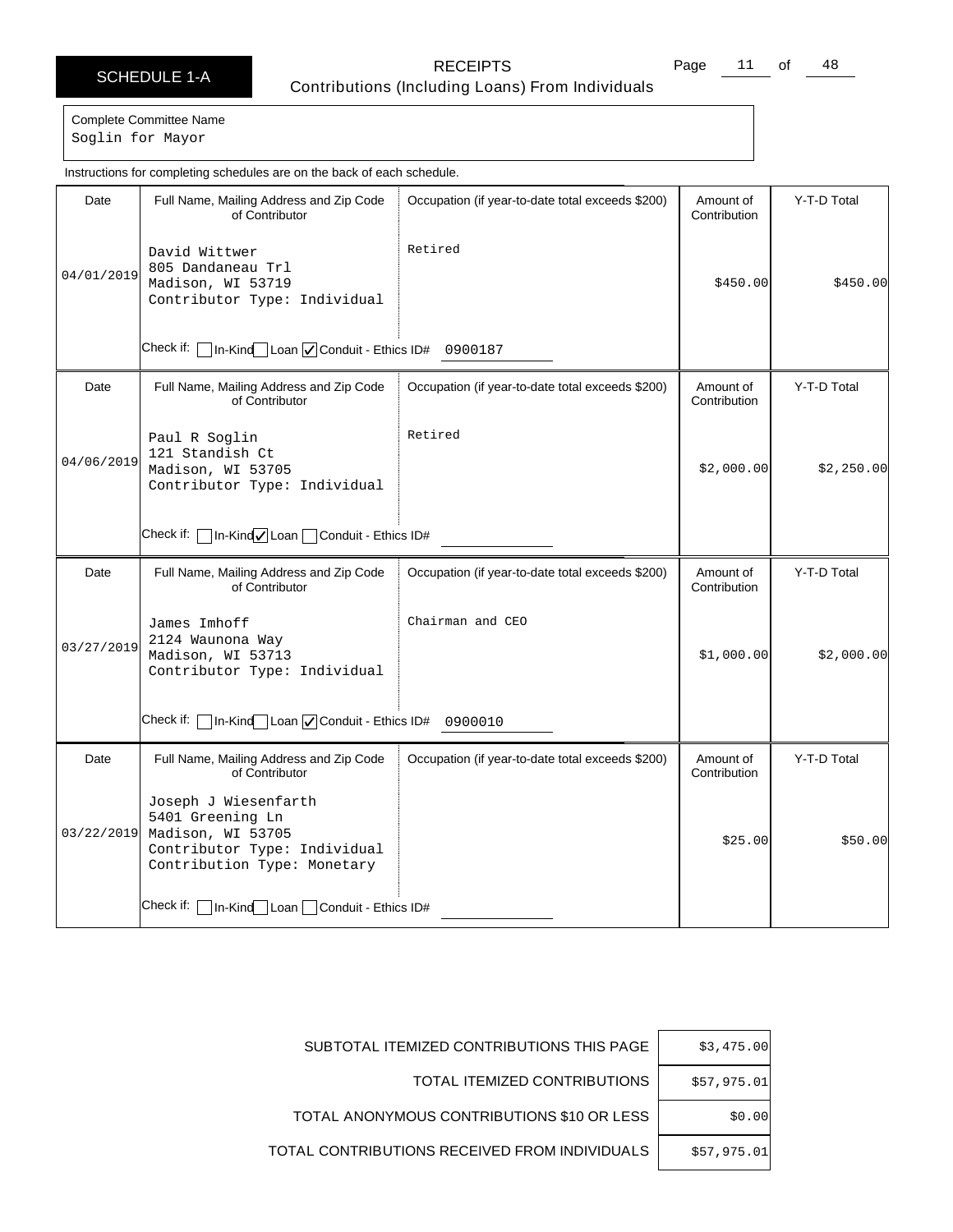Page 12 of 48

Complete Committee Name Soglin for Mayor

Date | Full Name, Mailing Address and Zip Code of Contributor Check if: | In-Kind Loan | Conduit - Ethics ID# 0900187 Occupation (if year-to-date total exceeds \$200) | Amount of **Contribution** Y-T-D Total 04/01/2019 Jac Garner 921 Pebble Beach Dr Madison, WI 53717 Contributor Type: Individual \$100.00 \$100.00 Date | Full Name, Mailing Address and Zip Code of Contributor Check if:  $\Box$  In-Kind Loan  $\Box$  Conduit - Ethics ID# Occupation (if year-to-date total exceeds \$200) | Amount of **Contribution** Y-T-D Total 03/25/2019 Todd Christensen 3801 Goldenrod Pl Janesville, WI 53546 Contributor Type: Individual Contribution Type: Monetary  $$190.00$   $$190.00$ Date | Full Name, Mailing Address and Zip Code of Contributor Check if: | In-Kind | Loan | Conduit - Ethics ID# Occupation (if year-to-date total exceeds \$200) | Amount of Contribution Y-T-D Total 03/22/2019 David Cullen 225 Sinclair St Janesville, WI 53545 Contributor Type: Individual Contribution Type: Monetary \$190.00 \$190.00 Date | Full Name, Mailing Address and Zip Code of Contributor Check if: | In-Kind Loan | Conduit - Ethics ID# Occupation (if year-to-date total exceeds \$200) | Amount of Contribution Y-T-D Total 03/27/2019 Madison, WI 53711 Tim Dybevik 5202 Dorsett Dr Contributor Type: Individual Contribution Type: Monetary Car Concierge Auto Delivery  $$100.00$   $$325.00$ Instructions for completing schedules are on the back of each schedule.

| \$580.00    | SUBTOTAL ITEMIZED CONTRIBUTIONS THIS PAGE     |
|-------------|-----------------------------------------------|
| \$57,975.01 | TOTAL ITEMIZED CONTRIBUTIONS                  |
| \$0.00      | TOTAL ANONYMOUS CONTRIBUTIONS \$10 OR LESS    |
| \$57,975.01 | TOTAL CONTRIBUTIONS RECEIVED FROM INDIVIDUALS |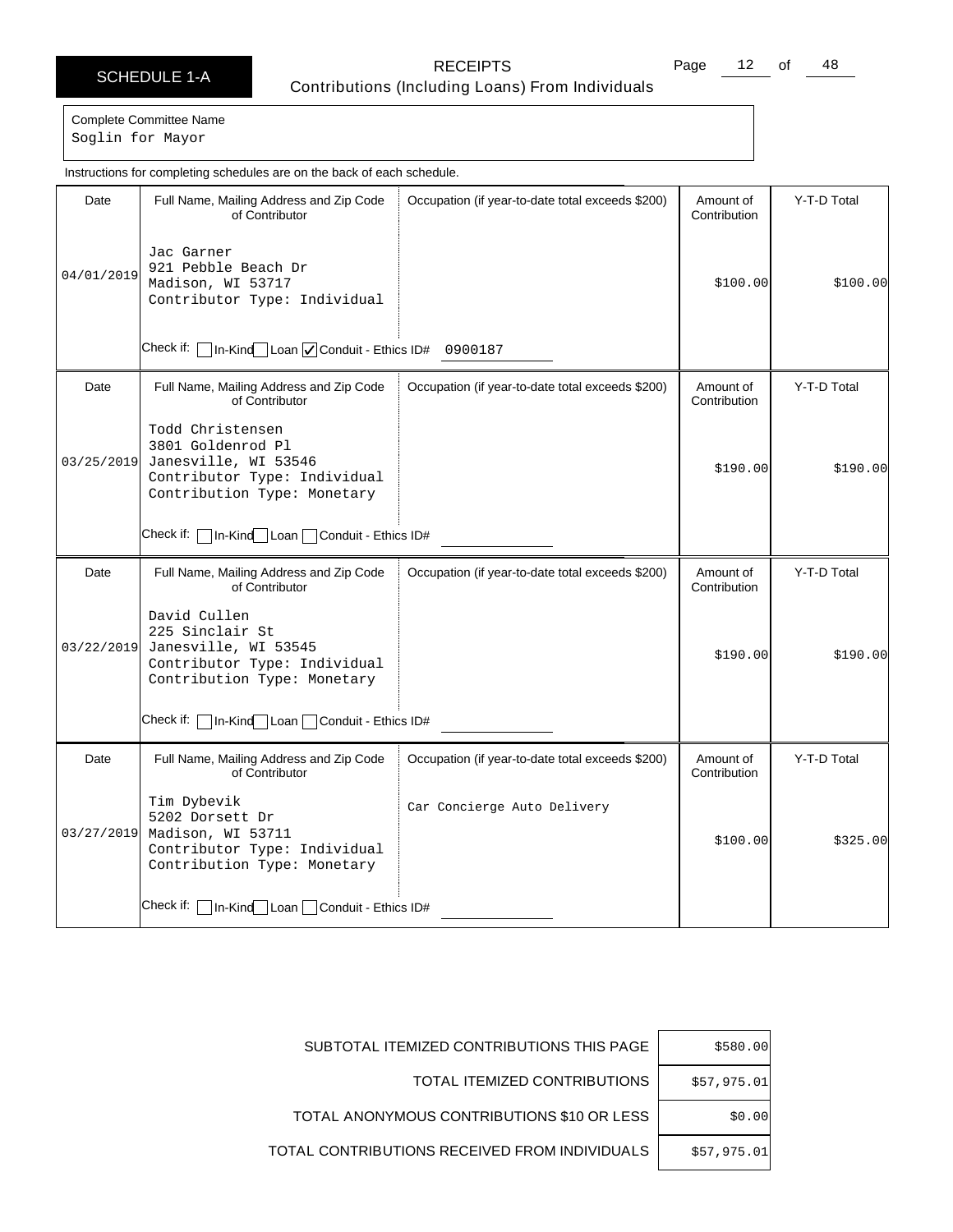Page 13 of 48

Complete Committee Name Soglin for Mayor

Date | Full Name, Mailing Address and Zip Code of Contributor Check if: In-Kind Loan Conduit - Ethics ID# Occupation (if year-to-date total exceeds \$200) | Amount of **Contribution** Y-T-D Total 04/09/2019 Madison, WI 53716 Mark Subola 9 Stacy Ln Contributor Type: Individual Contribution Type: Monetary \$100.00 \$100.00 Date Full Name, Mailing Address and Zip Code of Contributor Check if:  $\Box$  In-Kind Loan  $\Box$  Conduit - Ethics ID# Occupation (if year-to-date total exceeds \$200) | Amount of **Contribution** Y-T-D Total 03/27/2019 Jonathan Barry 9286 Ness Rd Mount Horeb, WI 53572 Contributor Type: Individual Contribution Type: Monetary  $$200.00$   $$200.00$ Date | Full Name, Mailing Address and Zip Code of Contributor Check if: | In-Kind Loan | Conduit - Ethics ID# Occupation (if year-to-date total exceeds \$200) | Amount of Contribution Y-T-D Total 03/25/2019 Sam Schwartz 4111 W Alameda Ave Ste 509 Burbank, CA 91505 Contributor Type: Individual Contribution Type: Monetary Talent agent \$1,000.00 \$1,000.00 Date | Full Name, Mailing Address and Zip Code of Contributor Check if: **In-Kind** Loan Conduit - Ethics ID# Occupation (if year-to-date total exceeds \$200) | Amount of Contribution Y-T-D Total 03/21/2019 Herb Frank 137 E Wilson St 311 Madison, WI 53703 Contributor Type: Individual Contribution Type: Monetary Retired \$500.00 \$500.00 Instructions for completing schedules are on the back of each schedule.

| \$1,800.00  | SUBTOTAL ITEMIZED CONTRIBUTIONS THIS PAGE     |
|-------------|-----------------------------------------------|
| \$57,975.01 | TOTAL ITEMIZED CONTRIBUTIONS                  |
| \$0.00      | TOTAL ANONYMOUS CONTRIBUTIONS \$10 OR LESS    |
| \$57,975.01 | TOTAL CONTRIBUTIONS RECEIVED FROM INDIVIDUALS |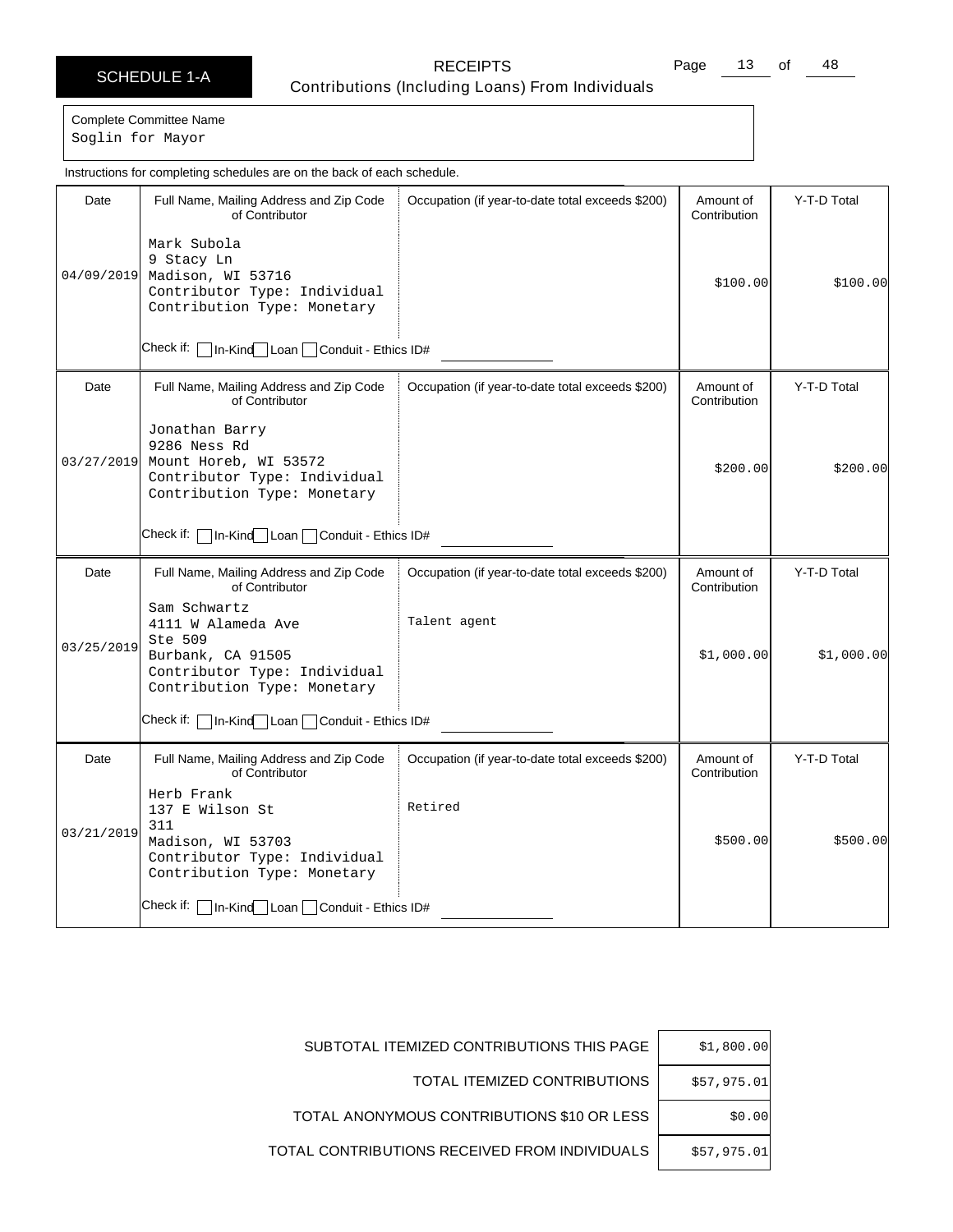Page 14 of 48

Complete Committee Name

Soglin for Mayor

|                                                 | Instructions for completing schedules are on the back of each schedule.                                                    |                                                  |                           |             |  |
|-------------------------------------------------|----------------------------------------------------------------------------------------------------------------------------|--------------------------------------------------|---------------------------|-------------|--|
| Date                                            | Full Name, Mailing Address and Zip Code<br>of Contributor                                                                  | Occupation (if year-to-date total exceeds \$200) | Amount of<br>Contribution | Y-T-D Total |  |
| 03/24/2019                                      | Stu D Levitan<br>4181 Cherokee Dr<br>Madison, WI 53711<br>Contributor Type: Individual<br>Contribution Type: Monetary      | Retired                                          | \$100.00]                 | \$450.00    |  |
|                                                 | Check if:   In-Kind Loan   Conduit - Ethics ID#                                                                            |                                                  |                           |             |  |
| Date                                            | Full Name, Mailing Address and Zip Code<br>of Contributor                                                                  | Occupation (if year-to-date total exceeds \$200) | Amount of<br>Contribution | Y-T-D Total |  |
| 03/21/2019                                      | Bob and Carol Olsen<br>17 Hiawatha Cir<br>Madison, WI 53711<br>Contributor Type: Individual<br>Contribution Type: Monetary |                                                  | \$100.00]                 | \$200.00]   |  |
| Check if:   In-Kind Loan   Conduit - Ethics ID# |                                                                                                                            |                                                  |                           |             |  |
| Date                                            | Full Name, Mailing Address and Zip Code<br>of Contributor                                                                  | Occupation (if year-to-date total exceeds \$200) | Amount of<br>Contribution | Y-T-D Total |  |
| 06/07/2019                                      | Fred E Mohs<br>512 Wisconsin Ave<br>Madison, WI 53703<br>Contributor Type: Individual<br>Contribution Type: Monetary       | Attorney                                         | \$2,500.00                | \$4,164.00  |  |
| Check if:   In-Kind Loan   Conduit - Ethics ID# |                                                                                                                            |                                                  |                           |             |  |
| Date                                            | Full Name, Mailing Address and Zip Code<br>of Contributor                                                                  | Occupation (if year-to-date total exceeds \$200) | Amount of<br>Contribution | Y-T-D Total |  |
| 04/01/2019                                      | Matthew Gerding<br>143 Kensington Dr<br>Madison, WI 53704<br>Contributor Type: Individual<br>Contribution Type: Monetary   | President - FPC Live                             | \$500.00                  | \$500.00]   |  |
|                                                 | Check if:   In-Kind   Loan   Conduit - Ethics ID#                                                                          |                                                  |                           |             |  |

| \$3,200.00  | SUBTOTAL ITEMIZED CONTRIBUTIONS THIS PAGE     |
|-------------|-----------------------------------------------|
| \$57,975.01 | TOTAL ITEMIZED CONTRIBUTIONS                  |
| \$0.00      | TOTAL ANONYMOUS CONTRIBUTIONS \$10 OR LESS    |
| \$57,975.01 | TOTAL CONTRIBUTIONS RECEIVED FROM INDIVIDUALS |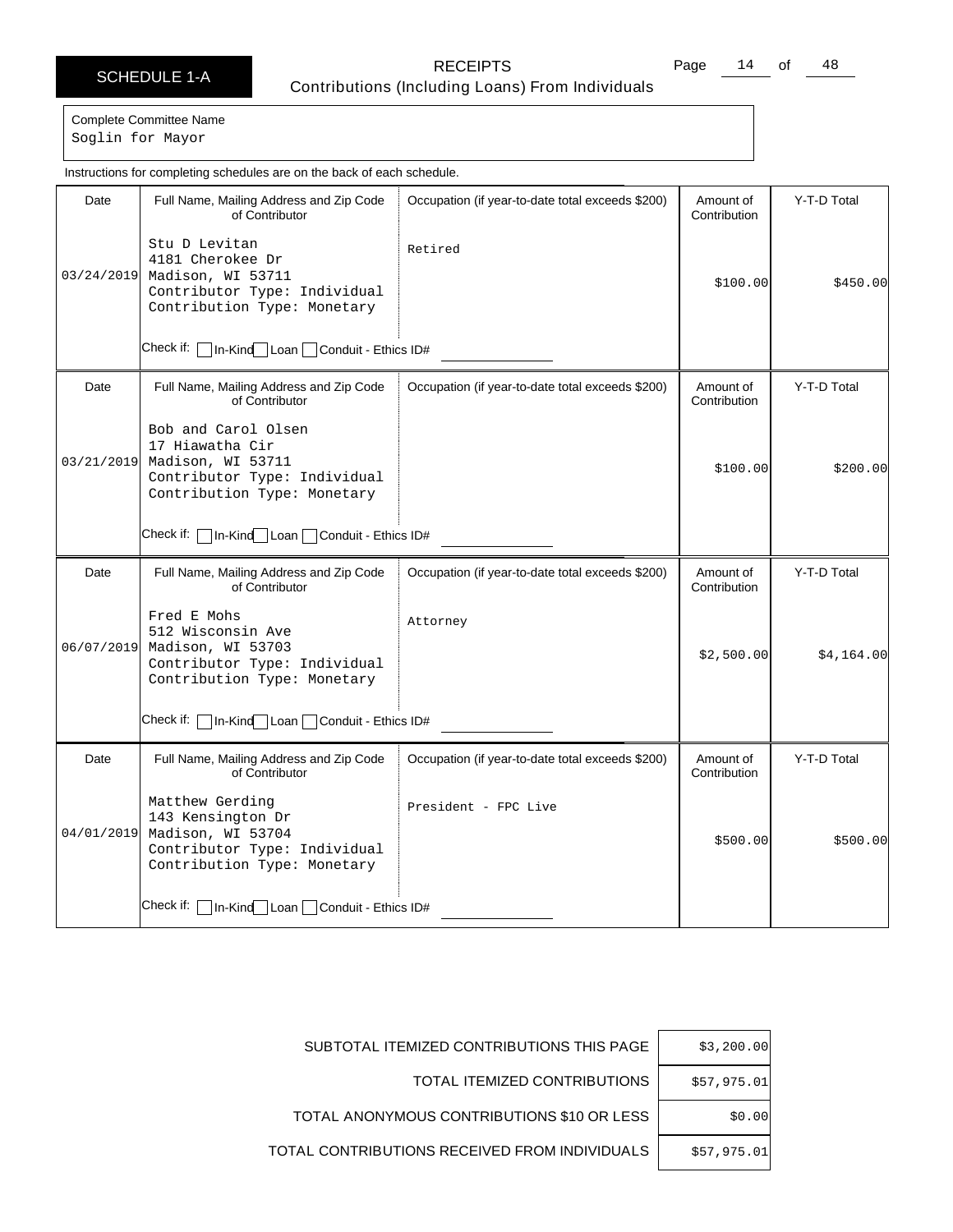Page 15 of 48

Complete Committee Name Soglin for Mayor

Date | Full Name, Mailing Address and Zip Code of Contributor Check if: | In-Kind Loan | Conduit - Ethics ID# Occupation (if year-to-date total exceeds \$200) | Amount of **Contribution** Y-T-D Total 03/27/2019 Madison, WI 53704 Mary Richardson 2010 E Dayton St Contributor Type: Individual Contribution Type: Monetary \$50.00 \$50.00 Date | Full Name, Mailing Address and Zip Code of Contributor Check if: | In-Kind Loan | Conduit - Ethics ID# Occupation (if year-to-date total exceeds \$200) | Amount of **Contribution** Y-T-D Total 03/23/2019 Gus Paraskevoulakos 2605 Middleton Beach Rd Middleton, WI 53562 Contributor Type: Individual Contribution Type: Monetary Self Employed \$1,000.00 \$1,000.00 Date | Full Name, Mailing Address and Zip Code of Contributor Check if: | In-Kind | Loan | Conduit - Ethics ID# Occupation (if year-to-date total exceeds \$200) | Amount of Contribution Y-T-D Total 03/27/2019 Godwin A Amegashie 2519 Richardson St Fitchburg, WI 53711 Contributor Type: Individual Contribution Type: Monetary \$25.00 \$25.00 Date | Full Name, Mailing Address and Zip Code of Contributor Check if: **In-Kind** Loan Conduit - Ethics ID# Occupation (if year-to-date total exceeds \$200) | Amount of Contribution Y-T-D Total 03/27/2019 Caren C Whalen 2206 Sheridan Dr Madison, WI 53704 Contributor Type: Individual Contribution Type: Monetary \$50.00 \$50.00 Instructions for completing schedules are on the back of each schedule.

| \$1,125.00  | SUBTOTAL ITEMIZED CONTRIBUTIONS THIS PAGE     |
|-------------|-----------------------------------------------|
| \$57,975.01 | TOTAL ITEMIZED CONTRIBUTIONS                  |
| \$0.00      | TOTAL ANONYMOUS CONTRIBUTIONS \$10 OR LESS    |
| \$57.975.01 | TOTAL CONTRIBUTIONS RECEIVED FROM INDIVIDUALS |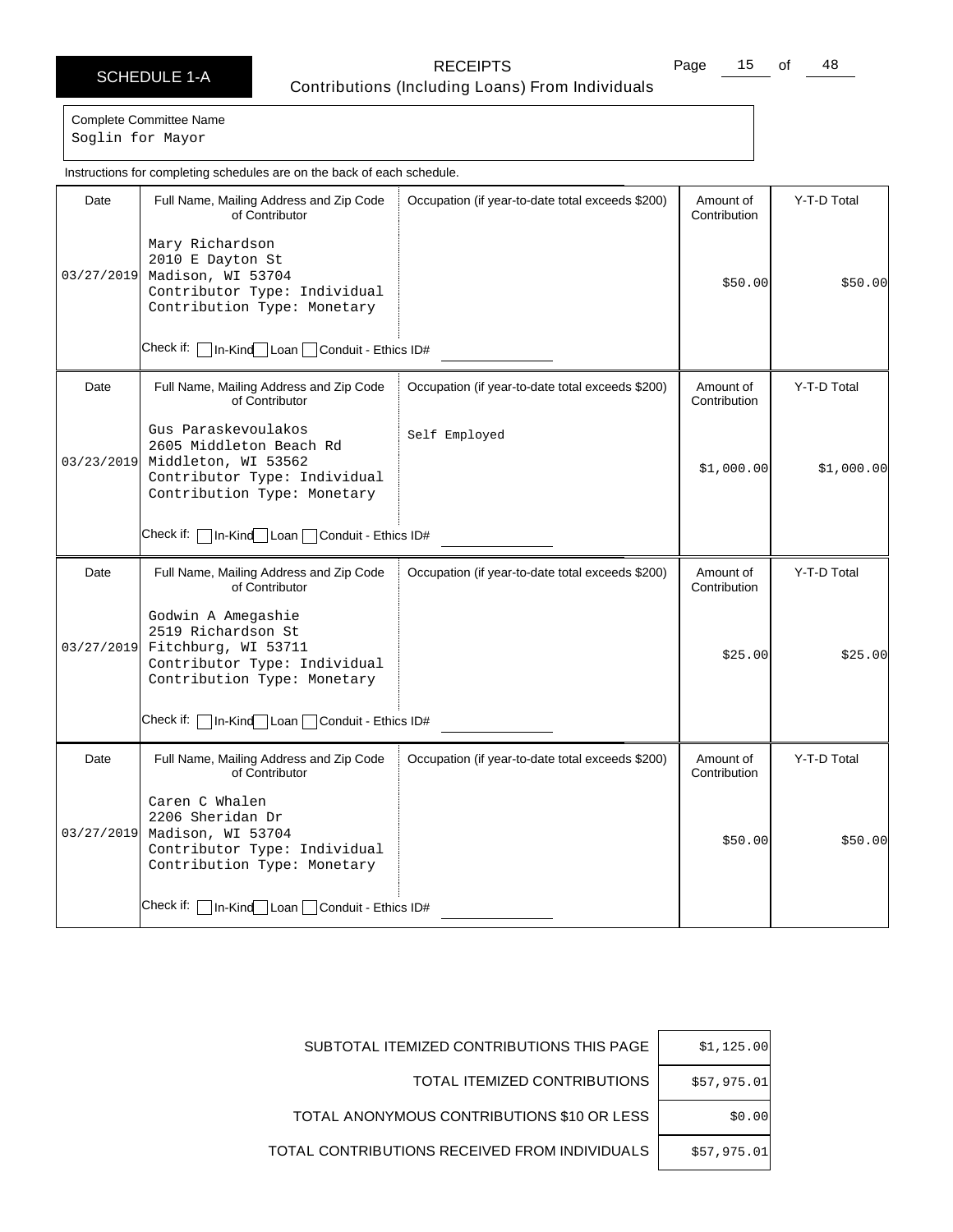Page 16 of 48

Complete Committee Name Soglin for Mayor

Date | Full Name, Mailing Address and Zip Code of Contributor Check if: | In-Kind Loan | Conduit - Ethics ID# Occupation (if year-to-date total exceeds \$200) | Amount of **Contribution** Y-T-D Total 03/27/2019 Randall Theis 9101 Mineral Point Rd Verona, WI 53593 Contributor Type: Individual Contribution Type: Monetary \$100.00 \$200.00 Date | Full Name, Mailing Address and Zip Code of Contributor Check if: | In-Kind Loan | Conduit - Ethics ID# 0900128 Occupation (if year-to-date total exceeds \$200) | Amount of **Contribution** Y-T-D Total 04/01/2019 John Sumi 3011 Waunona Way Madison, WI 53713 Contributor Type: Individual Executive \$250.00 \$250.00 Date | Full Name, Mailing Address and Zip Code of Contributor Check if: In-Kind Loan Conduit - Ethics ID# Occupation (if year-to-date total exceeds \$200) | Amount of Contribution Y-T-D Total 03/26/2019 Judy Olson 518 Clemons Ave Apt 1 Madison, WI 53704 Contributor Type: Individual Contribution Type: Monetary \$100.00 \$100.00 Date | Full Name, Mailing Address and Zip Code of Contributor Check if: | In-Kind Loan | Conduit - Ethics ID# Occupation (if year-to-date total exceeds \$200) | Amount of Contribution Y-T-D Total 03/20/2019 Mark A Cullen 220 Jefferson Ave Janesville, WI 53545 Contributor Type: Individual Contribution Type: Monetary  $$190.00$   $$190.00$ Instructions for completing schedules are on the back of each schedule.

| \$640.00    | SUBTOTAL ITEMIZED CONTRIBUTIONS THIS PAGE     |
|-------------|-----------------------------------------------|
| \$57,975.01 | TOTAL ITEMIZED CONTRIBUTIONS                  |
| \$0.00      | TOTAL ANONYMOUS CONTRIBUTIONS \$10 OR LESS    |
| \$57,975.01 | TOTAL CONTRIBUTIONS RECEIVED FROM INDIVIDUALS |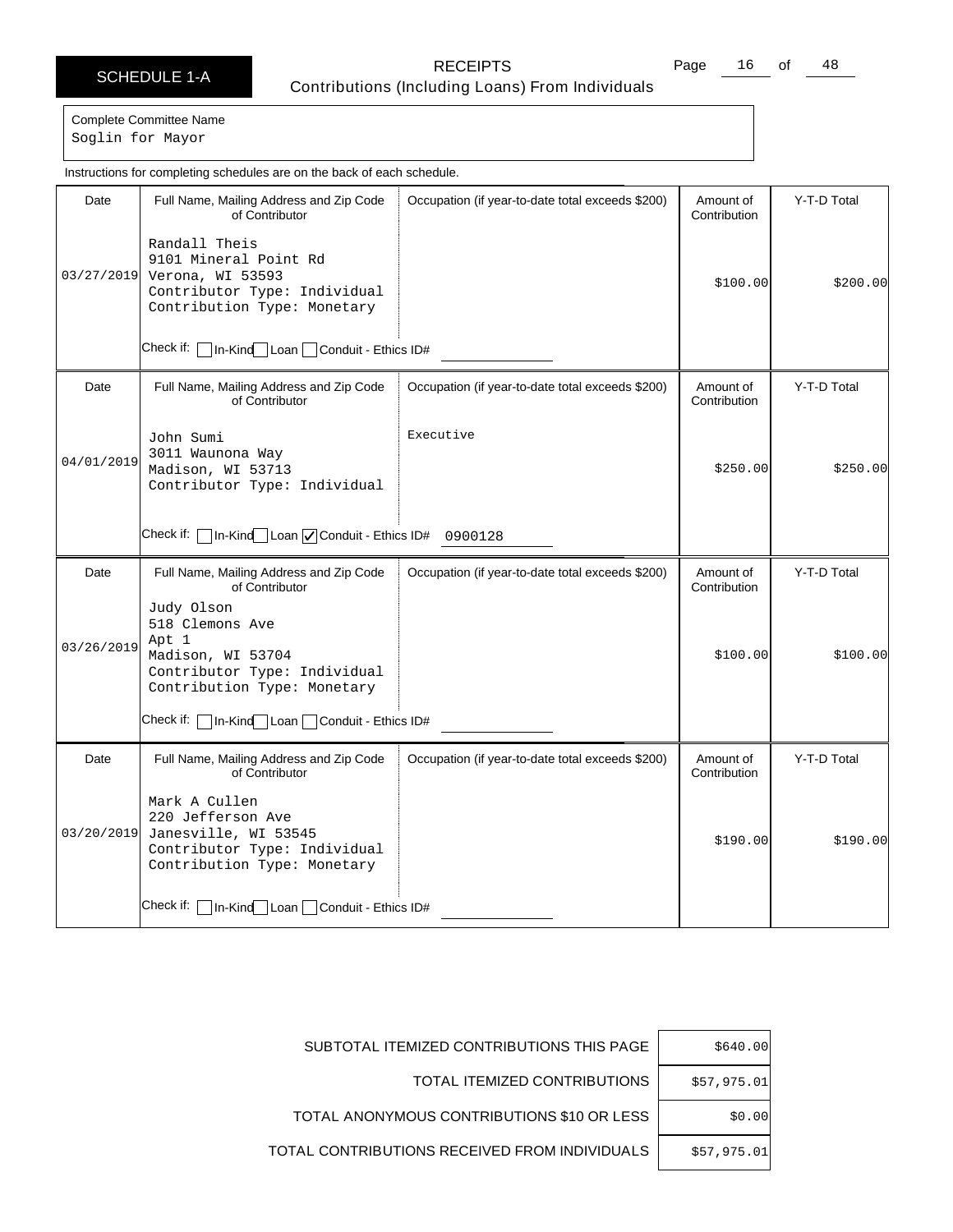Page 17 of 48

Complete Committee Name Soglin for Mayor

|                                                                          | Instructions for completing schedules are on the back of each schedule.                                                       |                                                  |                           |             |  |
|--------------------------------------------------------------------------|-------------------------------------------------------------------------------------------------------------------------------|--------------------------------------------------|---------------------------|-------------|--|
| Date                                                                     | Full Name, Mailing Address and Zip Code<br>of Contributor                                                                     | Occupation (if year-to-date total exceeds \$200) | Amount of<br>Contribution | Y-T-D Total |  |
| 03/24/2019                                                               | Ricardo A. Gonzalez<br>4330 Critchell Ter<br>Madison, WI 53711<br>Contributor Type: Individual<br>Contribution Type: Monetary |                                                  | \$100.01                  | \$100.01    |  |
|                                                                          | Check if:   In-Kind Loan  <br>Conduit - Ethics ID#                                                                            |                                                  |                           |             |  |
| Date                                                                     | Full Name, Mailing Address and Zip Code<br>of Contributor                                                                     | Occupation (if year-to-date total exceeds \$200) | Amount of<br>Contribution | Y-T-D Total |  |
| 04/01/2019                                                               | Jim Garner<br>26 Golf Pkwy<br>Madison, WI 53704<br>Contributor Type: Individual                                               |                                                  | \$100.00]                 | \$100.00]   |  |
| Check if: $\Box$ In-Kind Loan $\Box$ Conduit - Ethics ID# 0900187        |                                                                                                                               |                                                  |                           |             |  |
| Date                                                                     | Full Name, Mailing Address and Zip Code<br>of Contributor                                                                     | Occupation (if year-to-date total exceeds \$200) | Amount of<br>Contribution | Y-T-D Total |  |
| 03/27/2019                                                               | Thomas Zimbrick<br>310 W Beltline Hwy<br>Madison, WI 53713<br>Contributor Type: Individual                                    | ceo                                              | \$500.00                  | \$1,000.00] |  |
| Check if: $\Box$ In-Kind $\Box$ Loan $\Box$ Conduit - Ethics ID# 0900187 |                                                                                                                               |                                                  |                           |             |  |
| Date                                                                     | Full Name, Mailing Address and Zip Code<br>of Contributor                                                                     | Occupation (if year-to-date total exceeds \$200) | Amount of<br>Contribution | Y-T-D Total |  |
| 03/21/2019                                                               | Joseph L Davis<br>445 Sidney St<br>Madison, WI 53703<br>Contributor Type: Individual<br>Contribution Type: Monetary           | Retired                                          | \$500.00]                 | \$500.00]   |  |
|                                                                          | Check if:   In-Kind Loan   Conduit - Ethics ID#                                                                               |                                                  |                           |             |  |

| \$1,200.01  | SUBTOTAL ITEMIZED CONTRIBUTIONS THIS PAGE     |
|-------------|-----------------------------------------------|
| \$57,975.01 | TOTAL ITEMIZED CONTRIBUTIONS                  |
| \$0.00      | TOTAL ANONYMOUS CONTRIBUTIONS \$10 OR LESS    |
| \$57,975.01 | TOTAL CONTRIBUTIONS RECEIVED FROM INDIVIDUALS |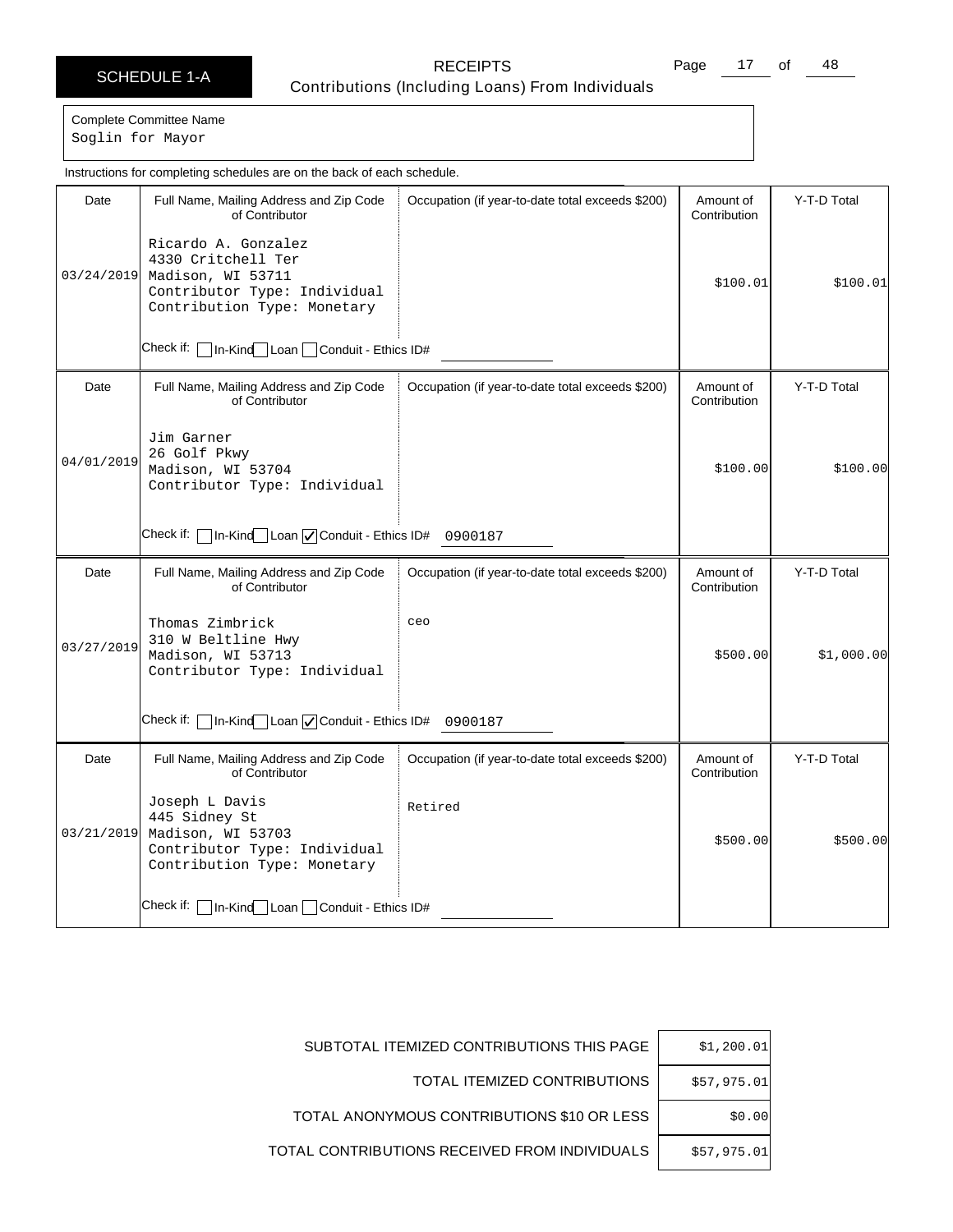Page 18 of 48

Complete Committee Name

Soglin for Mayor

|            | Instructions for completing schedules are on the back of each schedule.                                                                                                               |                                                  |                           |             |  |
|------------|---------------------------------------------------------------------------------------------------------------------------------------------------------------------------------------|--------------------------------------------------|---------------------------|-------------|--|
| Date       | Full Name, Mailing Address and Zip Code<br>of Contributor                                                                                                                             | Occupation (if year-to-date total exceeds \$200) | Amount of<br>Contribution | Y-T-D Total |  |
| 03/22/2019 | Jeff Houden<br>6417 Normandy Ln<br>Madison, WI 53719<br>Contributor Type: Individual<br>Contribution Type: Monetary                                                                   | Pres of Select Publishing                        | \$1,800.00]               | \$1,800.00  |  |
|            | Check if: [<br>In-Kind Loan Conduit - Ethics ID#                                                                                                                                      |                                                  |                           |             |  |
| Date       | Full Name, Mailing Address and Zip Code<br>of Contributor                                                                                                                             | Occupation (if year-to-date total exceeds \$200) | Amount of<br>Contribution | Y-T-D Total |  |
| 03/29/2019 | Glenn Hovde<br>900 Shasta Dr<br>Madison, WI 53704<br>Contributor Type: Individual<br>Contribution Type: Monetary                                                                      |                                                  | \$100.00]                 | \$100.00]   |  |
|            | Check if:   In-Kind   Loan   Conduit - Ethics ID#                                                                                                                                     |                                                  |                           |             |  |
| Date       | Full Name, Mailing Address and Zip Code<br>of Contributor                                                                                                                             | Occupation (if year-to-date total exceeds \$200) | Amount of<br>Contribution | Y-T-D Total |  |
| 03/25/2019 | Len Simon<br>150 Old Post Rd N<br># B<br>Croton On Hudson, NY 10520<br>Contributor Type: Individual<br>Contribution Type: Monetary<br>Check if:   In-Kind Loan   Conduit - Ethics ID# |                                                  | \$100.00                  | \$100.00]   |  |
|            |                                                                                                                                                                                       |                                                  |                           |             |  |
| Date       | Full Name, Mailing Address and Zip Code<br>of Contributor                                                                                                                             | Occupation (if year-to-date total exceeds \$200) | Amount of<br>Contribution | Y-T-D Total |  |
| 03/22/2019 | David Marty<br>302 Moravian Valley Rd<br>Waunakee, WI 53597<br>Contributor Type: Individual<br>Contribution Type: Monetary                                                            | Owner                                            | \$1,000.00                | \$1,000.00] |  |
|            | Check if:   In-Kind Loan   Conduit - Ethics ID#                                                                                                                                       |                                                  |                           |             |  |

| \$3,000.00  | SUBTOTAL ITEMIZED CONTRIBUTIONS THIS PAGE     |
|-------------|-----------------------------------------------|
| \$57,975.01 | TOTAL ITEMIZED CONTRIBUTIONS                  |
| \$0.00      | TOTAL ANONYMOUS CONTRIBUTIONS \$10 OR LESS    |
| \$57.975.01 | TOTAL CONTRIBUTIONS RECEIVED FROM INDIVIDUALS |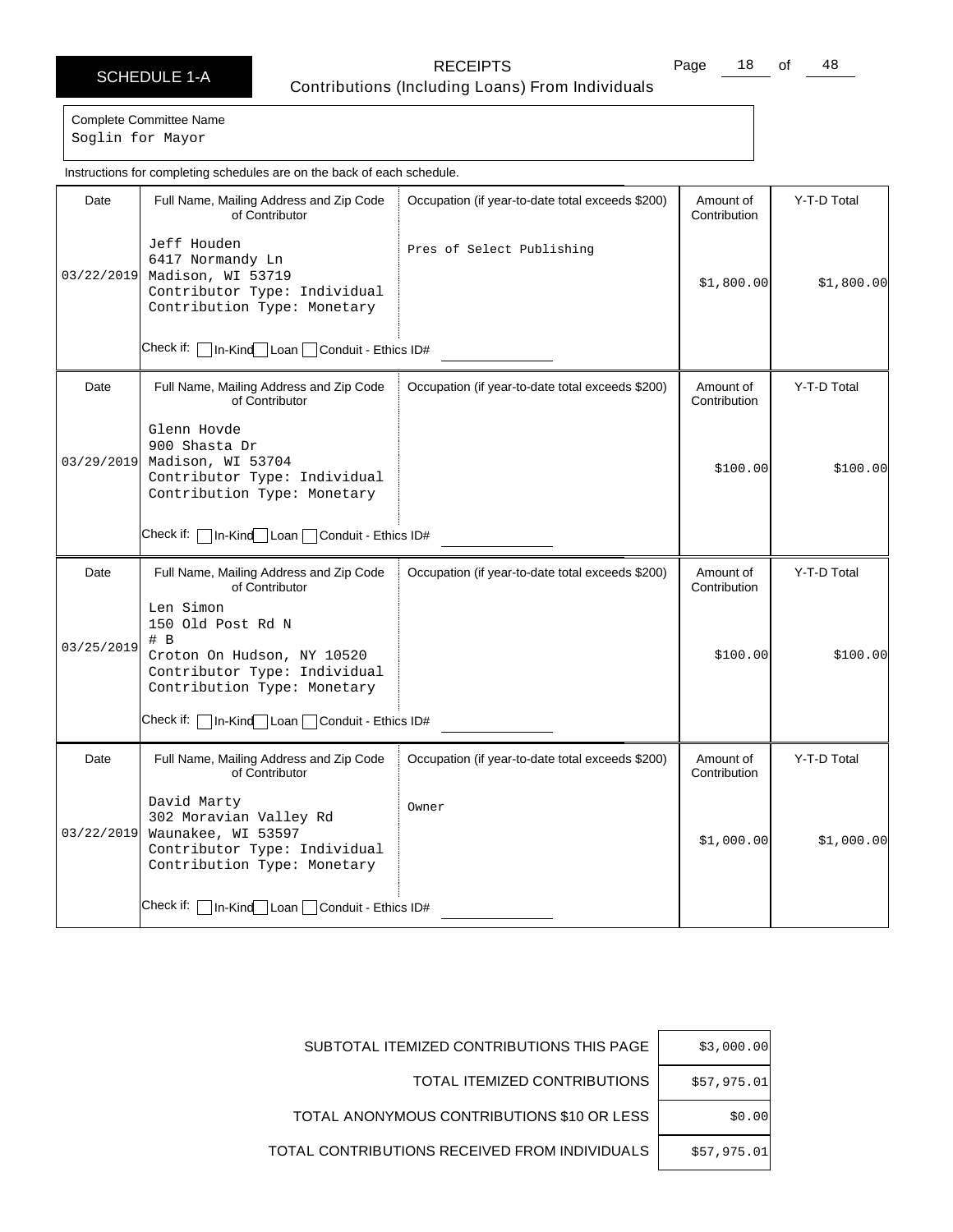Page 19 of 48

Complete Committee Name Soglin for Mayor

Date | Full Name, Mailing Address and Zip Code of Contributor Check if: | In-Kind Loan | Conduit - Ethics ID# Occupation (if year-to-date total exceeds \$200) | Amount of **Contribution** Y-T-D Total 03/28/2019 Madison, WI 53713 Mark E Bakken 2112 Waunona Way Contributor Type: Individual Contribution Type: Monetary Investor  $$4,664.00$   $$4,664.00$ Date | Full Name, Mailing Address and Zip Code of Contributor Check if:  $\Box$  In-Kind Loan  $\Box$  Conduit - Ethics ID# Occupation (if year-to-date total exceeds \$200) | Amount of Contribution Y-T-D Total 03/26/2019 Sheila Conroy 309 Lakewood Blvd Madison, WI 53704 Contributor Type: Individual Contribution Type: Monetary Attorney \$4,700.00 \$4,700.00 Date | Full Name, Mailing Address and Zip Code of Contributor Check if: | In-Kind Loan | Conduit - Ethics ID# Occupation (if year-to-date total exceeds \$200) | Amount of Contribution Y-T-D Total 03/19/2019 Ann E Kovich 2605 Golden Gate Way Madison, WI 53713 Contributor Type: Individual Contribution Type: Monetary \$50.00 \$200.00 Date | Full Name, Mailing Address and Zip Code of Contributor Check if: | In-Kind√Loan | Conduit - Ethics ID# Occupation (if year-to-date total exceeds \$200) | Amount of Contribution Y-T-D Total 05/09/2019 Paul R Soglin 121 Standish Ct Madison, WI 53705 Contributor Type: Individual Retired  $$250.00$   $$2,250.00$ Instructions for completing schedules are on the back of each schedule.

| \$9,664.00  | SUBTOTAL ITEMIZED CONTRIBUTIONS THIS PAGE     |
|-------------|-----------------------------------------------|
| \$57,975.01 | TOTAL ITEMIZED CONTRIBUTIONS                  |
| \$0.00      | TOTAL ANONYMOUS CONTRIBUTIONS \$10 OR LESS    |
| \$57.975.01 | TOTAL CONTRIBUTIONS RECEIVED FROM INDIVIDUALS |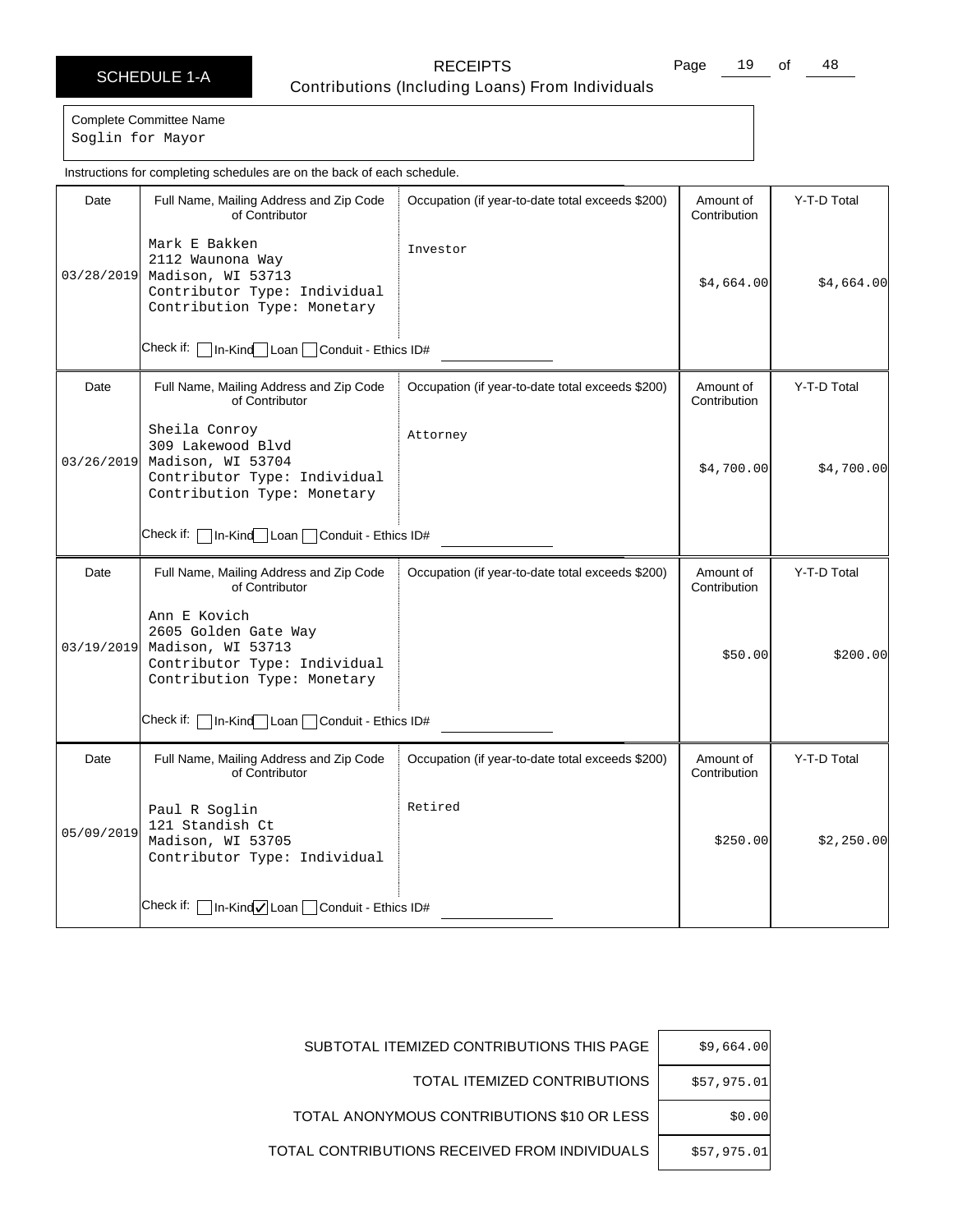Page 20 of 48

Complete Committee Name Soglin for Mayor

|            | Instructions for completing schedules are on the back of each schedule.                                                    |                                                  |                           |             |
|------------|----------------------------------------------------------------------------------------------------------------------------|--------------------------------------------------|---------------------------|-------------|
| Date       | Full Name, Mailing Address and Zip Code<br>of Contributor<br>Harvey Temkin                                                 | Occupation (if year-to-date total exceeds \$200) | Amount of<br>Contribution | Y-T-D Total |
| 03/28/2019 | 2313 Sugar River Rd<br>Verona, WI 53593<br>Contributor Type: Individual<br>Contribution Type: Monetary                     |                                                  | \$100.00]                 | \$100.00]   |
|            | Check if: I<br>1n-Kind Loan Conduit - Ethics ID#                                                                           |                                                  |                           |             |
| Date       | Full Name, Mailing Address and Zip Code<br>of Contributor                                                                  | Occupation (if year-to-date total exceeds \$200) | Amount of<br>Contribution | Y-T-D Total |
| 03/27/2019 | Jay A Smith<br>4019 Valley Ridge Rd<br>Middleton, WI 53562<br>Contributor Type: Individual                                 | CEO                                              | \$500.00                  | \$500.00]   |
|            | Check if: $\Box$ In-Kind $\Box$ Loan $\Box$ Conduit - Ethics ID# 0900187                                                   |                                                  |                           |             |
| Date       | Full Name, Mailing Address and Zip Code<br>of Contributor                                                                  | Occupation (if year-to-date total exceeds \$200) | Amount of<br>Contribution | Y-T-D Total |
| 04/01/2019 | Bob and Carol Olsen<br>17 Hiawatha Cir<br>Madison, WI 53711<br>Contributor Type: Individual<br>Contribution Type: Monetary |                                                  | \$100.00                  | \$200.00]   |
|            | Check if: [<br>In-Kind Loan Conduit - Ethics ID#                                                                           |                                                  |                           |             |
| Date       | Full Name, Mailing Address and Zip Code<br>of Contributor                                                                  | Occupation (if year-to-date total exceeds \$200) | Amount of<br>Contribution | Y-T-D Total |
| 03/26/2019 | Jane Jadin<br>5782 Dawley Dr<br>Fitchburg, WI 53711<br>Contributor Type: Individual<br>Contribution Type: Monetary         | Homemaker                                        | \$250.00                  | \$250.00    |
|            | Check if: [<br>In-Kind Loan Conduit - Ethics ID#                                                                           |                                                  |                           |             |

| \$950.00    | SUBTOTAL ITEMIZED CONTRIBUTIONS THIS PAGE     |
|-------------|-----------------------------------------------|
| \$57,975.01 | TOTAL ITEMIZED CONTRIBUTIONS                  |
| \$0.00      | TOTAL ANONYMOUS CONTRIBUTIONS \$10 OR LESS    |
| \$57,975.01 | TOTAL CONTRIBUTIONS RECEIVED FROM INDIVIDUALS |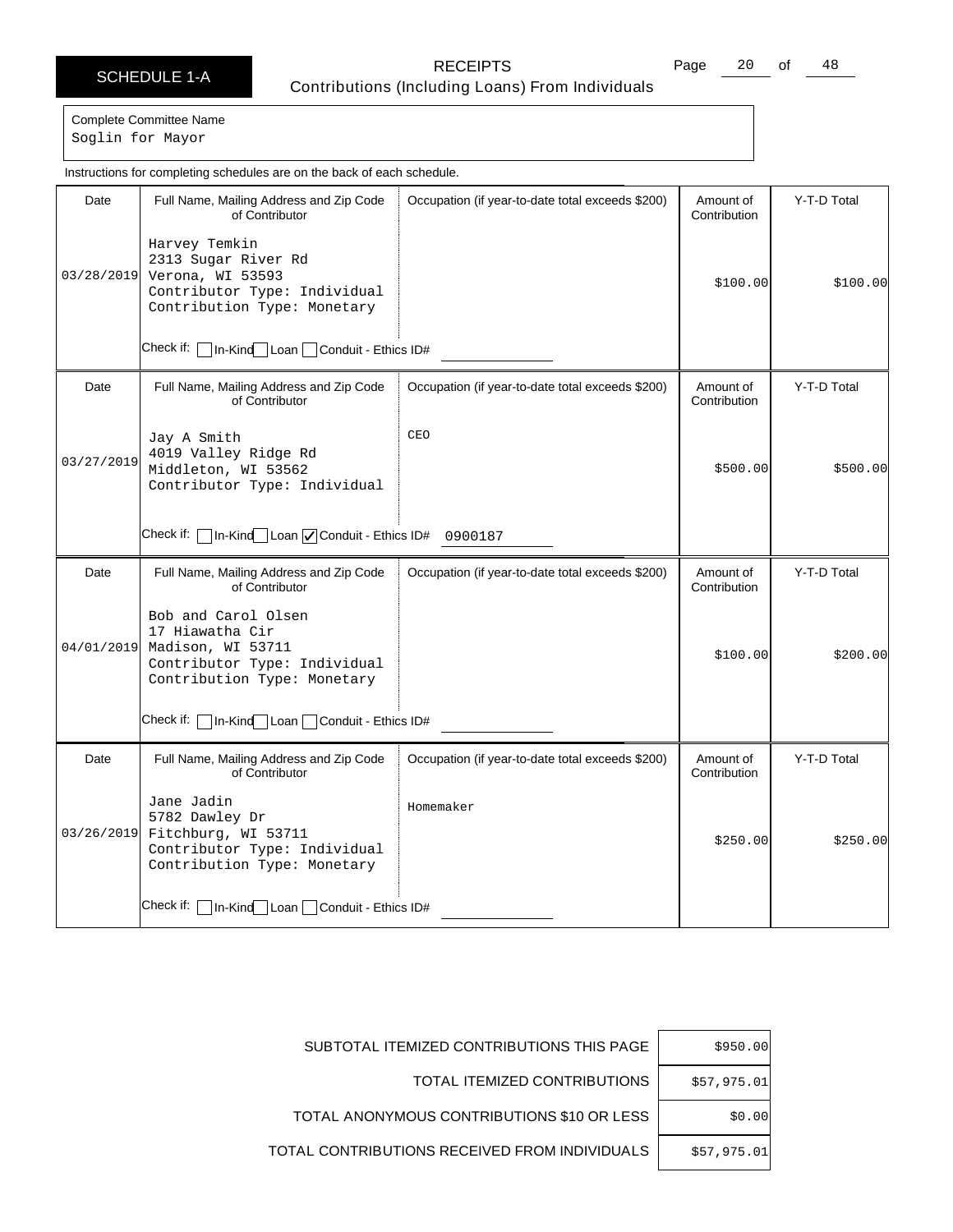Page 21 of 48

Complete Committee Name Soglin for Mayor

Date | Full Name, Mailing Address and Zip Code of Contributor Check if: | In-Kind Loan | Conduit - Ethics ID# Occupation (if year-to-date total exceeds \$200) | Amount of **Contribution** Y-T-D Total 03/27/2019 Sue Stark 309 W Washington Ave Unit 409 Madison, WI 53703 Contributor Type: Individual Contribution Type: Monetary \$20.00 \$20.00 Date | Full Name, Mailing Address and Zip Code of Contributor Check if: | In-Kind Loan | Conduit - Ethics ID# Occupation (if year-to-date total exceeds \$200) | Amount of **Contribution** Y-T-D Total 03/27/2019 William F White 2708 Lakeland Ave Madison, WI 53704 Contributor Type: Individual Contribution Type: Monetary Retired  $$300.00$   $$300.00$ Date | Full Name, Mailing Address and Zip Code of Contributor Check if: | In-Kind | Loan | Conduit - Ethics ID# Occupation (if year-to-date total exceeds \$200) | Amount of Contribution Y-T-D Total 03/28/2019 Diana Du Cini 619 N Segoe Rd Apt 703 Madison, WI 53705 Contributor Type: Individual Contribution Type: Monetary \$50.00 \$100.00 Date | Full Name, Mailing Address and Zip Code of Contributor Check if: | In-Kind Loan | Conduit - Ethics ID# 0900128 Occupation (if year-to-date total exceeds \$200) | Amount of Contribution Y-T-D Total 04/01/2019 Jeffrey Newman 7209 Knoll Ct Middleton, WI 53562 Contributor Type: Individual Executive  $$250.00$   $$250.00$ Instructions for completing schedules are on the back of each schedule.

| \$620.00    | SUBTOTAL ITEMIZED CONTRIBUTIONS THIS PAGE     |
|-------------|-----------------------------------------------|
| \$57,975.01 | TOTAL ITEMIZED CONTRIBUTIONS                  |
| \$0.00      | TOTAL ANONYMOUS CONTRIBUTIONS \$10 OR LESS    |
| \$57,975.01 | TOTAL CONTRIBUTIONS RECEIVED FROM INDIVIDUALS |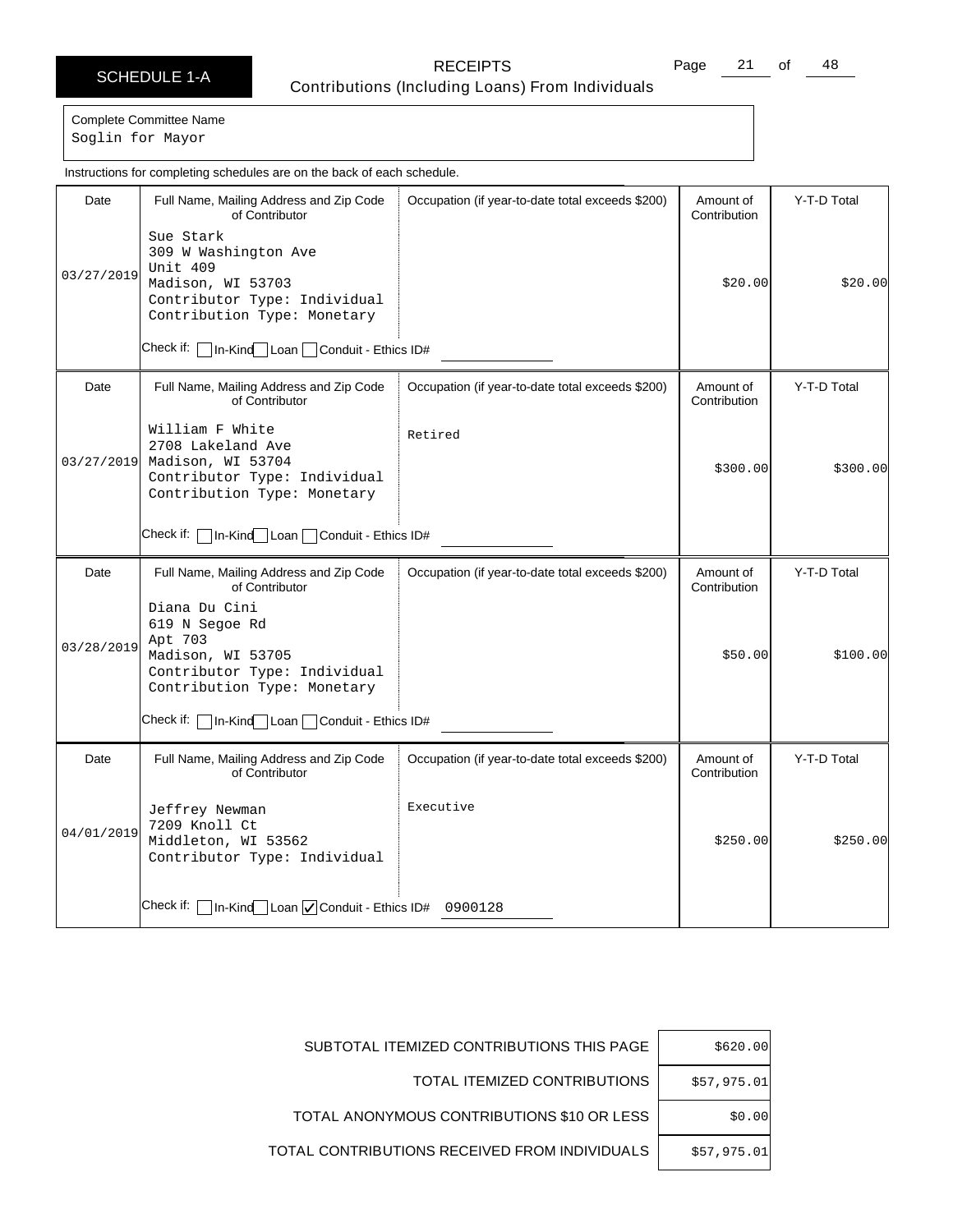Page 22 of 48

Complete Committee Name

Soglin for Mayor

Date | Full Name, Mailing Address and Zip Code of Contributor Check if: | In-Kind Loan | Conduit - Ethics ID# Occupation (if year-to-date total exceeds \$200) | Amount of **Contribution** Y-T-D Total 03/25/2019 Douglas Palmer 111 Mercer St Apt 100 Princeton, NJ 08540 Contributor Type: Individual Contribution Type: Monetary Consulting \$500.00 \$500.00 Date | Full Name, Mailing Address and Zip Code of Contributor Check if:  $\Box$  In-Kind Loan  $\Box$  Conduit - Ethics ID# Occupation (if year-to-date total exceeds \$200) | Amount of **Contribution** Y-T-D Total 03/26/2019 Janet Stevens 709 Morningstar Ln Madison, WI 53704 Contributor Type: Individual Contribution Type: Monetary \$25.00 \$175.00 Date | Full Name, Mailing Address and Zip Code of Contributor Check if: | In-Kind | Loan | Conduit - Ethics ID# Occupation (if year-to-date total exceeds \$200) | Amount of Contribution Y-T-D Total 03/24/2019 Mindy Taranto 21 Pinehurst Cir Madison, WI 53717 Contributor Type: Individual Contribution Type: Monetary \$100.00 \$100.00 Date | Full Name, Mailing Address and Zip Code of Contributor Check if: | In-Kind Loan | Conduit - Ethics ID# Occupation (if year-to-date total exceeds \$200) | Amount of **Contribution** Y-T-D Total 03/22/2019 Janesville, WI 53545 Ron Becher 37 S Blackhawk St Contributor Type: Individual Contribution Type: Monetary  $$190.00$   $$190.00$ Instructions for completing schedules are on the back of each schedule.

| \$815.00    | SUBTOTAL ITEMIZED CONTRIBUTIONS THIS PAGE     |
|-------------|-----------------------------------------------|
| \$57,975.01 | TOTAL ITEMIZED CONTRIBUTIONS                  |
| \$0.00      | TOTAL ANONYMOUS CONTRIBUTIONS \$10 OR LESS    |
| \$57,975.01 | TOTAL CONTRIBUTIONS RECEIVED FROM INDIVIDUALS |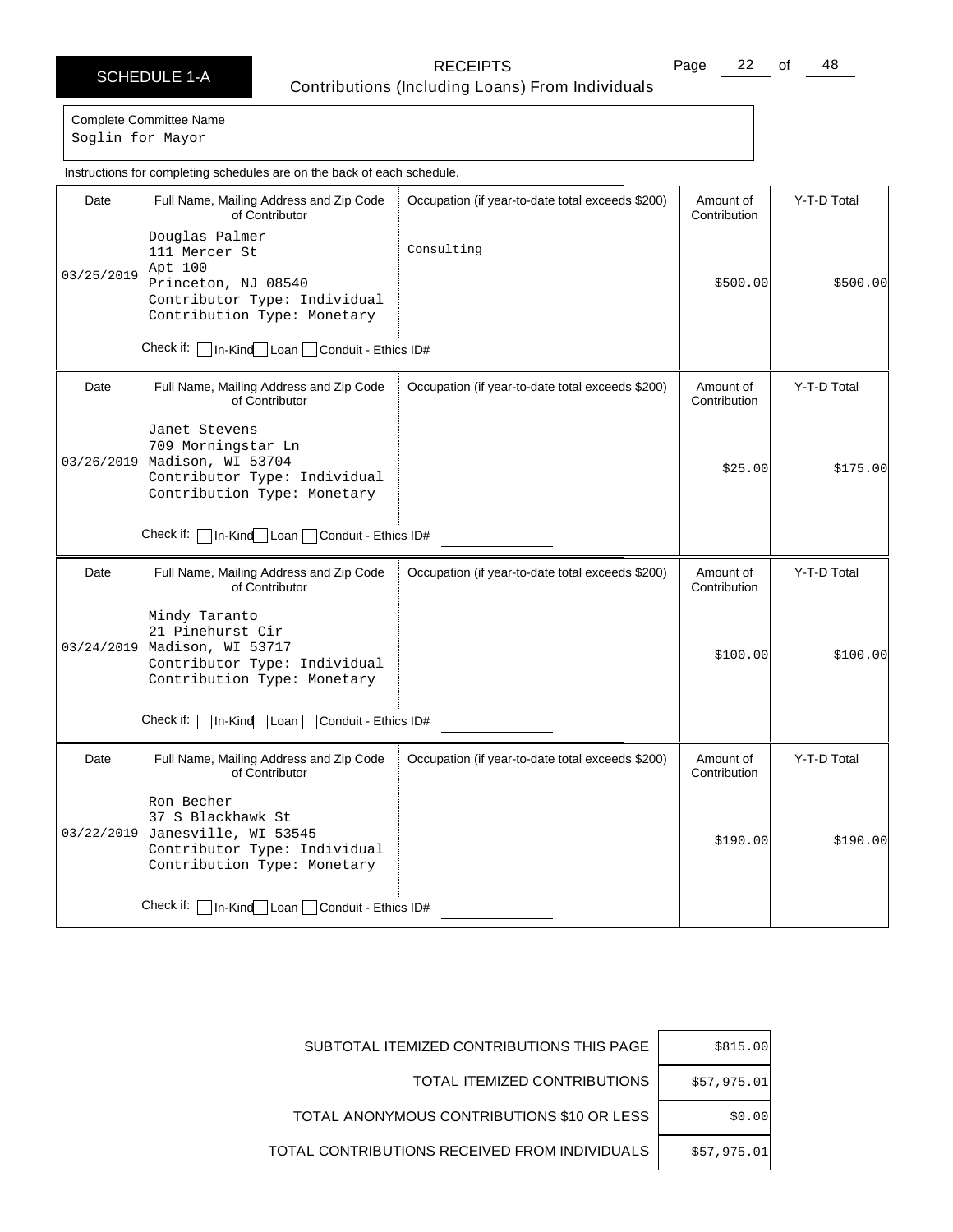Page 23 of 48

Complete Committee Name Soglin for Mayor

Date | Full Name, Mailing Address and Zip Code of Contributor Check if: | In-Kind Loan | Conduit - Ethics ID# 0900187 Occupation (if year-to-date total exceeds \$200) | Amount of **Contribution** Y-T-D Total 03/27/2019 Paul Lenhart 16 S Allen St Madison, WI 53726 Contributor Type: Individual \$100.00 \$100.00 Date | Full Name, Mailing Address and Zip Code of Contributor Check if:  $\Box$  In-Kind Loan  $\Box$  Conduit - Ethics ID# Occupation (if year-to-date total exceeds \$200) | Amount of **Contribution** Y-T-D Total 03/20/2019 Jane Richardson 4225 Bagley Pkwy Madison, WI 53705 Contributor Type: Individual Contribution Type: Monetary  $$100.00$   $$100.00$ Date | Full Name, Mailing Address and Zip Code of Contributor Check if: | In-Kind | Loan | Conduit - Ethics ID# Occupation (if year-to-date total exceeds \$200) | Amount of Contribution Y-T-D Total 03/29/2019 Kathleen Crawley Dybevik 5202 Dorsett Dr Madison, WI 53711 Contributor Type: Individual Contribution Type: Monetary \$100.00 \$100.00 Date | Full Name, Mailing Address and Zip Code of Contributor Check if: | In-Kind Loan | Conduit - Ethics ID# 0900187 Occupation (if year-to-date total exceeds \$200) | Amount of Contribution Y-T-D Total 04/01/2019 Michael Victorson 349 Medinah St Oregon, WI 53575 Contributor Type: Individual President/CEO \$1,000.00 \$1,000.00 Instructions for completing schedules are on the back of each schedule.

| \$1,300.00  | SUBTOTAL ITEMIZED CONTRIBUTIONS THIS PAGE     |
|-------------|-----------------------------------------------|
| \$57,975.01 | TOTAL ITEMIZED CONTRIBUTIONS                  |
| \$0.00      | TOTAL ANONYMOUS CONTRIBUTIONS \$10 OR LESS    |
| \$57,975.01 | TOTAL CONTRIBUTIONS RECEIVED FROM INDIVIDUALS |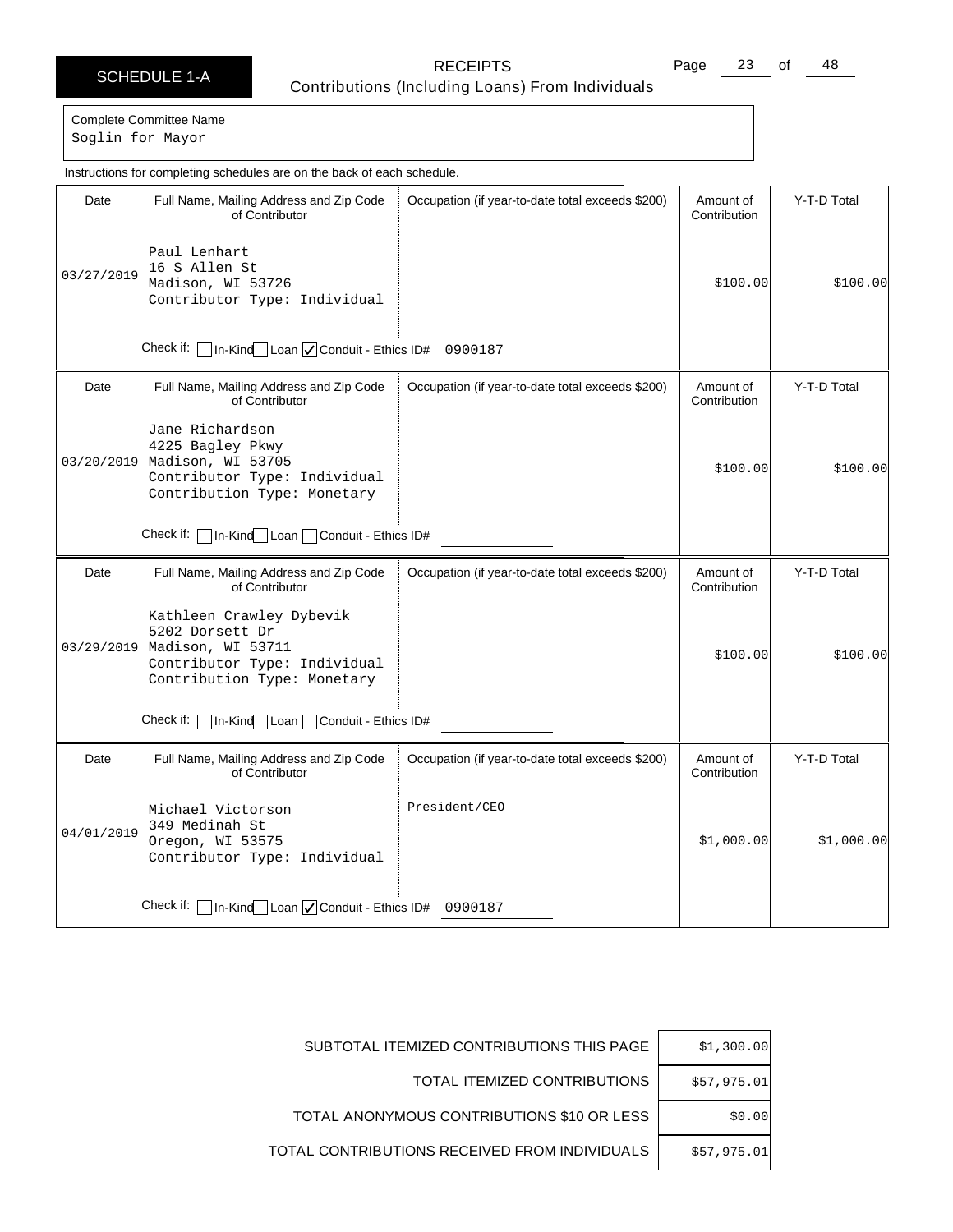# SCHEDULE 1-A RECEIPTS

Page 24 of 48

Contributions (Including Loans) From Individuals

Complete Committee Name Soglin for Mayor

Date | Full Name, Mailing Address and Zip Code of Contributor Check if: | In-Kind Loan | Conduit - Ethics ID# Occupation (if year-to-date total exceeds \$200) | Amount of **Contribution** Y-T-D Total 03/22/2019 Madison, WI 53711 Linda Candlin 1018 Hampshire Pl Contributor Type: Individual Contribution Type: Monetary \$25.00 \$175.00 Date Full Name, Mailing Address and Zip Code of Contributor Check if:  $\Box$  In-Kind Loan  $\Box$  Conduit - Ethics ID# Occupation (if year-to-date total exceeds \$200) | Amount of **Contribution** Y-T-D Total 03/29/2019 Marshall & Lori Zwygart N2068 Alphorn Rd Monroe, WI 53566 Contributor Type: Individual Contribution Type: Monetary  $$100.00$   $$100.00$ Date | Full Name, Mailing Address and Zip Code of Contributor Check if: In-Kind Loan Conduit - Ethics ID# Occupation (if year-to-date total exceeds \$200) | Amount of Contribution Y-T-D Total 03/30/2019 Carmen Porco Jr. 4414 Mandrake Rd Madison, WI 53704 Contributor Type: Individual Contribution Type: Monetary Community Leader and Consultant \$500.00 \$500.00 Date | Full Name, Mailing Address and Zip Code of Contributor Check if: | In-Kind Loan | Conduit - Ethics ID# Occupation (if year-to-date total exceeds \$200) | Amount of **Contribution** Y-T-D Total 03/20/2019 Verona, WI 53593 Margaret Watson 6743 Rolling Oaks Ln Contributor Type: Individual Contribution Type: Monetary Executive  $$250.00$   $$500.00$ Instructions for completing schedules are on the back of each schedule.

| \$875.00    | SUBTOTAL ITEMIZED CONTRIBUTIONS THIS PAGE     |
|-------------|-----------------------------------------------|
| \$57,975.01 | TOTAL ITEMIZED CONTRIBUTIONS                  |
| \$0.00      | TOTAL ANONYMOUS CONTRIBUTIONS \$10 OR LESS    |
| \$57,975.01 | TOTAL CONTRIBUTIONS RECEIVED FROM INDIVIDUALS |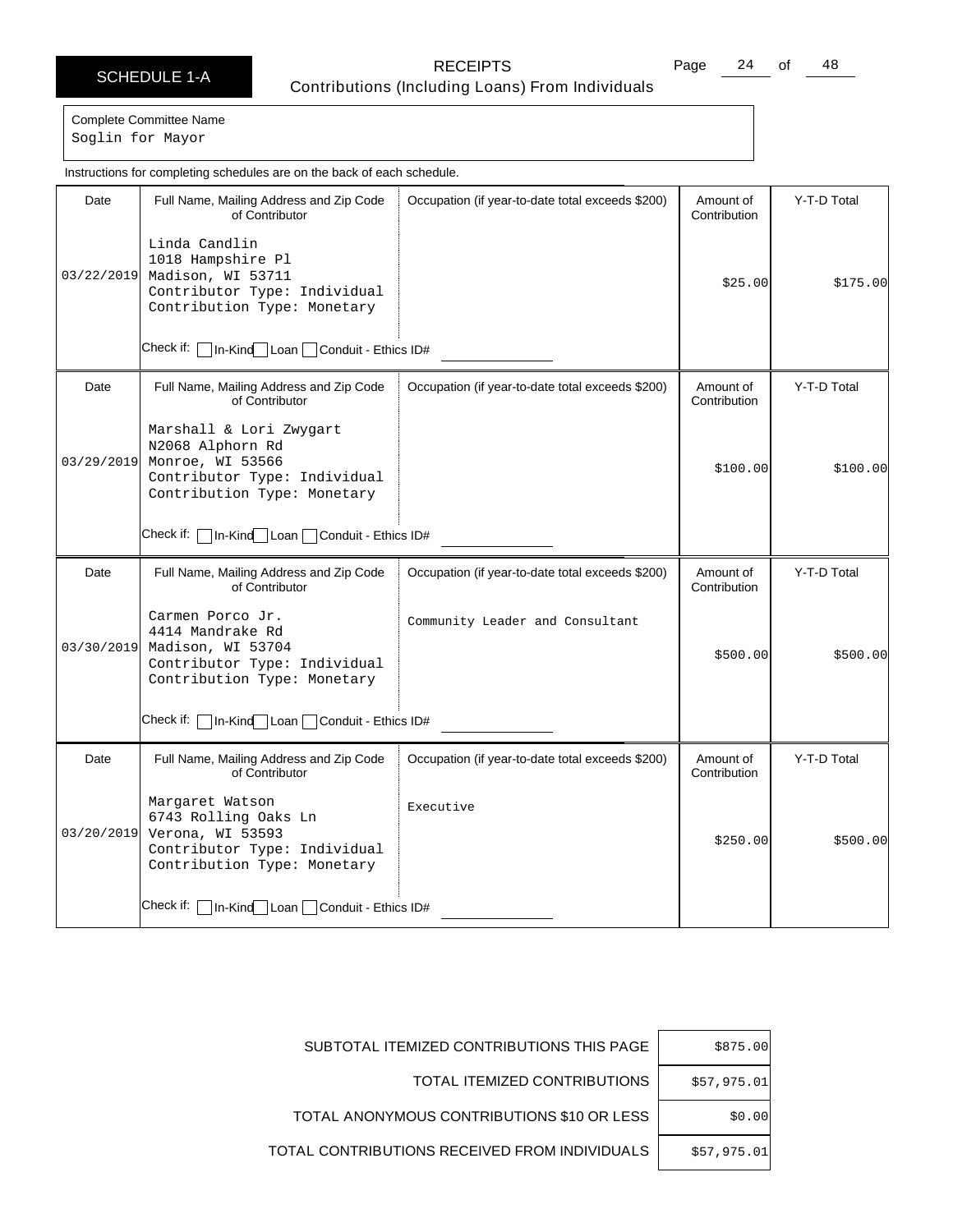Page 25 of 48

Complete Committee Name Soglin for Mayor

|            | Instructions for completing schedules are on the back of each schedule.                                                  |                                                  |                           |             |
|------------|--------------------------------------------------------------------------------------------------------------------------|--------------------------------------------------|---------------------------|-------------|
| Date       | Full Name, Mailing Address and Zip Code<br>of Contributor<br>Steve Goldberg<br>6401 Offshore Dr                          | Occupation (if year-to-date total exceeds \$200) | Amount of<br>Contribution | Y-T-D Total |
| 03/25/2019 | Apt 208<br>Madison, WI 53705<br>Contributor Type: Individual<br>Contribution Type: Monetary                              |                                                  | \$25.00                   | \$25.00     |
|            | In-Kind Loan Conduit - Ethics ID#                                                                                        |                                                  |                           |             |
| Date       | Full Name, Mailing Address and Zip Code<br>of Contributor                                                                | Occupation (if year-to-date total exceeds \$200) | Amount of<br>Contribution | Y-T-D Total |
| 03/20/2019 | John A Sylvester<br>505 S Owen Dr<br>Madison, WI 53711<br>Contributor Type: Individual<br>Contribution Type: Monetary    | radio announcer                                  | \$200.00]                 | \$300.00]   |
|            | Check if:   In-Kind   Loan   Conduit - Ethics ID#                                                                        |                                                  |                           |             |
| Date       | Full Name, Mailing Address and Zip Code<br>of Contributor                                                                | Occupation (if year-to-date total exceeds \$200) | Amount of<br>Contribution | Y-T-D Total |
| 03/27/2019 | Mark Gehring<br>918 Deming Way<br>Madison, WI 53717<br>Contributor Type: Individual                                      | Chief Strategy Officer                           | \$500.00                  | \$500.00]   |
|            | Check if: [<br>In-Kind Loan V Conduit - Ethics ID# 0900187                                                               |                                                  |                           |             |
| Date       | Full Name, Mailing Address and Zip Code<br>of Contributor                                                                | Occupation (if year-to-date total exceeds \$200) | Amount of<br>Contribution | Y-T-D Total |
| 03/22/2019 | Masood Akhtar<br>623 Bear Claw Way<br>Middleton, WI 53562<br>Contributor Type: Individual<br>Contribution Type: Monetary | Executive                                        | \$1,000.00]               | \$1,000.00] |
|            | Check if: [<br>In-Kind Loan Conduit - Ethics ID#                                                                         |                                                  |                           |             |

| \$1,725.00  | SUBTOTAL ITEMIZED CONTRIBUTIONS THIS PAGE     |
|-------------|-----------------------------------------------|
| \$57,975.01 | TOTAL ITEMIZED CONTRIBUTIONS                  |
| \$0.00      | TOTAL ANONYMOUS CONTRIBUTIONS \$10 OR LESS    |
| \$57,975.01 | TOTAL CONTRIBUTIONS RECEIVED FROM INDIVIDUALS |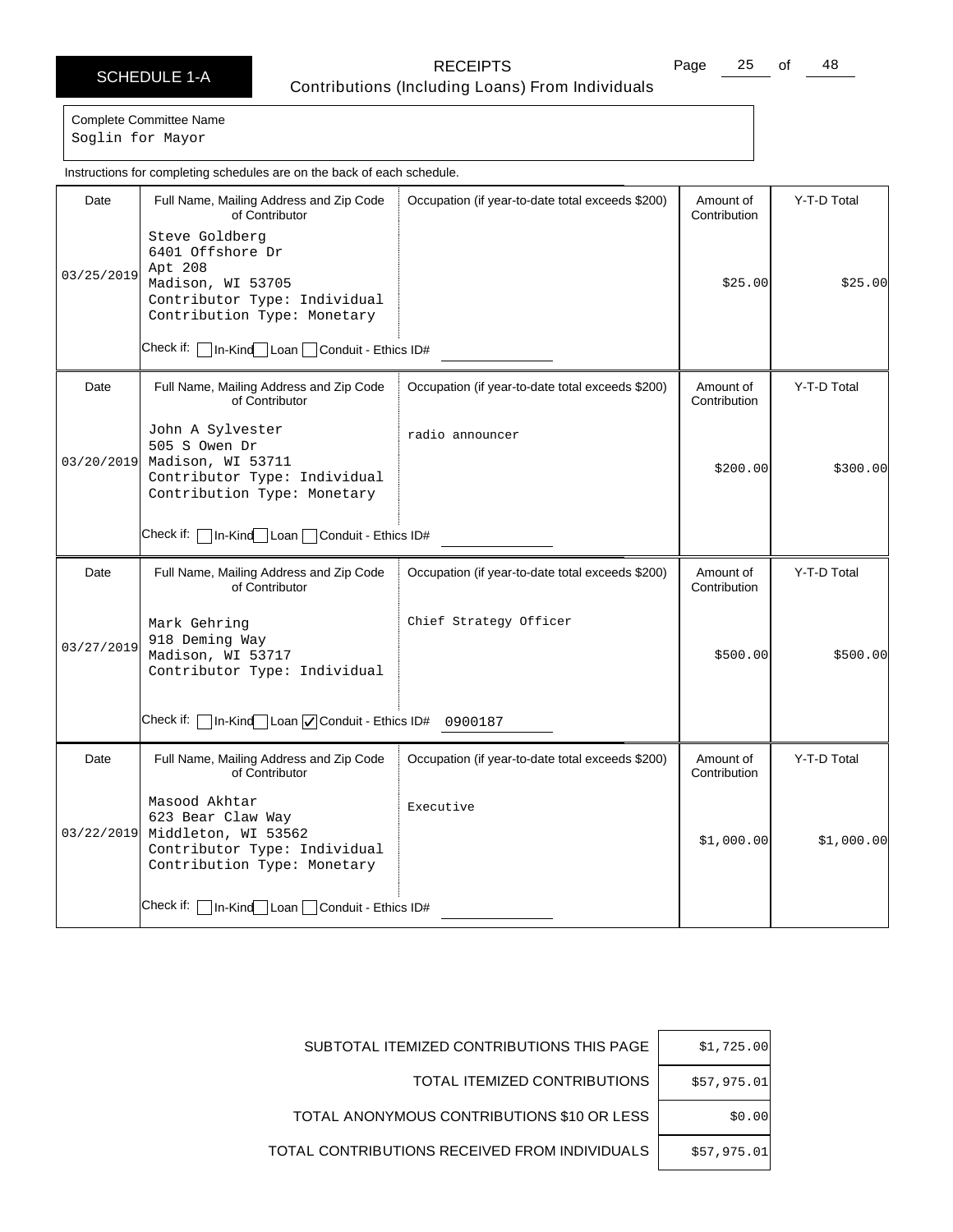Page 26 of 48

Complete Committee Name

Soglin for Mayor

|            | Instructions for completing schedules are on the back of each schedule.                                                             |                                                  |                           |             |
|------------|-------------------------------------------------------------------------------------------------------------------------------------|--------------------------------------------------|---------------------------|-------------|
| Date       | Full Name, Mailing Address and Zip Code<br>of Contributor                                                                           | Occupation (if year-to-date total exceeds \$200) | Amount of<br>Contribution | Y-T-D Total |
| 03/27/2019 | Thomas Carl Van Ess<br>7580 Tumbledown Trl<br>Verona, WI 53593<br>Contributor Type: Individual<br>Contribution Type: Monetary       |                                                  | \$100.00                  | \$100.00]   |
|            | Check if: [<br>1n-Kind Loan Conduit - Ethics ID#                                                                                    |                                                  |                           |             |
| Date       | Full Name, Mailing Address and Zip Code<br>of Contributor                                                                           | Occupation (if year-to-date total exceeds \$200) | Amount of<br>Contribution | Y-T-D Total |
| 04/01/2019 | Lynn Hobbie<br>2213 W Lawn Ave<br>Madison, WI 53711<br>Contributor Type: Individual                                                 | Executive                                        | \$250.00                  | \$250.00    |
|            | In-Kind Loan V Conduit - Ethics ID# 0900128<br>Check if:                                                                            |                                                  |                           |             |
| Date       | Full Name, Mailing Address and Zip Code<br>of Contributor                                                                           | Occupation (if year-to-date total exceeds \$200) | Amount of<br>Contribution | Y-T-D Total |
|            | Deborah Soqlin<br>2033 Oakley Ave<br>03/24/2019 Menlo Park, CA 94025<br>Contributor Type: Individual<br>Contribution Type: Monetary | educational consultant                           | \$500.00                  | \$1,000.00] |
|            | Check if:   In-Kind Loan   Conduit - Ethics ID#                                                                                     |                                                  |                           |             |
| Date       | Full Name, Mailing Address and Zip Code<br>of Contributor                                                                           | Occupation (if year-to-date total exceeds \$200) | Amount of<br>Contribution | Y-T-D Total |
| 03/27/2019 | Joanna Rouse<br>464 London Rd<br>Deerfield, WI 53531<br>Contributor Type: Individual<br>Contribution Type: Monetary                 | Businesswoman                                    | \$250.00                  | \$500.00    |
|            | Check if:   In-Kind Loan   Conduit - Ethics ID#                                                                                     |                                                  |                           |             |

| \$1,100.00  | SUBTOTAL ITEMIZED CONTRIBUTIONS THIS PAGE     |
|-------------|-----------------------------------------------|
| \$57,975.01 | TOTAL ITEMIZED CONTRIBUTIONS                  |
| \$0.00      | TOTAL ANONYMOUS CONTRIBUTIONS \$10 OR LESS    |
| \$57,975.01 | TOTAL CONTRIBUTIONS RECEIVED FROM INDIVIDUALS |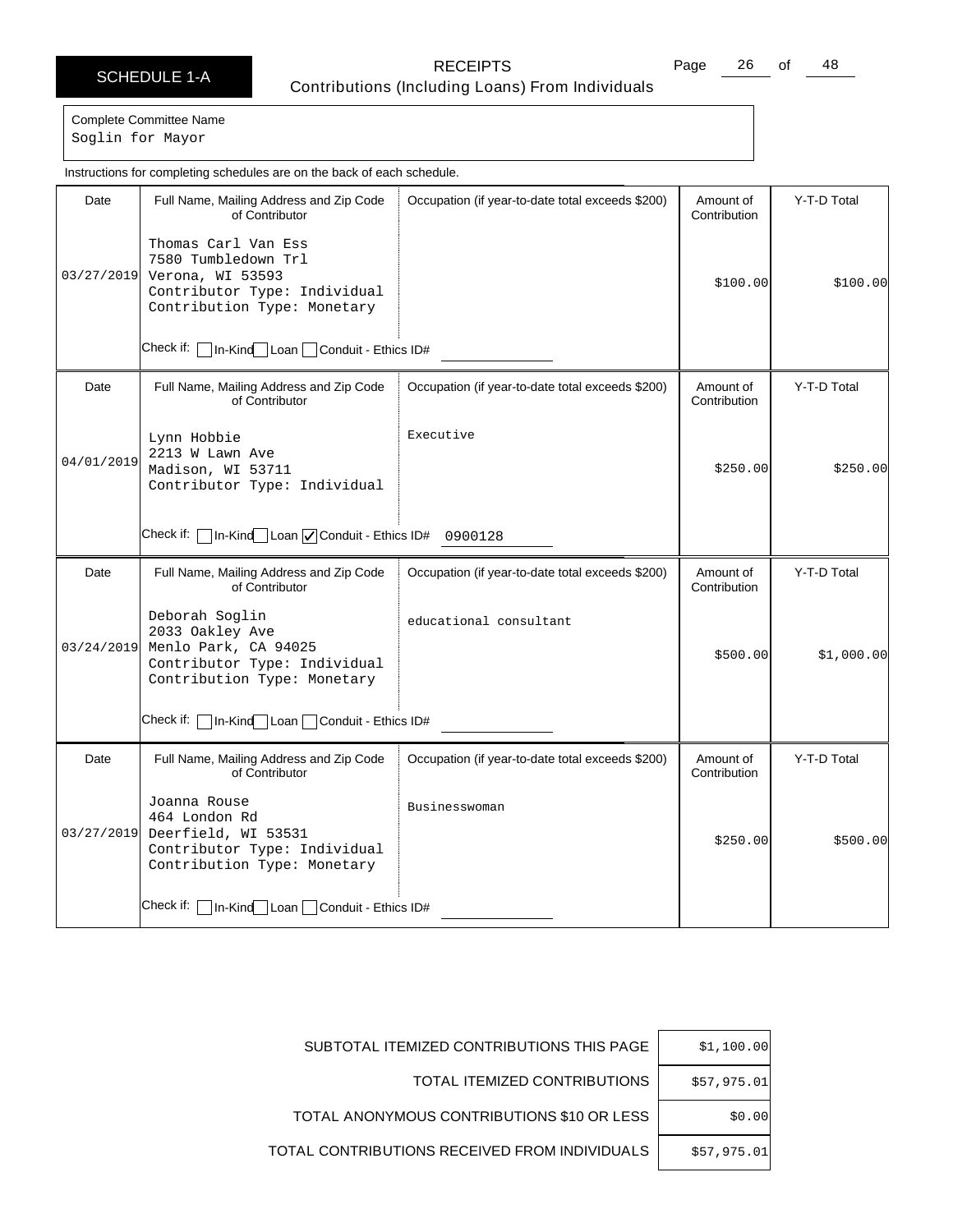Page 27 of 48

Complete Committee Name Soglin for Mayor

| Instructions for completing schedules are on the back of each schedule. |                                                                                                                                    |                                                  |                           |             |
|-------------------------------------------------------------------------|------------------------------------------------------------------------------------------------------------------------------------|--------------------------------------------------|---------------------------|-------------|
| Date                                                                    | Full Name, Mailing Address and Zip Code<br>of Contributor<br>Richard Cullen                                                        | Occupation (if year-to-date total exceeds \$200) | Amount of<br>Contribution | Y-T-D Total |
| 03/25/2019                                                              | 330 E Delavan Dr<br>Janesville, WI 53546<br>Contributor Type: Individual<br>Contribution Type: Monetary                            |                                                  | \$190.00                  | \$190.00    |
|                                                                         | Check if:<br>1n-Kind Loan Conduit - Ethics ID#                                                                                     |                                                  |                           |             |
| Date                                                                    | Full Name, Mailing Address and Zip Code<br>of Contributor<br>Martha Lemanski                                                       | Occupation (if year-to-date total exceeds \$200) | Amount of<br>Contribution | Y-T-D Total |
| 03/26/2019                                                              | 247 Harbour Town Dr<br>Apt 38<br>Madison, WI 53717<br>Contributor Type: Individual<br>Contribution Type: Monetary                  |                                                  | \$50.00                   | \$50.00     |
|                                                                         | Check if: l<br>In-Kind Loan Conduit - Ethics ID#                                                                                   |                                                  |                           |             |
| Date                                                                    | Full Name, Mailing Address and Zip Code<br>of Contributor                                                                          | Occupation (if year-to-date total exceeds \$200) | Amount of<br>Contribution | Y-T-D Total |
| 03/27/2019                                                              | Philip Bradbury<br>1050 Sherman Ave<br>Madison, WI 53703<br>Contributor Type: Individual<br>Contribution Type: Monetary            | Attorney, von Briesen & Roper, s.c.              | \$500.00]                 | \$500.00]   |
|                                                                         | Check if: [<br>In-Kind Loan Conduit - Ethics ID#                                                                                   |                                                  |                           |             |
| Date                                                                    | Full Name, Mailing Address and Zip Code<br>of Contributor                                                                          | Occupation (if year-to-date total exceeds \$200) | Amount of<br>Contribution | Y-T-D Total |
| 03/29/2019                                                              | Alyssa Hellenbrand-Best<br>504 Bridlewood Ln<br>Watertown, WI 53094<br>Contributor Type: Individual<br>Contribution Type: Monetary |                                                  | \$100.00]                 | \$100.00]   |
|                                                                         | Check if:   In-Kind   Loan   Conduit - Ethics ID#                                                                                  |                                                  |                           |             |

| \$840.00    | SUBTOTAL ITEMIZED CONTRIBUTIONS THIS PAGE     |
|-------------|-----------------------------------------------|
| \$57,975.01 | TOTAL ITEMIZED CONTRIBUTIONS                  |
| \$0.00      | TOTAL ANONYMOUS CONTRIBUTIONS \$10 OR LESS    |
| \$57,975.01 | TOTAL CONTRIBUTIONS RECEIVED FROM INDIVIDUALS |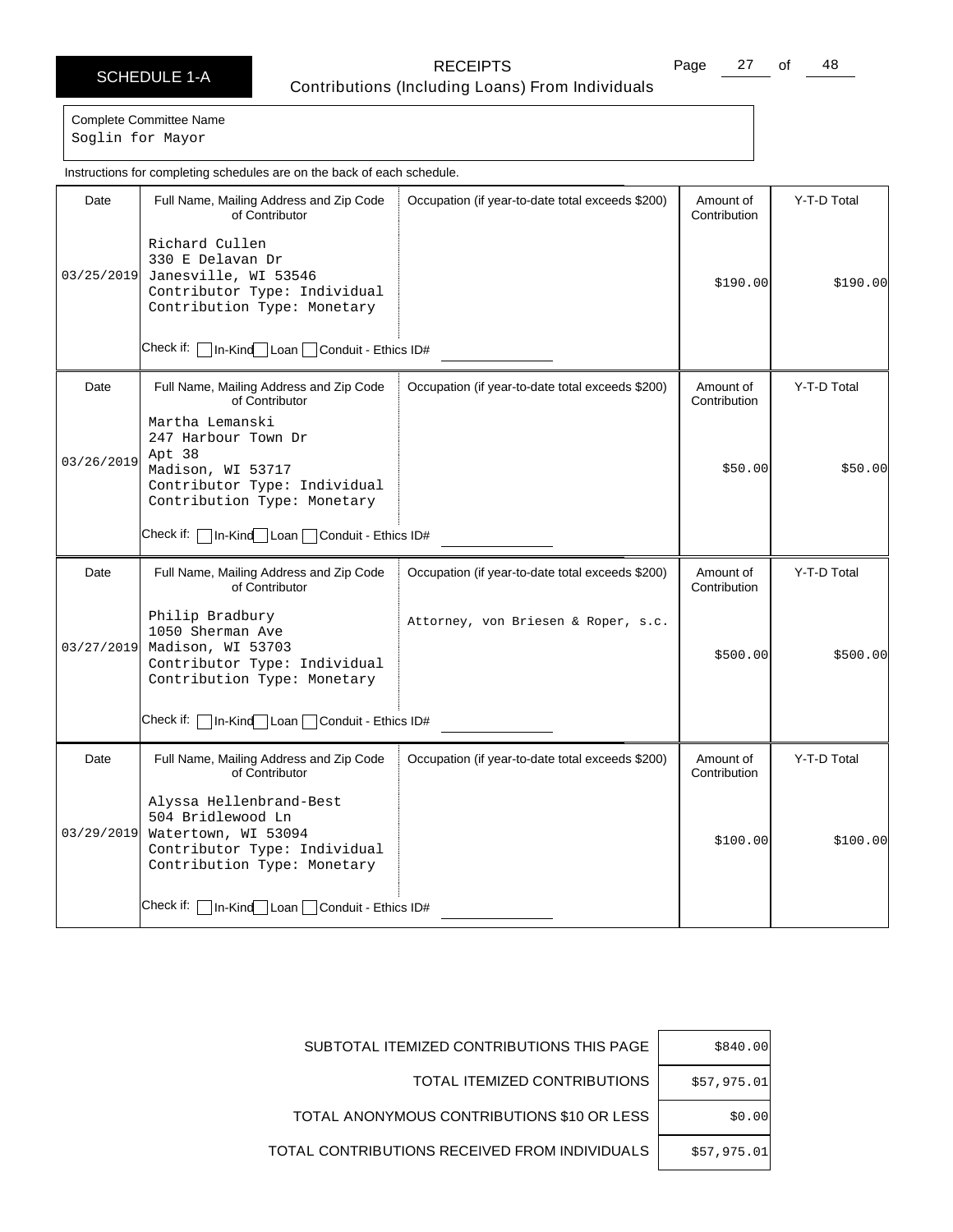Page 28 of 48

Complete Committee Name

Soglin for Mayor

|            | Instructions for completing schedules are on the back of each schedule.                                                           |                                                  |                           |             |  |
|------------|-----------------------------------------------------------------------------------------------------------------------------------|--------------------------------------------------|---------------------------|-------------|--|
| Date       | Full Name, Mailing Address and Zip Code<br>of Contributor                                                                         | Occupation (if year-to-date total exceeds \$200) | Amount of<br>Contribution | Y-T-D Total |  |
| 03/23/2019 | Janet Stevens<br>709 Morningstar Ln<br>Madison, WI 53704<br>Contributor Type: Individual<br>Contribution Type: Monetary           |                                                  | \$50.00                   | \$175.00    |  |
|            | Check if:   In-Kind Loan   Conduit - Ethics ID#                                                                                   |                                                  |                           |             |  |
| Date       | Full Name, Mailing Address and Zip Code<br>of Contributor                                                                         | Occupation (if year-to-date total exceeds \$200) | Amount of<br>Contribution | Y-T-D Total |  |
| 03/27/2019 | Jay V Loewi<br>5642 Lake Mendota Dr<br>Madison, WI 53705<br>Contributor Type: Individual                                          | CEO                                              | \$300.00                  | \$300.00]   |  |
|            | Check if: $\Box$ In-Kind $\Box$ Loan $\Box$ Conduit - Ethics ID# 0900187                                                          |                                                  |                           |             |  |
| Date       | Full Name, Mailing Address and Zip Code<br>of Contributor                                                                         | Occupation (if year-to-date total exceeds \$200) | Amount of<br>Contribution | Y-T-D Total |  |
| 06/27/2019 | Perry Armstrong<br>2728 Coho St<br>Madison, WI 53713<br>Contributor Type: Individual<br>Contribution Type: Monetary               | Attorney                                         | \$500.00                  | \$2,500.00] |  |
|            | Check if:   In-Kind Loan   Conduit - Ethics ID#                                                                                   |                                                  |                           |             |  |
| Date       | Full Name, Mailing Address and Zip Code<br>of Contributor                                                                         | Occupation (if year-to-date total exceeds \$200) | Amount of<br>Contribution | Y-T-D Total |  |
| 03/30/2019 | Enis Ragland<br>5626 Black Onyx Dr<br>Apt 309<br>Madison, WI 53718<br>Contributor Type: Individual<br>Contribution Type: Monetary |                                                  | \$100.00]                 | \$200.00]   |  |
|            | Check if:   In-Kind   Loan   Conduit - Ethics ID#                                                                                 |                                                  |                           |             |  |

| \$950.00    | SUBTOTAL ITEMIZED CONTRIBUTIONS THIS PAGE     |
|-------------|-----------------------------------------------|
| \$57,975.01 | TOTAL ITEMIZED CONTRIBUTIONS                  |
| \$0.00      | TOTAL ANONYMOUS CONTRIBUTIONS \$10 OR LESS    |
| \$57,975.01 | TOTAL CONTRIBUTIONS RECEIVED FROM INDIVIDUALS |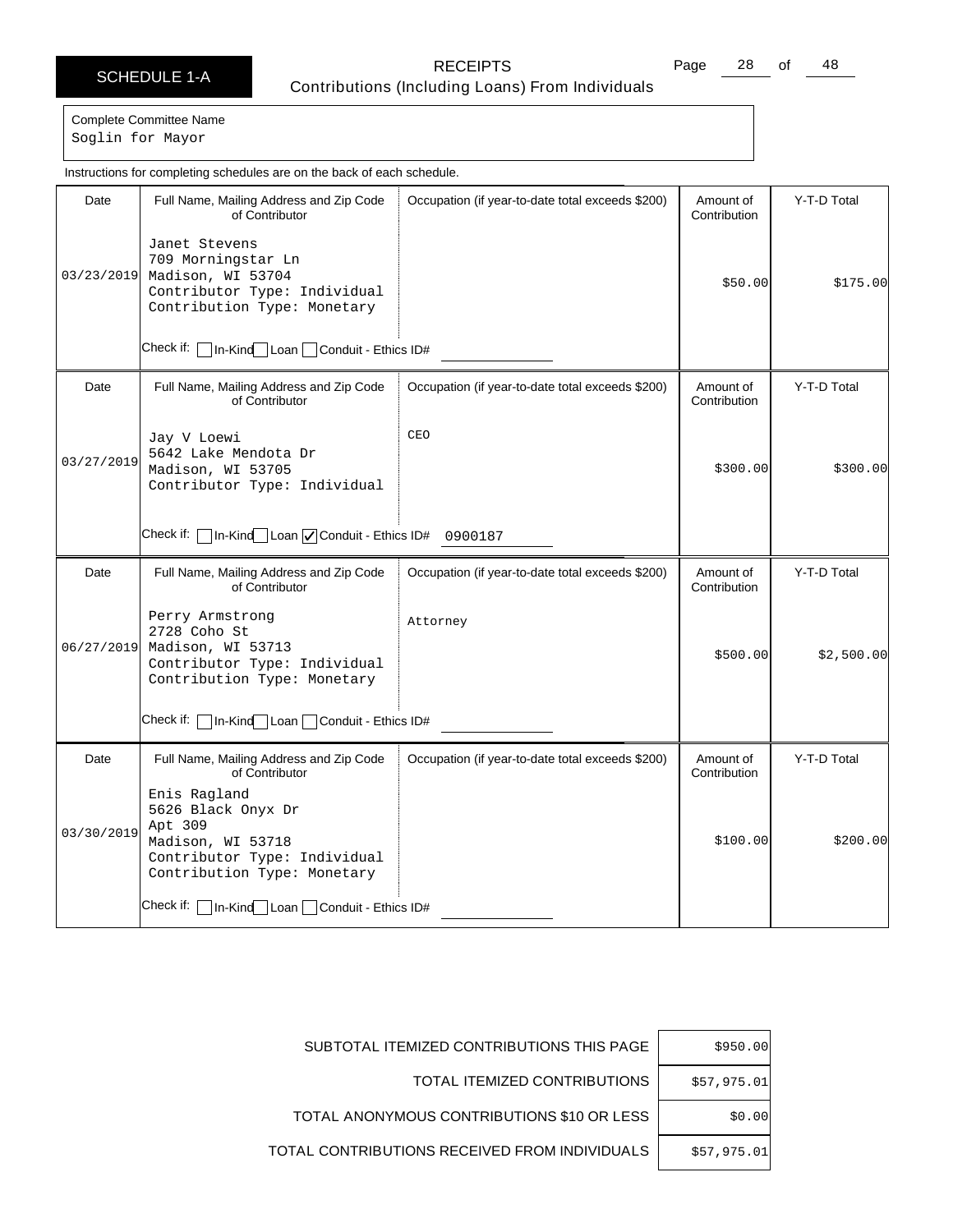Page 29 of 48

Complete Committee Name

Soglin for Mayor

|                                                   | Instructions for completing schedules are on the back of each schedule.                                                         |                                                  |                           |             |
|---------------------------------------------------|---------------------------------------------------------------------------------------------------------------------------------|--------------------------------------------------|---------------------------|-------------|
| Date                                              | Full Name, Mailing Address and Zip Code<br>of Contributor                                                                       | Occupation (if year-to-date total exceeds \$200) | Amount of<br>Contribution | Y-T-D Total |
| 03/28/2019                                        | Joe P Bartol<br>9 Colony Cir<br>Madison, WI 53717<br>Contributor Type: Individual<br>Contribution Type: Monetary                | Attorney                                         | \$400.00                  | \$500.00]   |
|                                                   | Check if:   In-Kind Loan   Conduit - Ethics ID#                                                                                 |                                                  |                           |             |
| Date                                              | Full Name, Mailing Address and Zip Code<br>of Contributor                                                                       | Occupation (if year-to-date total exceeds \$200) | Amount of<br>Contribution | Y-T-D Total |
| 03/21/2019                                        | Larry Frank<br>155 E Wilson St<br>101<br>Madison, WI 53703<br>Contributor Type: Individual<br>Contribution Type: Monetary       | Executive                                        | \$500.00                  | \$500.00]   |
| Check if:   In-Kind Loan   Conduit - Ethics ID#   |                                                                                                                                 |                                                  |                           |             |
| Date                                              | Full Name, Mailing Address and Zip Code<br>of Contributor                                                                       | Occupation (if year-to-date total exceeds \$200) | Amount of<br>Contribution | Y-T-D Total |
|                                                   | Laurel Brown<br>5434 Whalen Rd<br>03/29/2019 Fitchburg, WI 53575<br>Contributor Type: Individual<br>Contribution Type: Monetary | Interior Designer                                | \$250.00                  | \$250.00    |
| Check if:   In-Kind   Loan   Conduit - Ethics ID# |                                                                                                                                 |                                                  |                           |             |
| Date                                              | Full Name, Mailing Address and Zip Code<br>of Contributor                                                                       | Occupation (if year-to-date total exceeds \$200) | Amount of<br>Contribution | Y-T-D Total |
| 03/22/2019                                        | Greg Jones<br>10804 Kingsland Rd<br>Blue Mounds, WI 53517<br>Contributor Type: Individual<br>Contribution Type: Monetary        | CEO                                              | \$3,000.00                | \$3,000.00  |
|                                                   | Check if:   In-Kind Loan   Conduit - Ethics ID#                                                                                 |                                                  |                           |             |

| \$4,150.00  | SUBTOTAL ITEMIZED CONTRIBUTIONS THIS PAGE     |
|-------------|-----------------------------------------------|
| \$57,975.01 | TOTAL ITEMIZED CONTRIBUTIONS                  |
| \$0.00      | TOTAL ANONYMOUS CONTRIBUTIONS \$10 OR LESS    |
| \$57,975.01 | TOTAL CONTRIBUTIONS RECEIVED FROM INDIVIDUALS |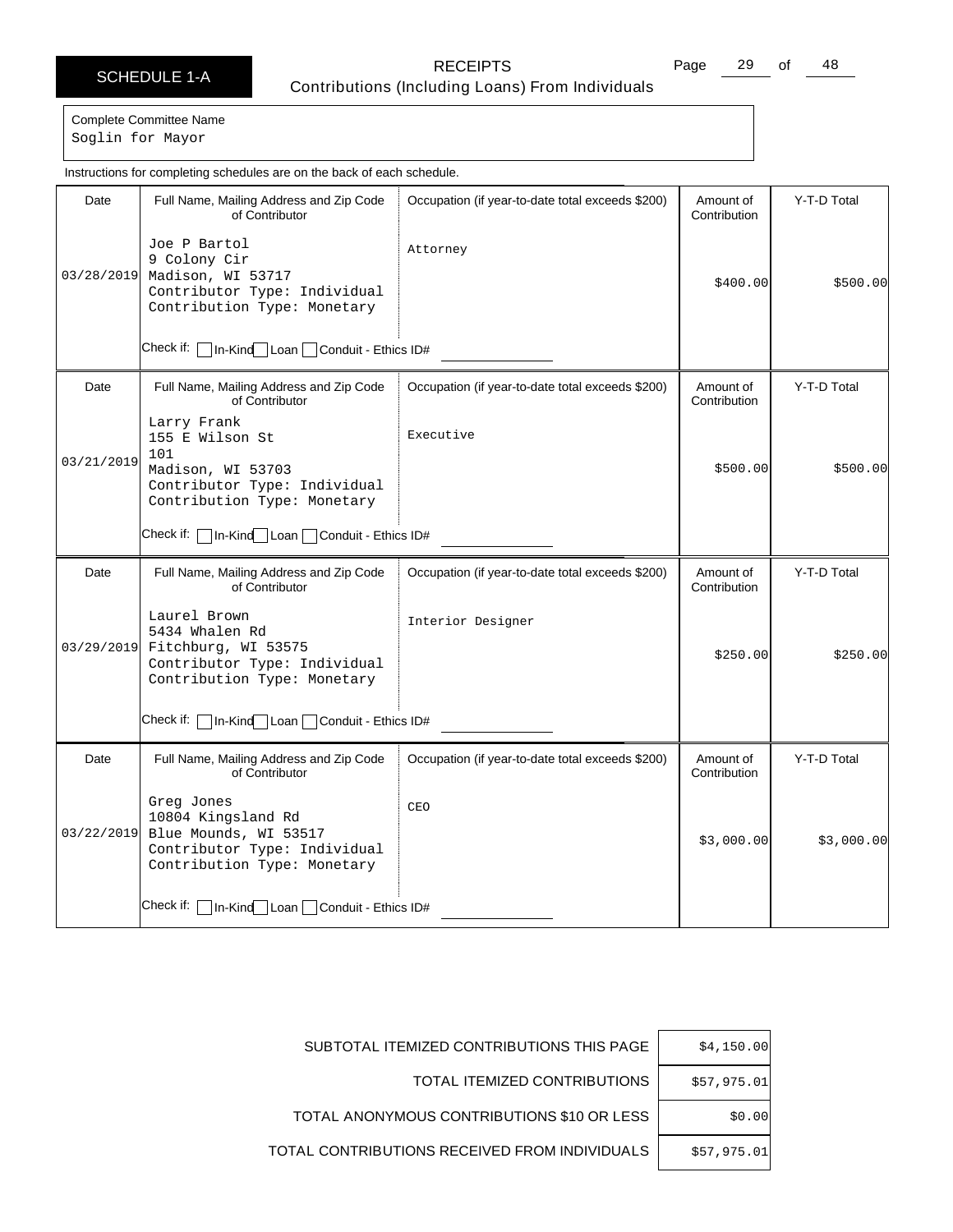Page 30 of 48

Complete Committee Name Soglin for Mayor

Date | Full Name, Mailing Address and Zip Code of Contributor Check if: | In-Kind Loan | Conduit - Ethics ID# 0900187 Occupation (if year-to-date total exceeds \$200) | Amount of Contribution Y-T-D Total 03/27/2019 David Stark 5047 Saint Cyr Rd Middleton, WI 53562 Contributor Type: Individual Realtor \$300.00 \$550.00 Date | Full Name, Mailing Address and Zip Code of Contributor Check if:  $\Box$  In-Kind Loan  $\Box$  Conduit - Ethics ID# Occupation (if year-to-date total exceeds \$200) | Amount of Contribution Y-T-D Total 03/27/2019 Otto Gebhardt 222 North St Madison, WI 53704 Contributor Type: Individual Contribution Type: Monetary Founder and CEO  $$1,000.00$   $$2,000.00$ Date | Full Name, Mailing Address and Zip Code of Contributor Check if: | In-Kind | Loan | Conduit - Ethics ID# Occupation (if year-to-date total exceeds \$200) | Amount of Contribution Y-T-D Total 03/22/2019 Chuck Quackenboss 2913 Muir Field Rd Madison, WI 53719 Contributor Type: Individual Contribution Type: Monetary \$50.00 \$50.00 Instructions for completing schedules are on the back of each schedule.

| SUBTOTAL ITEMIZED CONTRIBUTIONS THIS PAGE     | \$1,350.00  |
|-----------------------------------------------|-------------|
| TOTAL ITEMIZED CONTRIBUTIONS                  | \$57.975.01 |
| TOTAL ANONYMOUS CONTRIBUTIONS \$10 OR LESS    | \$0.00      |
| TOTAL CONTRIBUTIONS RECEIVED FROM INDIVIDUALS | \$57.975.01 |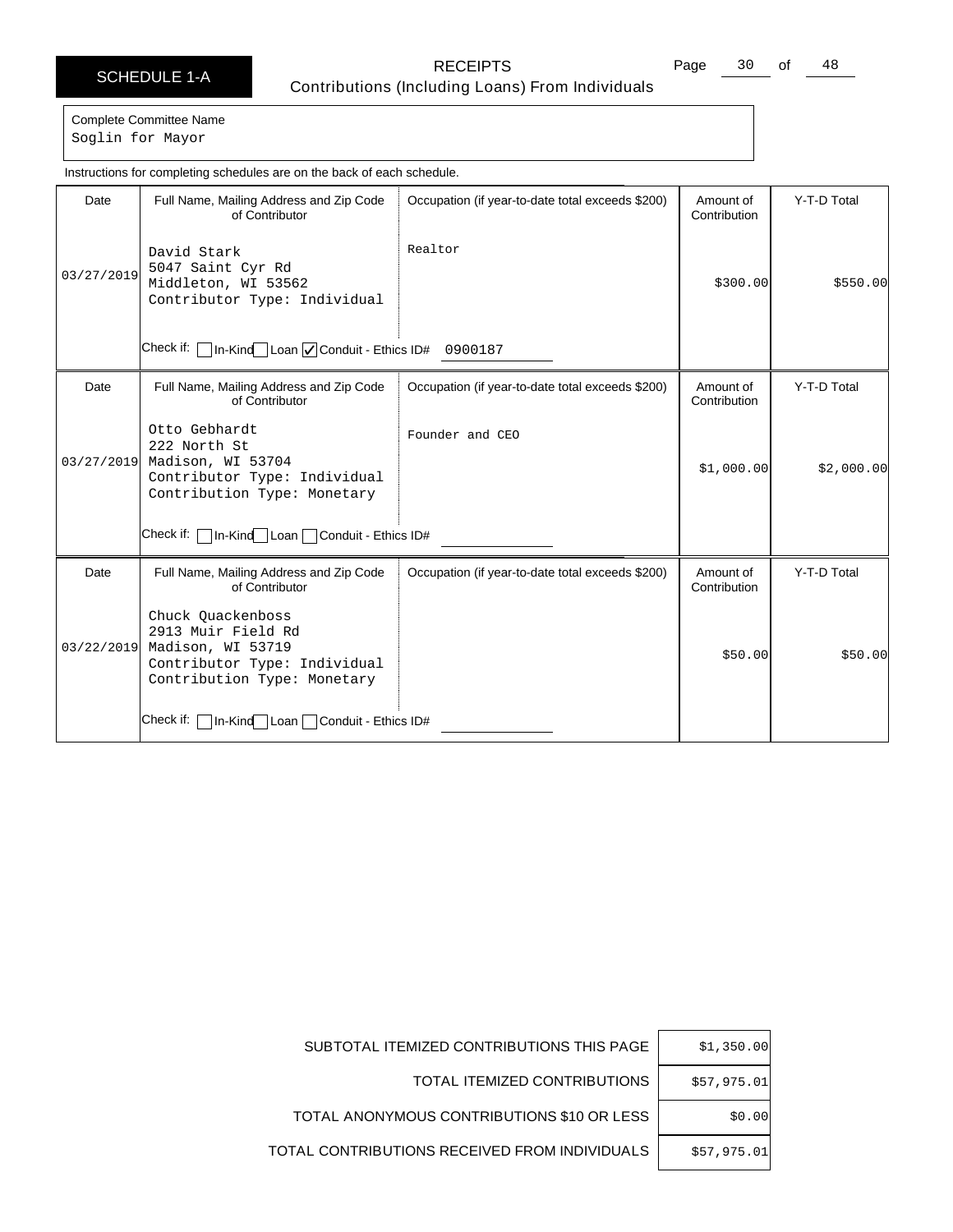SCHEDULE 1-B

RECEIPTS Contributions from Committees (Transfers-In)

Page 31 of 48

### Complete Committee Name

Soglin for Mayor

Instructions for completing schedules are on the back of each schedule.

| Date       | Full Name of Committee, Mailing Address and Zip Code                                                                                                     | Amount of Contribution |
|------------|----------------------------------------------------------------------------------------------------------------------------------------------------------|------------------------|
| 04/18/2019 | International Union of Painters and Allied Trades<br>7234 Parkway Dr<br>Hanover, MD 21076<br>Contributor Type: Registered<br>Contribution Type: Monetary | \$1,000.00             |
|            | Ethics ID#<br>Check if: [<br>0500510<br>$\ln$ -Kind<br>l Loan                                                                                            |                        |

|  | \$1,000.00 |  |
|--|------------|--|
|--|------------|--|

SUBTOTAL CONTRIBUTIONS (Transfers-In) THIS PAGE

\$1,000.00

TOTAL CONTRIBUTIONS (Transfers-In) RECEIVED FROM COMMITTEES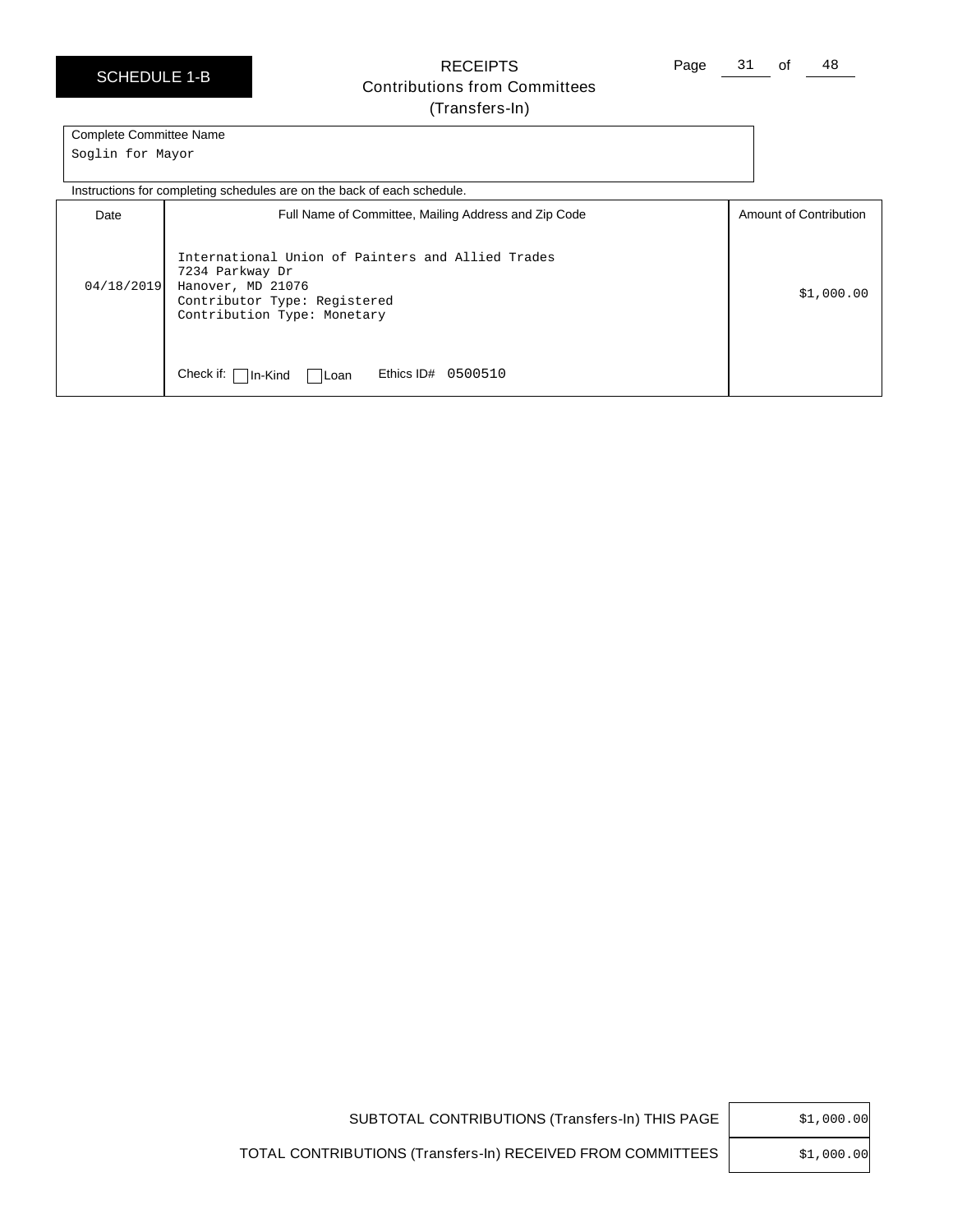### DISBURSEMENTS Gross Expenditures

|                    | <b>Complete Committee Name</b>                                                                                                                                                                                                                                              |                                                   |                    |
|--------------------|-----------------------------------------------------------------------------------------------------------------------------------------------------------------------------------------------------------------------------------------------------------------------------|---------------------------------------------------|--------------------|
| Soglin for Mayor   |                                                                                                                                                                                                                                                                             |                                                   |                    |
| Date<br>03/20/2019 | Full Name, Mailing Address and Zip Code of<br>Person or Business to Whom Payment is Made<br>Latino Chamber Of Commerce<br>810 W Badger Rd<br>Madison, WI 53713<br>Payee Type: Business<br>Expense Category: Monetary<br>Expense Purpose: Tickets to Events                  | Specific Purpose of Expenditure<br>event tickets  | Amount<br>\$225.00 |
|                    | Check if:<br>In-Kind Offset                                                                                                                                                                                                                                                 |                                                   |                    |
| Date<br>04/01/2019 | Full Name, Mailing Address and Zip Code of<br>Person or Business to Whom Payment is Made<br>Go Transcript<br>39 Duke Street<br>Edinburgh EH6 8HH, United Kingdom<br>Great Britain<br>Payee Type: Business<br>Expense Category: Monetary<br>Expense Purpose: Data Conversion | Specific Purpose of Expenditure<br>transcripts    | Amount<br>\$196.25 |
|                    | Check if: $\lceil$<br>In-Kind Offset                                                                                                                                                                                                                                        |                                                   |                    |
| Date<br>04/08/2019 | Full Name, Mailing Address and Zip Code of<br>Person or Business to Whom Payment is Made<br>Amani Burris<br>PO Box 8414<br>Madison, WI 53708<br>Payee Type: Individual<br>Expense Category: Monetary<br>Expense Purpose: Reimbursement - Food                               | Specific Purpose of Expenditure<br>reimburse food | Amount<br>\$270.00 |
|                    | Check if:<br>In-Kind Offset                                                                                                                                                                                                                                                 |                                                   |                    |

| \$691.25     |
|--------------|
| \$128,603.04 |
| \$0.00       |
| \$128,603.04 |

SUBTOTAL ITEMIZED EXPENDITURES THIS PAGE

TOTAL ITEMIZED EXPENDITURES

TOTAL UNITEMIZED EXPENDITURES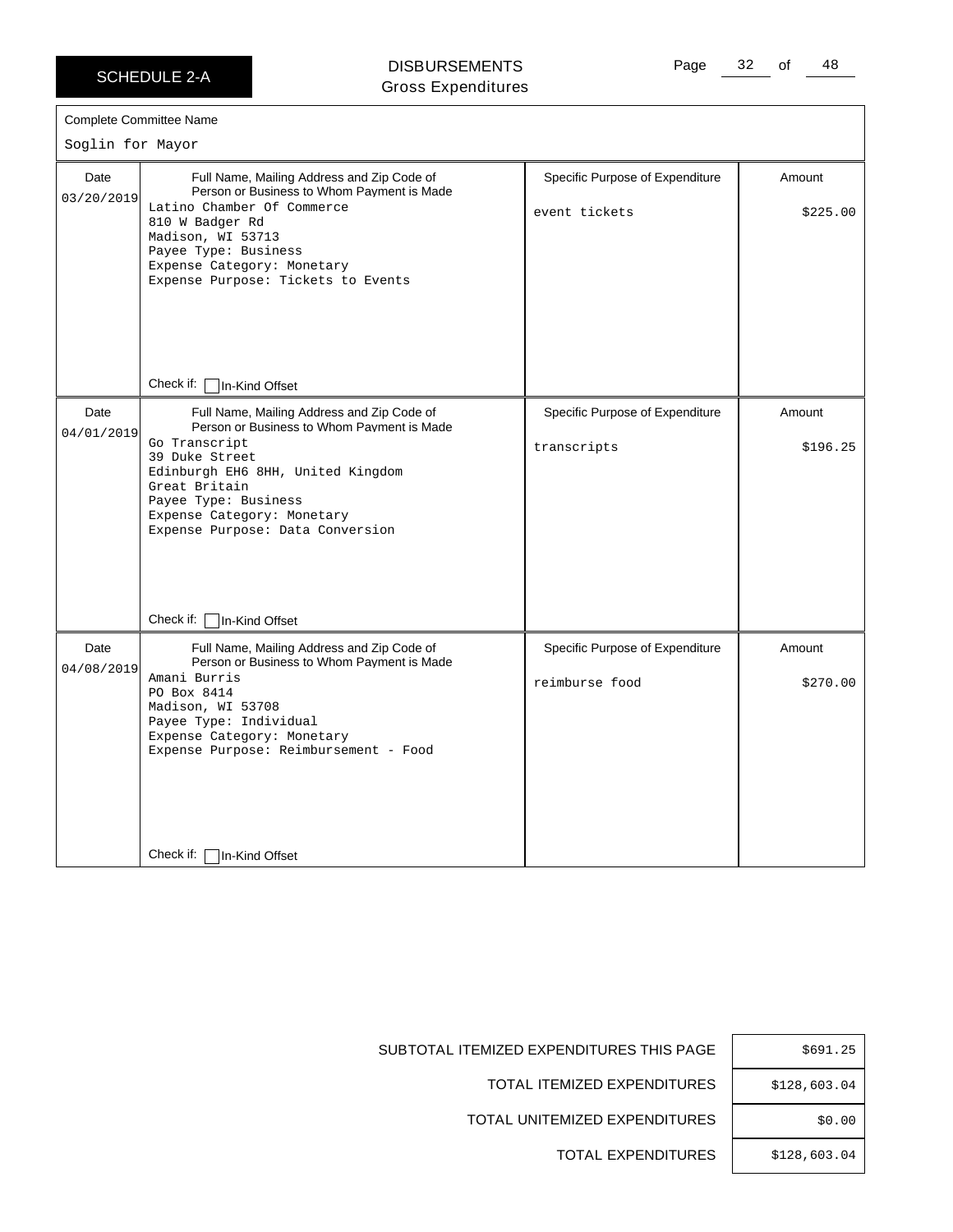### DISBURSEMENTS Gross Expenditures

| Soglin for Mayor   | <b>Complete Committee Name</b>                                                                                                                                                                                                                        |                                                     |                      |
|--------------------|-------------------------------------------------------------------------------------------------------------------------------------------------------------------------------------------------------------------------------------------------------|-----------------------------------------------------|----------------------|
| Date<br>03/27/2019 | Full Name, Mailing Address and Zip Code of<br>Person or Business to Whom Payment is Made<br>Haggar Audio Production<br>2302 W Badger Rd<br>Madison, WI 53713<br>Payee Type: Business<br>Expense Category: Monetary<br>Expense Purpose: Media - Radio  | Specific Purpose of Expenditure<br>radio production | Amount<br>\$551.50   |
|                    | Check if: □ In-Kind Offset                                                                                                                                                                                                                            |                                                     |                      |
| Date<br>06/07/2019 | Full Name, Mailing Address and Zip Code of<br>Person or Business to Whom Payment is Made<br>Paul R Soglin<br>121 Standish Ct<br>Madison, WI 53705<br>Payee Type: Individual<br>Expense Category: Monetary<br>Expense Purpose: Administrative Expenses | Specific Purpose of Expenditure<br>loan repayment   | Amount<br>\$2,000.00 |
|                    | Check if:<br>In-Kind Offset                                                                                                                                                                                                                           |                                                     |                      |
| Date<br>03/27/2019 | Full Name, Mailing Address and Zip Code of<br>Person or Business to Whom Payment is Made<br>Home Savings Bank<br>7701 Mineral Point Rd<br>Madison, WI 53717<br>Payee Type: Business<br>Expense Category: Monetary<br>Expense Purpose: Bank Charges    | Specific Purpose of Expenditure<br>wire fee         | Amount<br>\$20.00    |
|                    | Check if: [<br>In-Kind Offset                                                                                                                                                                                                                         |                                                     |                      |

| \$2,571.50   |
|--------------|
| \$128,603.04 |
| \$0.00       |
| \$128,603.04 |

SUBTOTAL ITEMIZED EXPENDITURES THIS PAGE

TOTAL ITEMIZED EXPENDITURES

TOTAL UNITEMIZED EXPENDITURES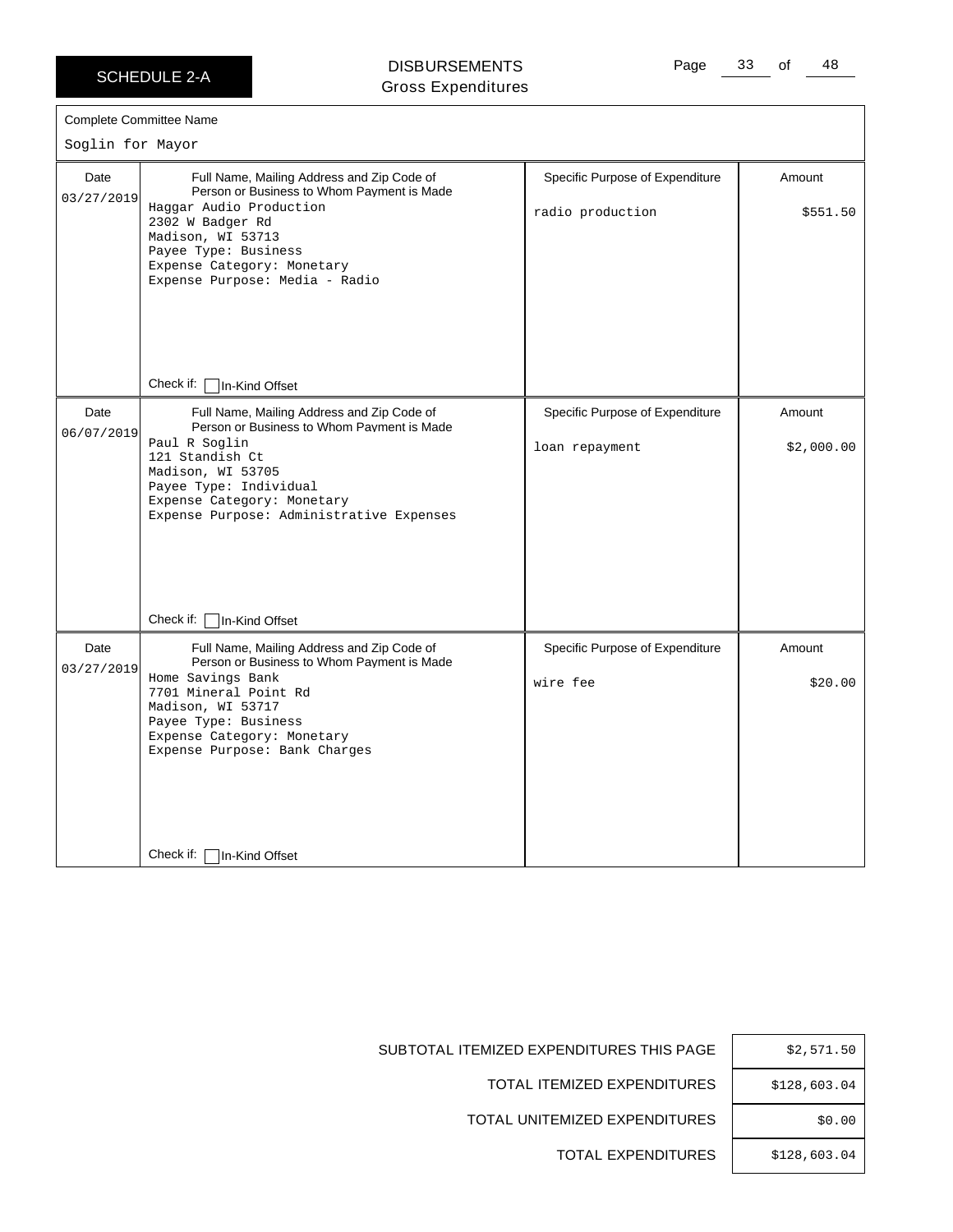### DISBURSEMENTS Gross Expenditures

Page 34 of 48

| Soglin for Mayor   | Complete Committee Name                                                                                                                                                                                                                                                                    |                                                      |                    |
|--------------------|--------------------------------------------------------------------------------------------------------------------------------------------------------------------------------------------------------------------------------------------------------------------------------------------|------------------------------------------------------|--------------------|
| Date<br>06/17/2019 | Full Name, Mailing Address and Zip Code of<br>Person or Business to Whom Payment is Made<br>NGP VAN Inc<br>1101 15th St NW<br>Ste 500<br>Washington, DC 20005<br>Payee Type: Business<br>Expense Category: Monetary<br>Expense Purpose: IT - Campaign Software                             | Specific Purpose of Expenditure<br>campaign software | Amount<br>\$150.00 |
|                    | Check if: $\Box$ In-Kind Offset                                                                                                                                                                                                                                                            |                                                      |                    |
| Date<br>04/08/2019 | Full Name, Mailing Address and Zip Code of<br>Person or Business to Whom Payment is Made<br>Ross Dahlke<br>PO Box 416<br>Westfield, WI 53964<br>Payee Type: Individual<br>Expense Category: Monetary<br>Expense Purpose: Consulting Fees - General                                         | Specific Purpose of Expenditure<br>consulting        | Amount<br>\$250.00 |
|                    | Check if:<br>In-Kind Offset                                                                                                                                                                                                                                                                |                                                      |                    |
| Date<br>03/20/2019 | Full Name, Mailing Address and Zip Code of<br>Person or Business to Whom Payment is Made<br>Democratic Party of Wisconsin<br>15 N Pinckney St<br>Ste 200<br>Madison, WI 53703<br>Payee Type: Business<br>Expense Category: Monetary<br>Expense Purpose: Membership Dues - Political<br>Org | Specific Purpose of Expenditure<br>membership        | Amount<br>\$25.00  |
|                    | Check if:<br>In-Kind Offset                                                                                                                                                                                                                                                                |                                                      |                    |

| \$425.00     |
|--------------|
| \$128,603.04 |
| \$0.00       |
| \$128,603.04 |

SUBTOTAL ITEMIZED EXPENDITURES THIS PAGE

TOTAL ITEMIZED EXPENDITURES

TOTAL UNITEMIZED EXPENDITURES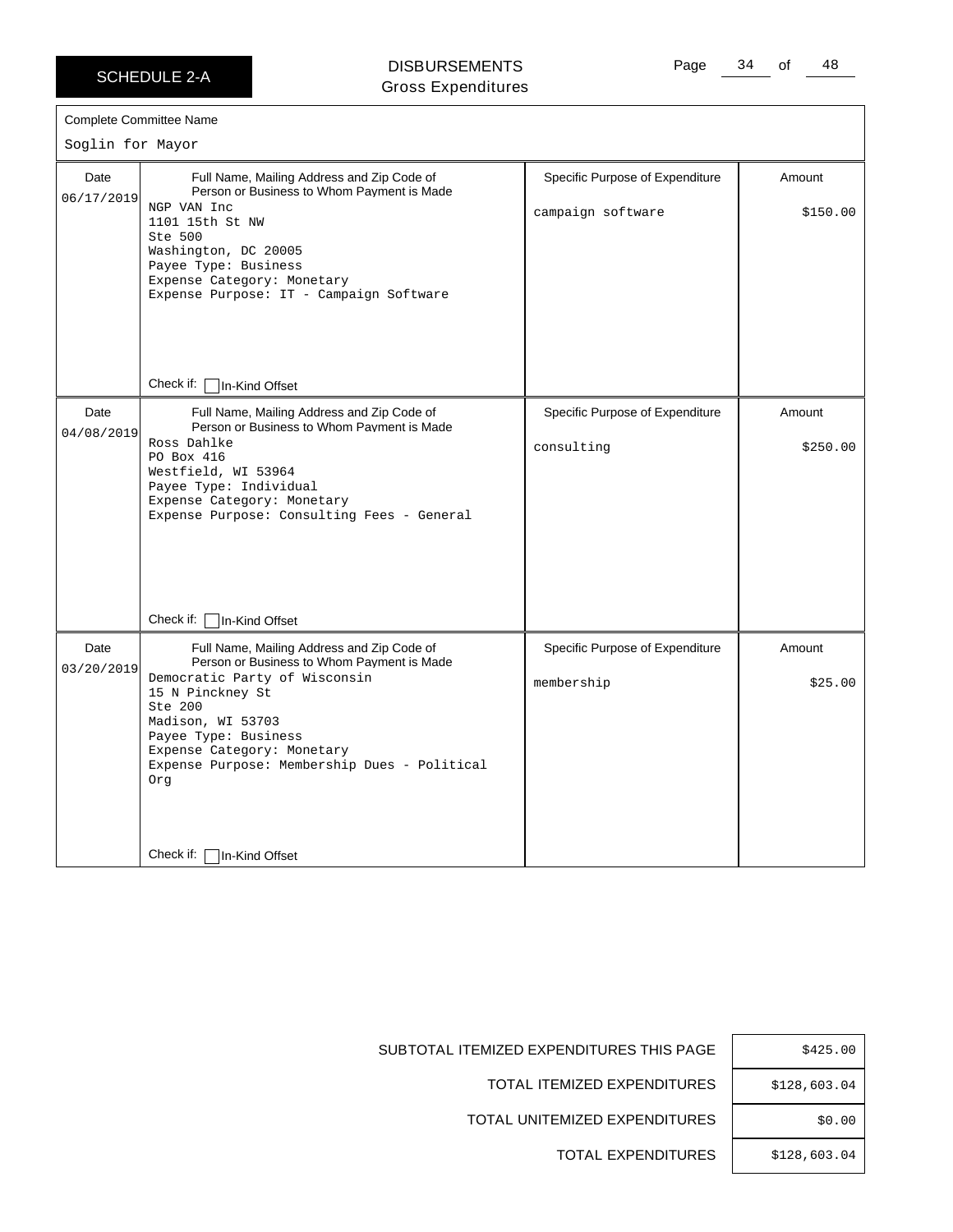$\Gamma$ 

DISBURSEMENTS Gross Expenditures Page 35 of 48

| Soglin for Mayor   | <b>Complete Committee Name</b>                                                                                                                                                                                                                                               |                                               |                      |
|--------------------|------------------------------------------------------------------------------------------------------------------------------------------------------------------------------------------------------------------------------------------------------------------------------|-----------------------------------------------|----------------------|
| Date<br>04/02/2019 | Full Name, Mailing Address and Zip Code of<br>Person or Business to Whom Payment is Made<br>Facebook<br>1 Hacker Way<br>Menlo Park, CA 94025<br>Payee Type: Business<br>Expense Category: Monetary<br>Expense Purpose: Media - Online Advertising                            | Specific Purpose of Expenditure<br>online ads | Amount<br>\$583.29   |
|                    | Check if: $\lceil$<br>In-Kind Offset                                                                                                                                                                                                                                         |                                               |                      |
| Date<br>04/01/2019 | Full Name, Mailing Address and Zip Code of<br>Person or Business to Whom Payment is Made<br>Premiere Political Communications<br>4805 Woodview Ave<br>Austin, TX 78756<br>Payee Type: Business<br>Expense Category: Monetary<br>Expense Purpose: Media - Phones / Robo calls | Specific Purpose of Expenditure<br>robocall   | Amount<br>\$788.22   |
|                    | Check if:<br>In-Kind Offset                                                                                                                                                                                                                                                  |                                               |                      |
| Date<br>04/08/2019 | Full Name, Mailing Address and Zip Code of<br>Person or Business to Whom Payment is Made<br>Holly Avenue Designs<br>454 Holly Ave<br>Madison, WI 53711<br>Payee Type: Business<br>Expense Category: Monetary<br>Expense Purpose: Media - Website Development                 | Specific Purpose of Expenditure<br>website    | Amount<br>\$1,093.00 |
|                    | Check if:<br>In-Kind Offset                                                                                                                                                                                                                                                  |                                               |                      |

| \$2,464.51   |
|--------------|
| \$128,603.04 |
| \$0.00       |
| \$128,603.04 |

SUBTOTAL ITEMIZED EXPENDITURES THIS PAGE

TOTAL ITEMIZED EXPENDITURES

TOTAL UNITEMIZED EXPENDITURES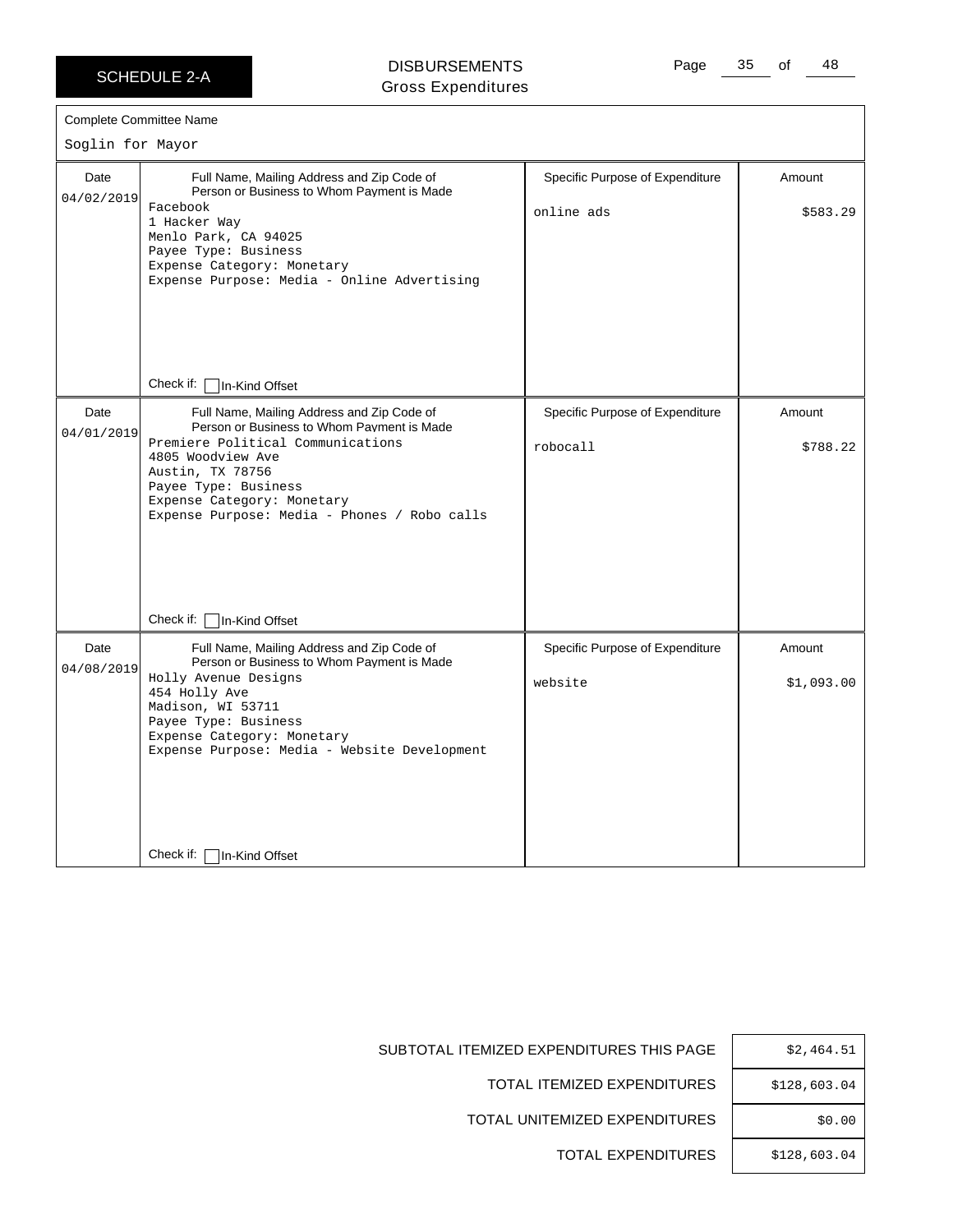$\Gamma$ 

### DISBURSEMENTS Gross Expenditures

Page 36 of 48

|                    | <b>Complete Committee Name</b>                                                                                                                                                                                                                                 |                                                     |                      |
|--------------------|----------------------------------------------------------------------------------------------------------------------------------------------------------------------------------------------------------------------------------------------------------------|-----------------------------------------------------|----------------------|
| Soglin for Mayor   |                                                                                                                                                                                                                                                                |                                                     |                      |
| Date<br>06/07/2019 | Full Name, Mailing Address and Zip Code of<br>Person or Business to Whom Payment is Made<br>Paul R Soglin<br>121 Standish Ct<br>Madison, WI 53705<br>Payee Type: Individual<br>Expense Category: Monetary<br>Expense Purpose: Administrative Expenses          | Specific Purpose of Expenditure<br>loan repayment   | Amount<br>\$2,000.00 |
|                    | Check if:   In-Kind Offset                                                                                                                                                                                                                                     |                                                     |                      |
| Date<br>03/28/2019 | Full Name, Mailing Address and Zip Code of<br>Person or Business to Whom Payment is Made<br>Home Savings Bank<br>7701 Mineral Point Rd<br>Madison, WI 53717<br>Payee Type: Business<br>Expense Category: Monetary<br>Expense Purpose: Bank Charges             | Specific Purpose of Expenditure<br>wire fee         | Amount<br>\$40.00    |
|                    | Check if:<br>In-Kind Offset                                                                                                                                                                                                                                    |                                                     |                      |
| Date<br>06/03/2019 | Full Name, Mailing Address and Zip Code of<br>Person or Business to Whom Payment is Made<br>First Bank Merchant Services<br>PO Box 407066<br>Fort Lauderdale, FL 33340<br>Payee Type: Other<br>Expense Category: Monetary<br>Expense Purpose: Credit Card Fees | Specific Purpose of Expenditure<br>credit card fees | Amount<br>\$1.50     |
|                    | Check if:<br>In-Kind Offset                                                                                                                                                                                                                                    |                                                     |                      |

| \$2,041.50   |
|--------------|
| \$128,603.04 |
| \$0.00       |
| \$128,603.04 |

SUBTOTAL ITEMIZED EXPENDITURES THIS PAGE

TOTAL ITEMIZED EXPENDITURES

TOTAL UNITEMIZED EXPENDITURES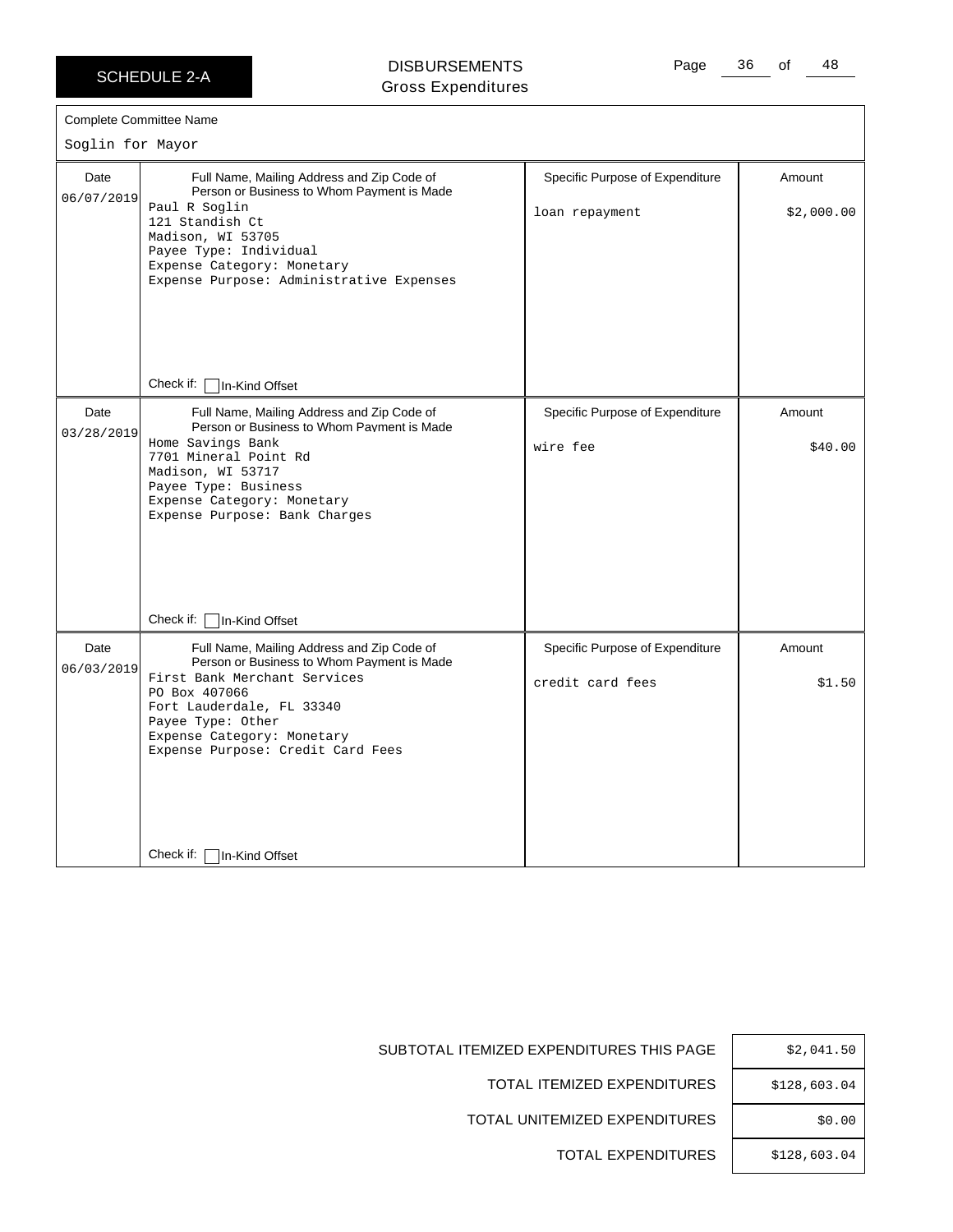$\Gamma$ 

DISBURSEMENTS Gross Expenditures Page 37 of 48

| Complete Committee Name |                                                                                                                                                                                                                                                                                        |                                                    |                       |
|-------------------------|----------------------------------------------------------------------------------------------------------------------------------------------------------------------------------------------------------------------------------------------------------------------------------------|----------------------------------------------------|-----------------------|
| Soglin for Mayor        |                                                                                                                                                                                                                                                                                        |                                                    |                       |
| Date<br>04/04/2019      | Full Name, Mailing Address and Zip Code of<br>Person or Business to Whom Payment is Made<br>Democratic Party of Wisconsin<br>15 N Pinckney St<br>Ste 200<br>Madison, WI 53703<br>Payee Type: Business<br>Expense Category: Monetary<br>Expense Purpose: Wages - Campaign Staff         | Specific Purpose of Expenditure<br>payroll         | Amount<br>\$444.60    |
|                         | Check if:<br>In-Kind Offset                                                                                                                                                                                                                                                            |                                                    |                       |
| Date<br>03/27/2019      | Full Name, Mailing Address and Zip Code of<br>Person or Business to Whom Payment is Made<br>Fairbank, Maslin, Maullin, Metz and Associates<br>1999 Harrison St<br>Ste 2020<br>Oakland, CA 94612<br>Payee Type: Business<br>Expense Category: Monetary<br>Expense Purpose: Survey/Polls | Specific Purpose of Expenditure<br>survey research | Amount<br>\$20,000.00 |
|                         | Check if:<br>In-Kind Offset                                                                                                                                                                                                                                                            |                                                    |                       |
| Date<br>04/08/2019      | Full Name, Mailing Address and Zip Code of<br>Person or Business to Whom Payment is Made<br>Microsoft<br>1 Microsoft Way<br>Redmond, WA 98052<br>Payee Type: Business<br>Expense Category: Monetary<br>Expense Purpose: IT - Campaign Software                                         | Specific Purpose of Expenditure<br>software        | Amount<br>\$26.38     |
|                         | Check if:<br>In-Kind Offset                                                                                                                                                                                                                                                            |                                                    |                       |

|   | \$20,470.98  |
|---|--------------|
| ; | \$128,603.04 |
| ; | \$0.00       |
| ; | \$128,603.04 |

SUBTOTAL ITEMIZED EXPENDITURES THIS PAGE

TOTAL ITEMIZED EXPENDITURES

TOTAL UNITEMIZED EXPENDITURES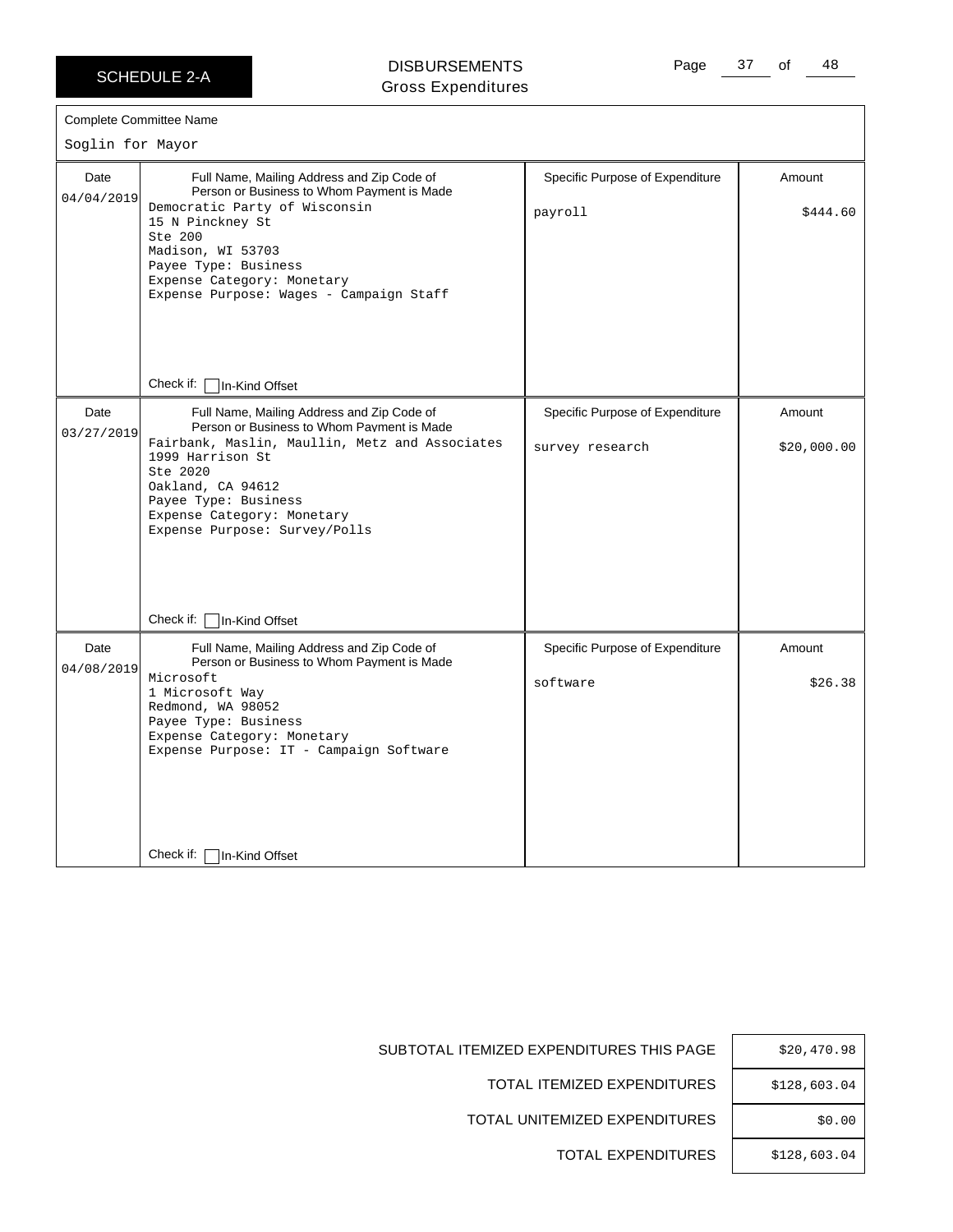### DISBURSEMENTS Gross Expenditures

Page 38 of 48

| Soglin for Mayor   | <b>Complete Committee Name</b>                                                                                                                                                                                                                                      |                                                         |                       |
|--------------------|---------------------------------------------------------------------------------------------------------------------------------------------------------------------------------------------------------------------------------------------------------------------|---------------------------------------------------------|-----------------------|
| Date<br>04/08/2019 | Full Name, Mailing Address and Zip Code of<br>Person or Business to Whom Payment is Made<br>Melissa Mulliken Consulting<br>3306 Gregory St<br>Madison, WI 53711<br>Payee Type: Business<br>Expense Category: Monetary<br>Expense Purpose: Consulting Fees - General | Specific Purpose of Expenditure<br>consulting fees      | Amount<br>\$40,000.00 |
|                    | Check if:   In-Kind Offset                                                                                                                                                                                                                                          |                                                         |                       |
| Date<br>04/25/2019 | Full Name, Mailing Address and Zip Code of<br>Person or Business to Whom Payment is Made<br>Laurel Tavern<br>2505 Monroe St<br>Madison, WI 53711<br>Payee Type: Business<br>Expense Category: Monetary<br>Expense Purpose: Party Exp - Election Night               | Specific Purpose of Expenditure<br>election night party | Amount<br>\$154.75    |
|                    | Check if: [<br>In-Kind Offset                                                                                                                                                                                                                                       |                                                         |                       |
| Date<br>03/25/2019 | Full Name, Mailing Address and Zip Code of<br>Person or Business to Whom Payment is Made<br>Mirror 34<br>2302 W Badger Rd<br>Madison, WI 53713<br>Payee Type: Business<br>Expense Category: Monetary<br>Expense Purpose: Media - TV                                 | Specific Purpose of Expenditure<br>spot distribution    | Amount<br>\$175.00    |
|                    | Check if: [<br>In-Kind Offset                                                                                                                                                                                                                                       |                                                         |                       |

|   | \$40,329.75  |
|---|--------------|
| ; | \$128,603.04 |
| ; | \$0.00       |
| ; | \$128,603.04 |

SUBTOTAL ITEMIZED EXPENDITURES THIS PAGE

TOTAL ITEMIZED EXPENDITURES

TOTAL UNITEMIZED EXPENDITURES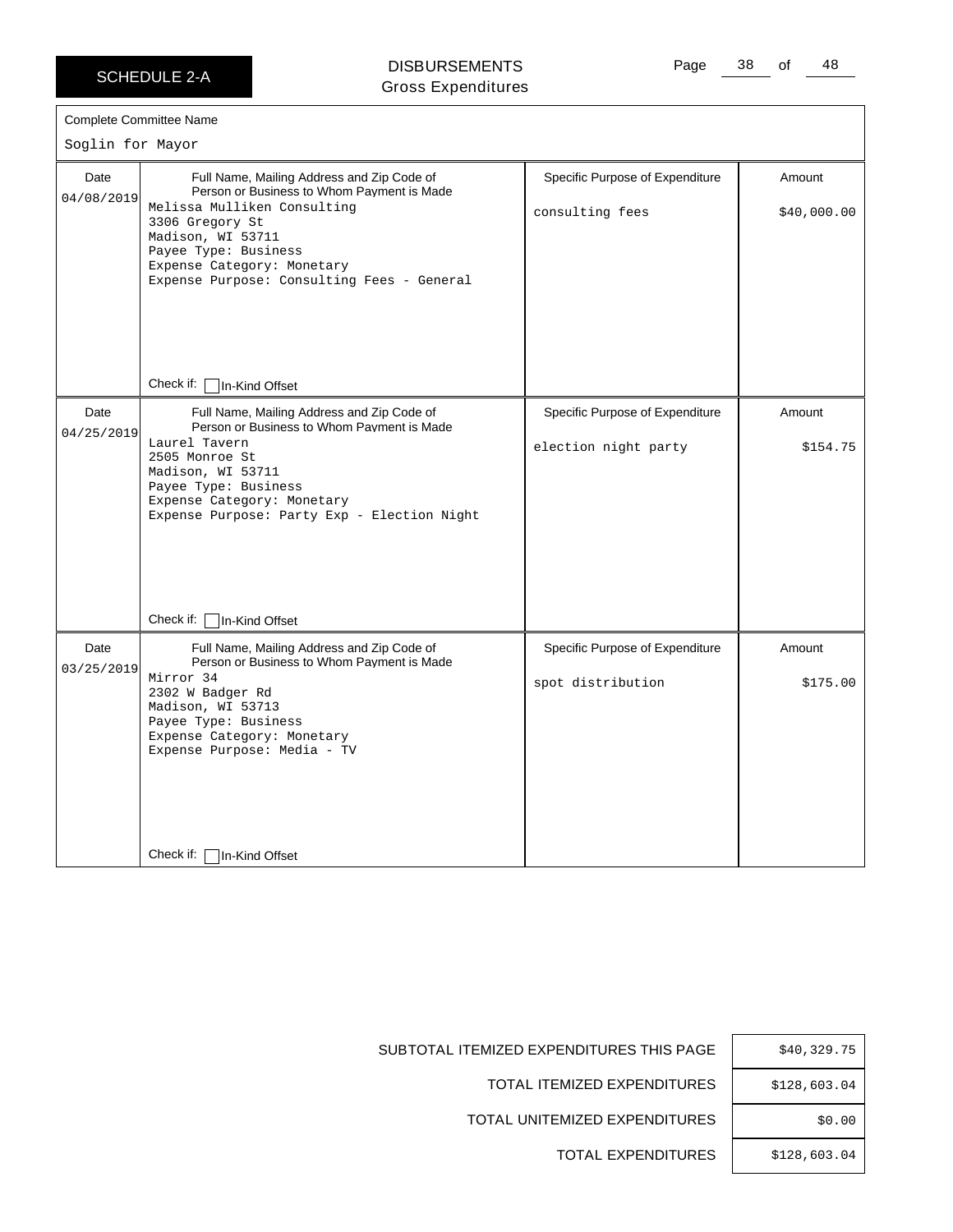### DISBURSEMENTS Gross Expenditures

Page 39 of 48

|  | <b>Complete Committee Name</b> |  |
|--|--------------------------------|--|
|--|--------------------------------|--|

 $\sim$ lin for Ma

| Soglin for Mayor   |                                                                                                                                                                                                                                                                                                              |                                                             |                      |  |
|--------------------|--------------------------------------------------------------------------------------------------------------------------------------------------------------------------------------------------------------------------------------------------------------------------------------------------------------|-------------------------------------------------------------|----------------------|--|
| Date<br>05/02/2019 | Full Name, Mailing Address and Zip Code of<br>Person or Business to Whom Payment is Made<br>First Bank Merchant Services<br>PO Box 407066<br>Fort Lauderdale, FL 33340<br>Payee Type: Other<br>Expense Category: Monetary<br>Expense Purpose: Credit Card Fees<br>Check if:<br>In-Kind Offset                | Specific Purpose of Expenditure<br>credit card fees         | Amount<br>\$114.38   |  |
| Date<br>04/02/2019 | Full Name, Mailing Address and Zip Code of<br>Person or Business to Whom Payment is Made<br>Brink Lounge<br>701 E Washington Ave<br>Madison, WI 53703<br>Payee Type: Business<br>Expense Category: Monetary<br>Expense Purpose: Party Exp - Election Night<br>Check if:                                      | Specific Purpose of Expenditure<br>election night gathering | Amount<br>\$115.19   |  |
| Date<br>04/07/2019 | In-Kind Offset<br>Full Name, Mailing Address and Zip Code of<br>Person or Business to Whom Payment is Made<br>Wells Print & Digital<br>3121 Watford Way<br>Madison, WI 53713<br>Payee Type: Business<br>Expense Category: Monetary<br>Expense Purpose: Printing - Brochures<br>Check if: [<br>In-Kind Offset | Specific Purpose of Expenditure<br>printing                 | Amount<br>\$1,947.39 |  |

SUBTOTAL ITEMIZED EXPENDITURES THIS PAGE

TOTAL ITEMIZED EXPENDITURES

TOTAL UNITEMIZED EXPENDITURES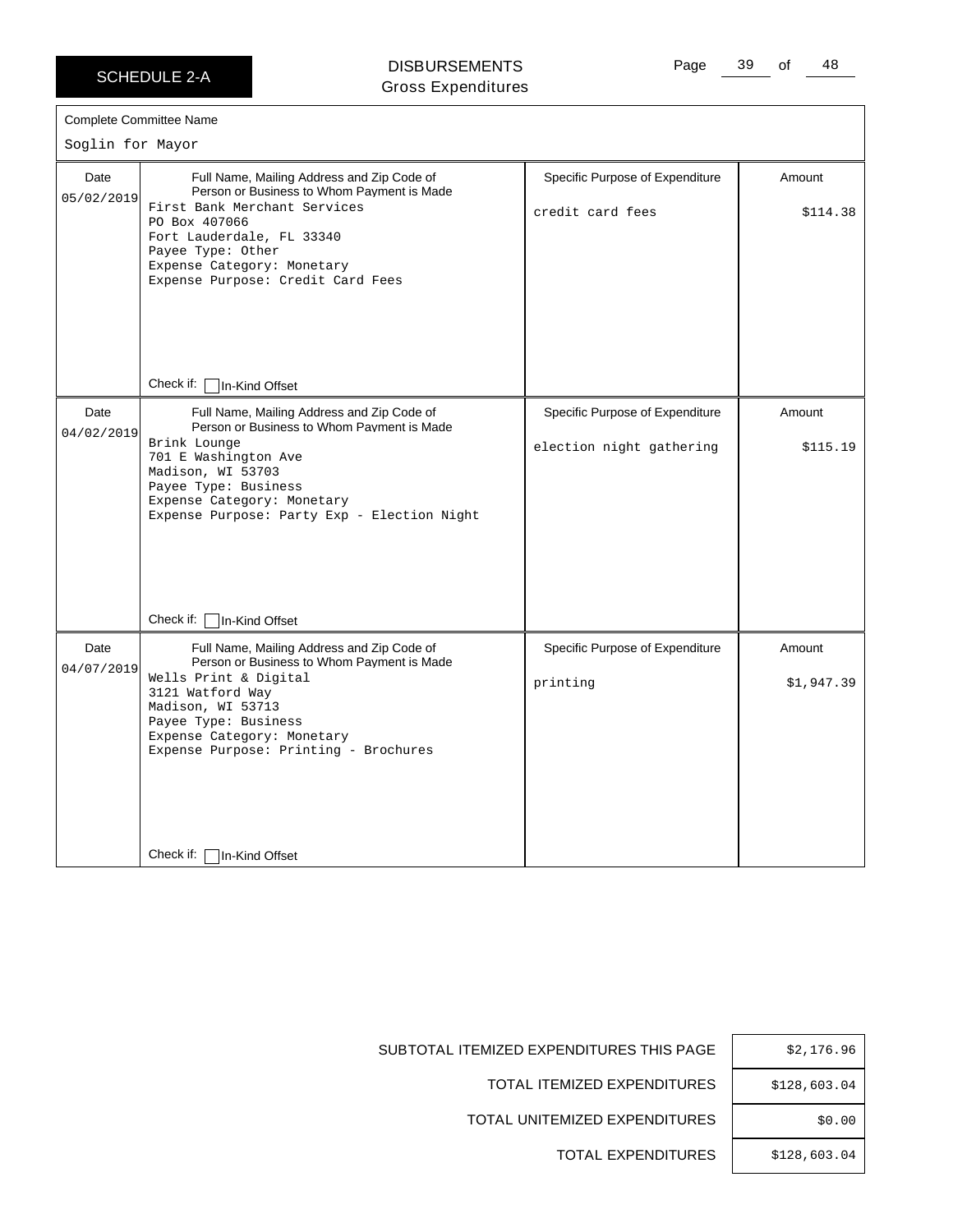$\Gamma$ 

### DISBURSEMENTS Gross Expenditures

Page 40 of 48

|                    | Complete Committee Name                                                                                                                                                                                                                                |                                                                    |                      |
|--------------------|--------------------------------------------------------------------------------------------------------------------------------------------------------------------------------------------------------------------------------------------------------|--------------------------------------------------------------------|----------------------|
| Soglin for Mayor   |                                                                                                                                                                                                                                                        |                                                                    |                      |
| Date<br>04/08/2019 | Full Name, Mailing Address and Zip Code of<br>Person or Business to Whom Payment is Made<br>Ethica Media<br>1225 Franklin Ave<br>Ste 325<br>Garden City, NY 11530<br>Payee Type: Business<br>Expense Category: Monetary<br>Expense Purpose: Media - TV | Specific Purpose of Expenditure<br>tv buy                          | Amount<br>\$8,750.00 |
|                    | Check if:   In-Kind Offset                                                                                                                                                                                                                             |                                                                    |                      |
| Date<br>03/28/2019 | Full Name, Mailing Address and Zip Code of<br>Person or Business to Whom Payment is Made<br>Sway Media<br>4350 E West Hwy<br>Ste 350<br>Bethesda, MD 20814<br>Payee Type: Business<br>Expense Category: Monetary<br>Expense Purpose: Media - TV        | Specific Purpose of Expenditure<br>ad production                   | Amount<br>\$1,750.00 |
|                    | Check if: □ In-Kind Offset                                                                                                                                                                                                                             |                                                                    |                      |
| Date<br>04/08/2019 | Full Name, Mailing Address and Zip Code of<br>Person or Business to Whom Payment is Made<br>Madison Club<br>5 E Wilson St<br>Madison, WI 53703<br>Payee Type: Business<br>Expense Category: Monetary<br>Expense Purpose: Fundraiser - Food & Beverage  | Specific Purpose of Expenditure<br>fundraiser food and<br>beverage | Amount<br>\$302.47   |
|                    | Check if: $\vert$<br>In-Kind Offset                                                                                                                                                                                                                    |                                                                    |                      |

| \$10,802.47  |
|--------------|
| \$128,603.04 |
| \$0.00       |
| \$128,603.04 |

SUBTOTAL ITEMIZED EXPENDITURES THIS PAGE

TOTAL ITEMIZED EXPENDITURES

TOTAL UNITEMIZED EXPENDITURES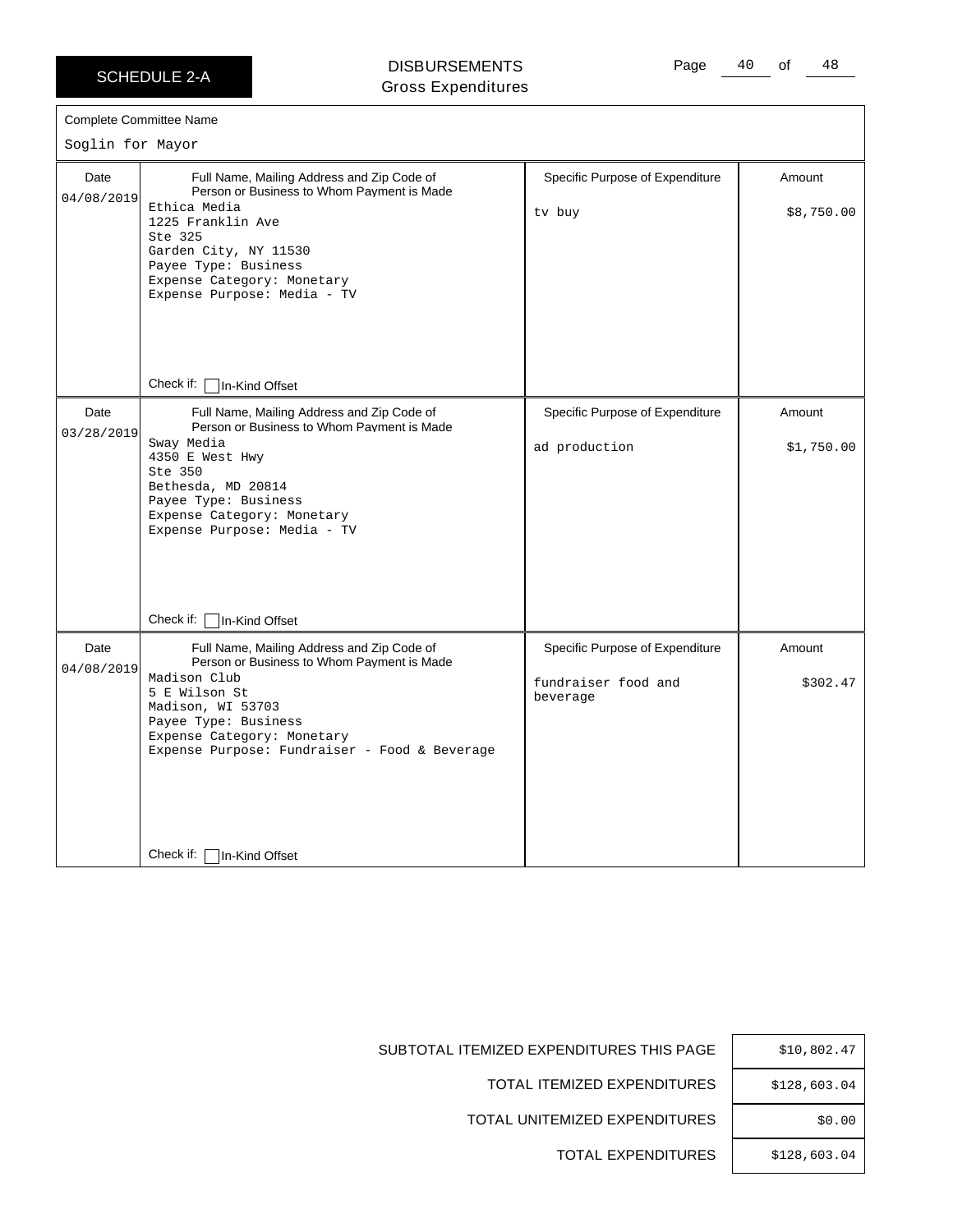Complete Committee Name Soglin for Mayor

03/22/2019 Date

DISBURSEMENTS Gross Expenditures Page 41 of 48

| <b>OIUSS LAPGHUILUIGS</b>                                                                |                                 |          |  |  |
|------------------------------------------------------------------------------------------|---------------------------------|----------|--|--|
| nmittee Name<br>: Mayor                                                                  |                                 |          |  |  |
|                                                                                          |                                 |          |  |  |
| Full Name, Mailing Address and Zip Code of<br>Person or Business to Whom Payment is Made | Specific Purpose of Expenditure | Amount   |  |  |
| <b>USPS</b><br>215 Martin Luther King Jr Blvd                                            | stamps                          | \$35.00  |  |  |
| Madison, WI 53703                                                                        |                                 |          |  |  |
| Payee Type: Business<br>Expense Category: Monetary                                       |                                 |          |  |  |
| Expense Purpose: Postage                                                                 |                                 |          |  |  |
|                                                                                          |                                 |          |  |  |
|                                                                                          |                                 |          |  |  |
|                                                                                          |                                 |          |  |  |
|                                                                                          |                                 |          |  |  |
|                                                                                          |                                 |          |  |  |
| Check if:<br>In-Kind Offset                                                              |                                 |          |  |  |
| Full Name, Mailing Address and Zip Code of<br>Person or Business to Whom Payment is Made | Specific Purpose of Expenditure | Amount   |  |  |
| Tom Klubertanz                                                                           | voice talent                    | \$200.00 |  |  |
| 313 W Doty St                                                                            |                                 |          |  |  |
| Apt 3<br>Madison, WI 53703                                                               |                                 |          |  |  |
|                                                                                          |                                 |          |  |  |

|                    | Check if: □ In-Kind Offset                                                                                                                                                                                                                          |                                                        |                    |
|--------------------|-----------------------------------------------------------------------------------------------------------------------------------------------------------------------------------------------------------------------------------------------------|--------------------------------------------------------|--------------------|
| Date<br>03/27/2019 | Full Name, Mailing Address and Zip Code of<br>Person or Business to Whom Payment is Made<br>Tom Klubertanz<br>313 W Doty St<br>Apt 3<br>Madison, WI 53703<br>Payee Type: Individual<br>Expense Category: Monetary<br>Expense Purpose: Media - Radio | Specific Purpose of Expenditure<br>voice talent        | Amount<br>\$200.00 |
|                    | Check if: □In-Kind Offset                                                                                                                                                                                                                           |                                                        |                    |
| Date<br>04/18/2019 | Full Name, Mailing Address and Zip Code of<br>Person or Business to Whom Payment is Made<br>Wells Print & Digital<br>3121 Watford Way<br>Madison, WI 53713<br>Payee Type: Business<br>Expense Category: Monetary<br>Expense Purpose: Postage        | Specific Purpose of Expenditure<br>payment for postage | Amount<br>\$623.26 |
|                    | Check if: $\Box$<br>In-Kind Offset                                                                                                                                                                                                                  |                                                        |                    |

| Ξ | \$858.26     |
|---|--------------|
| Ξ | \$128,603.04 |
| Ξ | \$0.00       |
| Ξ | \$128,603.04 |

SUBTOTAL ITEMIZED EXPENDITURES THIS PAGE

TOTAL ITEMIZED EXPENDITURES

TOTAL UNITEMIZED EXPENDITURES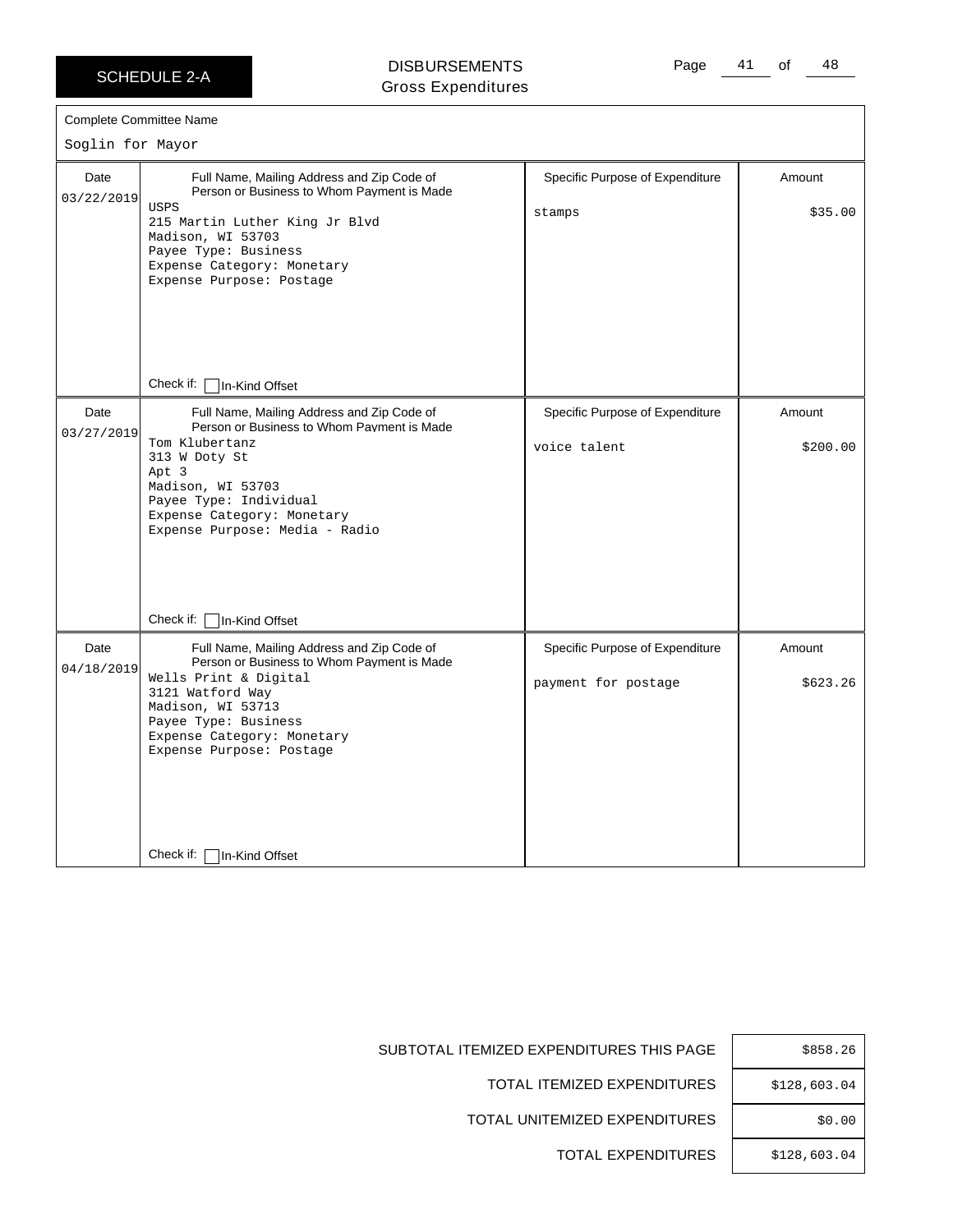### DISBURSEMENTS Gross Expenditures

| Date               | Full Name, Mailing Address and Zip Code of<br>Person or Business to Whom Payment is Made                                                                                                                                                                 | Specific Purpose of Expenditure                   | Amount             |
|--------------------|----------------------------------------------------------------------------------------------------------------------------------------------------------------------------------------------------------------------------------------------------------|---------------------------------------------------|--------------------|
| 04/25/2019         | The Shop Consulting<br>PO Box 628102<br>Middleton, WI 53562<br>Payee Type: Business<br>Expense Category: Monetary<br>Expense Purpose: Data Conversion                                                                                                    | data                                              | \$487.50           |
|                    | Check if: □ In-Kind Offset                                                                                                                                                                                                                               |                                                   |                    |
| Date<br>06/07/2019 | Full Name, Mailing Address and Zip Code of<br>Person or Business to Whom Payment is Made<br>Paul R Soglin<br>121 Standish Ct<br>Madison, WI 53705<br>Payee Type: Individual<br>Expense Category: Monetary<br>Expense Purpose: Administrative Expenses    | Specific Purpose of Expenditure<br>loan repayment | Amount<br>\$250.00 |
|                    | Check if:<br>In-Kind Offset                                                                                                                                                                                                                              |                                                   |                    |
| Date<br>03/26/2019 | Full Name, Mailing Address and Zip Code of<br>Person or Business to Whom Payment is Made<br>JK Creative<br>1508B Boscobel St<br>Nashville, TN 37206<br>Payee Type: Business<br>Expense Category: Monetary<br>Expense Purpose: Media - Online Advertising | Specific Purpose of Expenditure<br>online ads     | Amount<br>\$450.00 |
|                    | Check if:<br>∣In-Kind Offset                                                                                                                                                                                                                             |                                                   |                    |

| Ξ | \$1,187.50   |
|---|--------------|
| 3 | \$128,603.04 |
| 3 | \$0.00       |
| 3 | \$128,603.04 |

SUBTOTAL ITEMIZED EXPENDITURES THIS PAGE

TOTAL ITEMIZED EXPENDITURES

TOTAL UNITEMIZED EXPENDITURES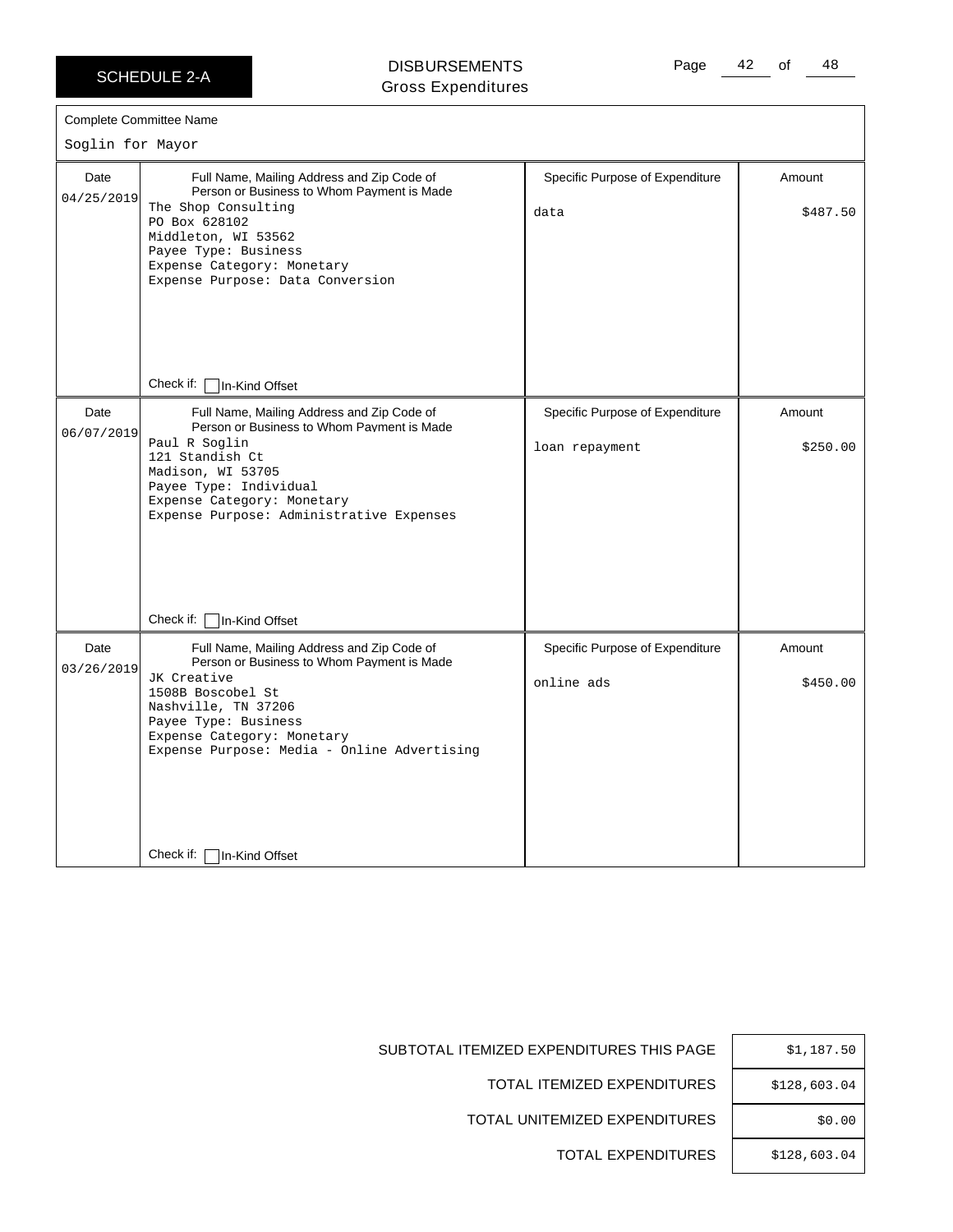DISBURSEMENTS Gross Expenditures Page 43 of 48

|                    | <b>Complete Committee Name</b>                                                                                                                                                                                                                                 |                                                      |                       |
|--------------------|----------------------------------------------------------------------------------------------------------------------------------------------------------------------------------------------------------------------------------------------------------------|------------------------------------------------------|-----------------------|
| Soglin for Mayor   |                                                                                                                                                                                                                                                                |                                                      |                       |
| Date<br>04/07/2019 | Full Name, Mailing Address and Zip Code of<br>Person or Business to Whom Payment is Made<br>Dorothy Mirowski<br>200 Kensington Dr<br>Madison, WI 53704<br>Payee Type: Individual<br>Expense Category: Monetary<br>Expense Purpose: Media - Graphic Design      | Specific Purpose of Expenditure<br>graphic design    | Amount<br>\$570.00    |
|                    | Check if:<br>In-Kind Offset                                                                                                                                                                                                                                    |                                                      |                       |
| Date<br>04/08/2019 | Full Name, Mailing Address and Zip Code of<br>Person or Business to Whom Payment is Made<br>NGP VAN Inc<br>1101 15th St NW<br>Ste 500<br>Washington, DC 20005<br>Payee Type: Business<br>Expense Category: Monetary<br>Expense Purpose: IT - Campaign Software | Specific Purpose of Expenditure<br>campaign software | Amount<br>\$650.00    |
|                    | Check if:<br>In-Kind Offset                                                                                                                                                                                                                                    |                                                      |                       |
| Date<br>03/28/2019 | Full Name, Mailing Address and Zip Code of<br>Person or Business to Whom Payment is Made<br>Ethica Media<br>1225 Franklin Ave<br>Ste 325<br>Garden City, NY 11530<br>Payee Type: Business<br>Expense Category: Monetary<br>Expense Purpose: Media - TV         | Specific Purpose of Expenditure<br>paid advertising  | Amount<br>\$37,208.00 |
|                    | Check if:<br>In-Kind Offset                                                                                                                                                                                                                                    |                                                      |                       |

| \$38,428.00  |
|--------------|
| \$128,603.04 |
| \$0.00       |
| \$128,603.04 |

SUBTOTAL ITEMIZED EXPENDITURES THIS PAGE

TOTAL ITEMIZED EXPENDITURES

TOTAL UNITEMIZED EXPENDITURES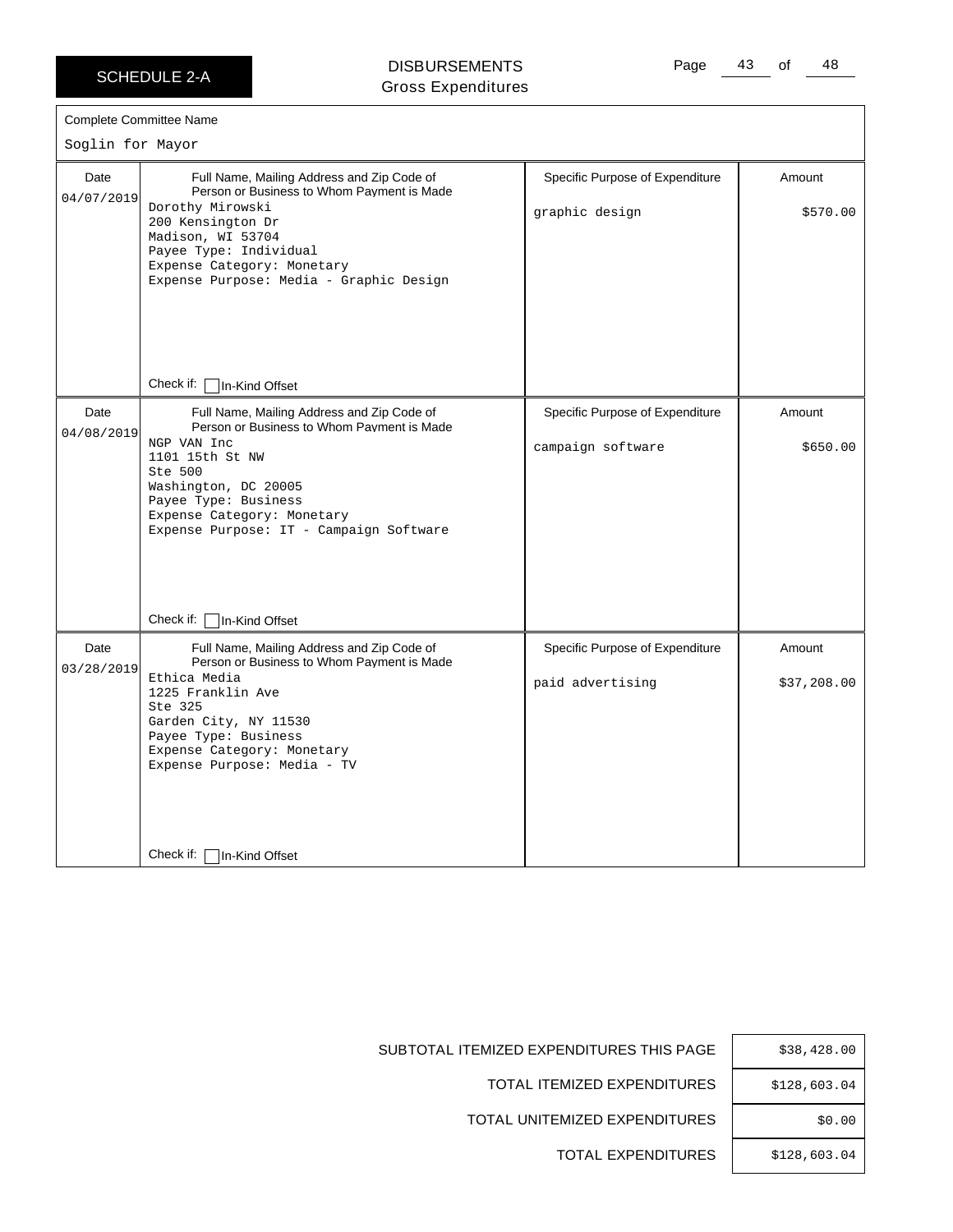### DISBURSEMENTS Gross Expenditures

٦

| Soglin for Mayor   | Complete Committee Name                                                                                                                                                                                                                            |                                                     |                    |
|--------------------|----------------------------------------------------------------------------------------------------------------------------------------------------------------------------------------------------------------------------------------------------|-----------------------------------------------------|--------------------|
| Date<br>04/08/2019 | Full Name, Mailing Address and Zip Code of<br>Person or Business to Whom Payment is Made<br>Home Savings Bank<br>7701 Mineral Point Rd<br>Madison, WI 53717<br>Payee Type: Business<br>Expense Category: Monetary<br>Expense Purpose: Bank Charges | Specific Purpose of Expenditure<br>wire fee         | Amount<br>\$20.00  |
|                    | Check if: [<br>In-Kind Offset                                                                                                                                                                                                                      |                                                     |                    |
| Date<br>03/31/2019 | Full Name, Mailing Address and Zip Code of<br>Person or Business to Whom Payment is Made<br>Fed Ex Office<br>654 W Washington Ave<br>Madison, WI 53703<br>Payee Type: Business<br>Expense Category: Monetary<br>Expense Purpose: Printing - Copies | Specific Purpose of Expenditure<br>copies           | Amount<br>\$179.35 |
|                    | Check if: $\lceil$<br>In-Kind Offset                                                                                                                                                                                                               |                                                     |                    |
| Date<br>04/08/2019 | Full Name, Mailing Address and Zip Code of<br>Person or Business to Whom Payment is Made<br>Madison Club<br>5 E Wilson St<br>Madison, WI 53703<br>Payee Type: Business<br>Expense Category: Monetary<br>Expense Purpose: Meeting Expenses          | Specific Purpose of Expenditure<br>meeting expenses | Amount<br>\$587.26 |
|                    | Check if:<br>In-Kind Offset                                                                                                                                                                                                                        |                                                     |                    |

| \$786.61     |
|--------------|
| \$128,603.04 |
| \$0.00       |
| \$128,603.04 |

SUBTOTAL ITEMIZED EXPENDITURES THIS PAGE

TOTAL ITEMIZED EXPENDITURES

TOTAL UNITEMIZED EXPENDITURES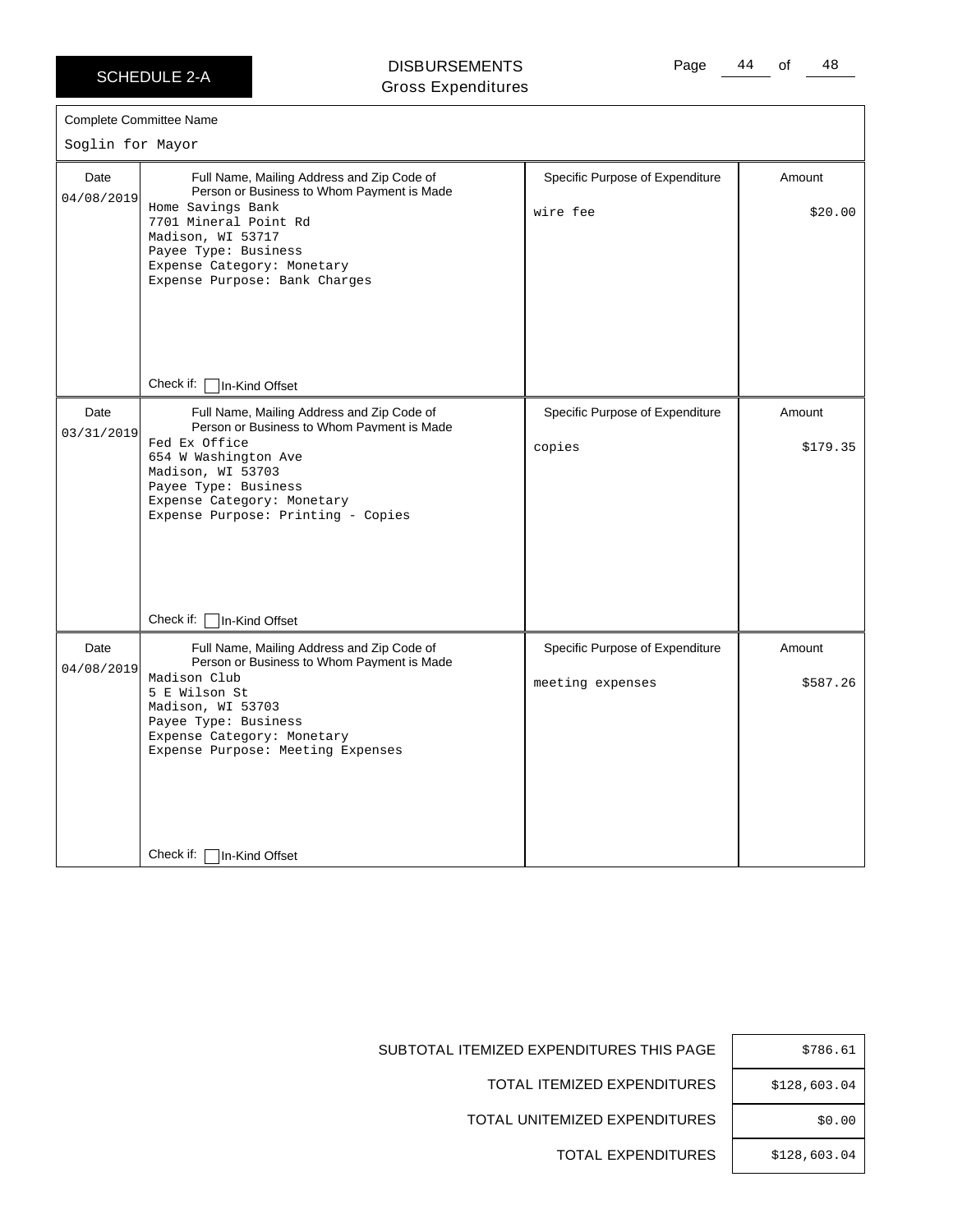$\Gamma$ 

DISBURSEMENTS Gross Expenditures Page 45 of 48

| Soglin for Mayor   | <b>Complete Committee Name</b>                                                                                                                                                                                                                        |                                                 |                      |
|--------------------|-------------------------------------------------------------------------------------------------------------------------------------------------------------------------------------------------------------------------------------------------------|-------------------------------------------------|----------------------|
| Date<br>03/19/2019 | Full Name, Mailing Address and Zip Code of<br>Person or Business to Whom Payment is Made<br>Sign Rocket<br>340 Broadway Ave<br>St Paul Park, MN 55071<br>Payee Type: Business<br>Expense Category: Monetary<br>Expense Purpose: Printing - Yard Signs | Specific Purpose of Expenditure<br>yard signs   | Amount<br>\$638.00   |
|                    | Check if:<br>In-Kind Offset                                                                                                                                                                                                                           |                                                 |                      |
| Date<br>04/08/2019 | Full Name, Mailing Address and Zip Code of<br>Person or Business to Whom Payment is Made<br>Amani Burris<br>PO Box 8414<br>Madison, WI 53708<br>Payee Type: Individual<br>Expense Category: Monetary<br>Expense Purpose: Administrative Expenses      | Specific Purpose of Expenditure<br>stipend      | Amount<br>\$1,250.00 |
|                    | Check if:<br>In-Kind Offset                                                                                                                                                                                                                           |                                                 |                      |
| Date<br>03/27/2019 | Full Name, Mailing Address and Zip Code of<br>Person or Business to Whom Payment is Made<br>Karen Moeller<br>1422 Fremont Ave<br>Madison, WI 53704<br>Payee Type: Individual<br>Expense Category: Monetary<br>Expense Purpose: Media - Radio          | Specific Purpose of Expenditure<br>voice talent | Amount<br>\$200.00   |
|                    | Check if:<br>In-Kind Offset                                                                                                                                                                                                                           |                                                 |                      |

SUBTOTAL ITEMIZED EXPENDITURES THIS PAGE  $|$  \$2,088.00

TOTAL ITEMIZED EXPENDITURES | \$128,603.04

TOTAL UNITEMIZED EXPENDITURES | \$0.00

TOTAL EXPENDITURES | \$128,603.04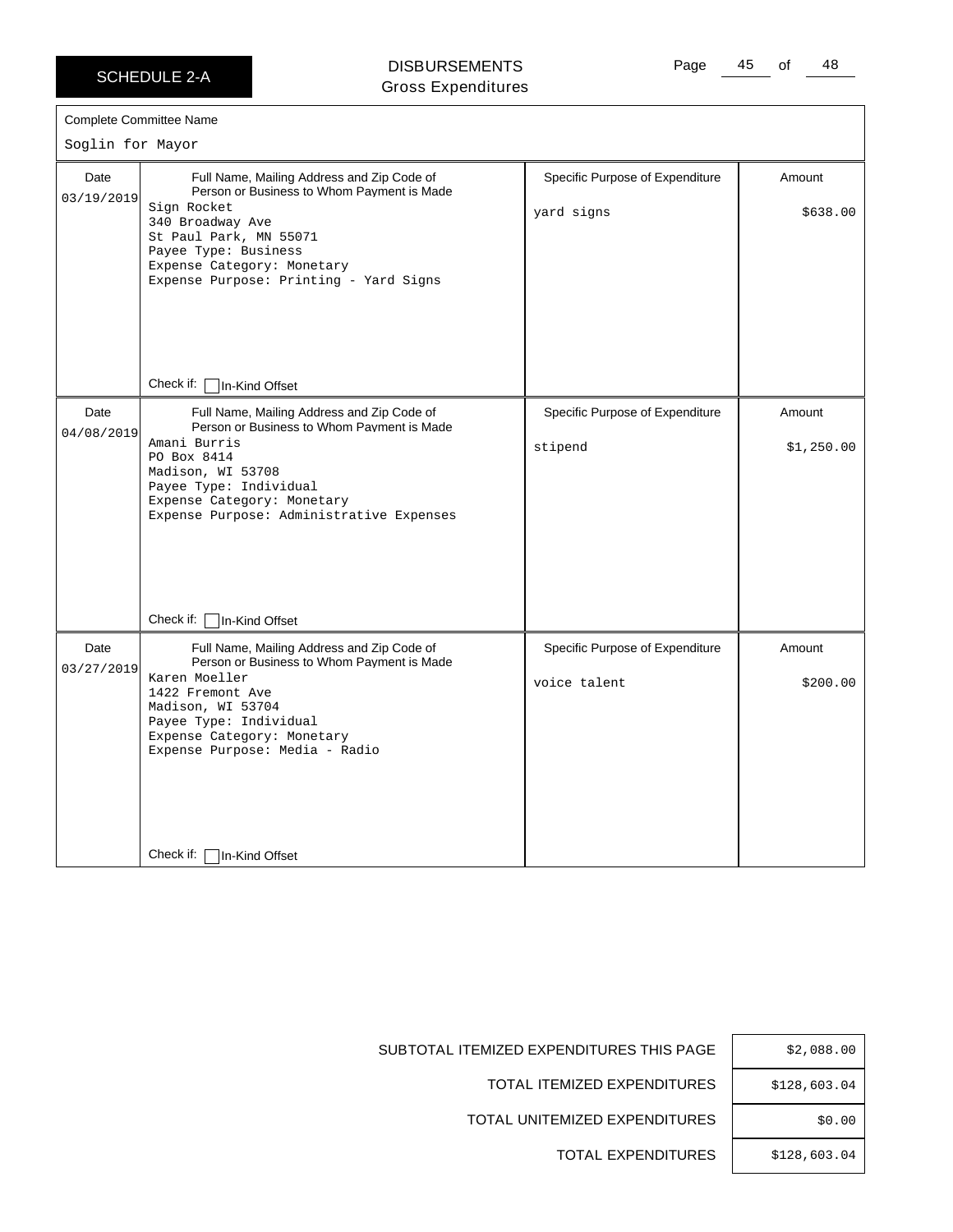### DISBURSEMENTS Gross Expenditures

Page 46 of 48

| Soglin for Mayor   | <b>Complete Committee Name</b>                                                                                                                                                                                                                                                                                                      |                                                     |                      |
|--------------------|-------------------------------------------------------------------------------------------------------------------------------------------------------------------------------------------------------------------------------------------------------------------------------------------------------------------------------------|-----------------------------------------------------|----------------------|
| Date<br>06/07/2019 | Full Name, Mailing Address and Zip Code of<br>Person or Business to Whom Payment is Made<br>Paul R Soglin<br>121 Standish Ct<br>Madison, WI 53705<br>Payee Type: Individual<br>Expense Category: Monetary<br>Expense Purpose: Administrative Expenses                                                                               | Specific Purpose of Expenditure<br>loan repayment   | Amount<br>\$250.00   |
| Date<br>04/04/2019 | Check if:     In-Kind Offset<br>Full Name, Mailing Address and Zip Code of<br>Person or Business to Whom Payment is Made<br>First Bank Merchant Services<br>PO Box 407066<br>Fort Lauderdale, FL 33340<br>Payee Type: Other<br>Expense Category: Monetary<br>Expense Purpose: Credit Card Fees                                      | Specific Purpose of Expenditure<br>credit card fees | Amount<br>\$2,665.99 |
| Date<br>04/07/2019 | Check if: $\vert$<br>In-Kind Offset<br>Full Name, Mailing Address and Zip Code of<br>Person or Business to Whom Payment is Made<br>Sutter Chase Photographers<br>631 Struck St<br>Madison, WI 53719<br>Payee Type: Business<br>Expense Category: Monetary<br>Expense Purpose: Media - Graphic Design<br>Check if:<br>In-Kind Offset | Specific Purpose of Expenditure<br>photography      | Amount<br>\$194.12   |

SUBTOTAL ITEMIZED EXPENDITURES THIS PAGE

TOTAL ITEMIZED EXPENDITURES

TOTAL UNITEMIZED EXPENDITURES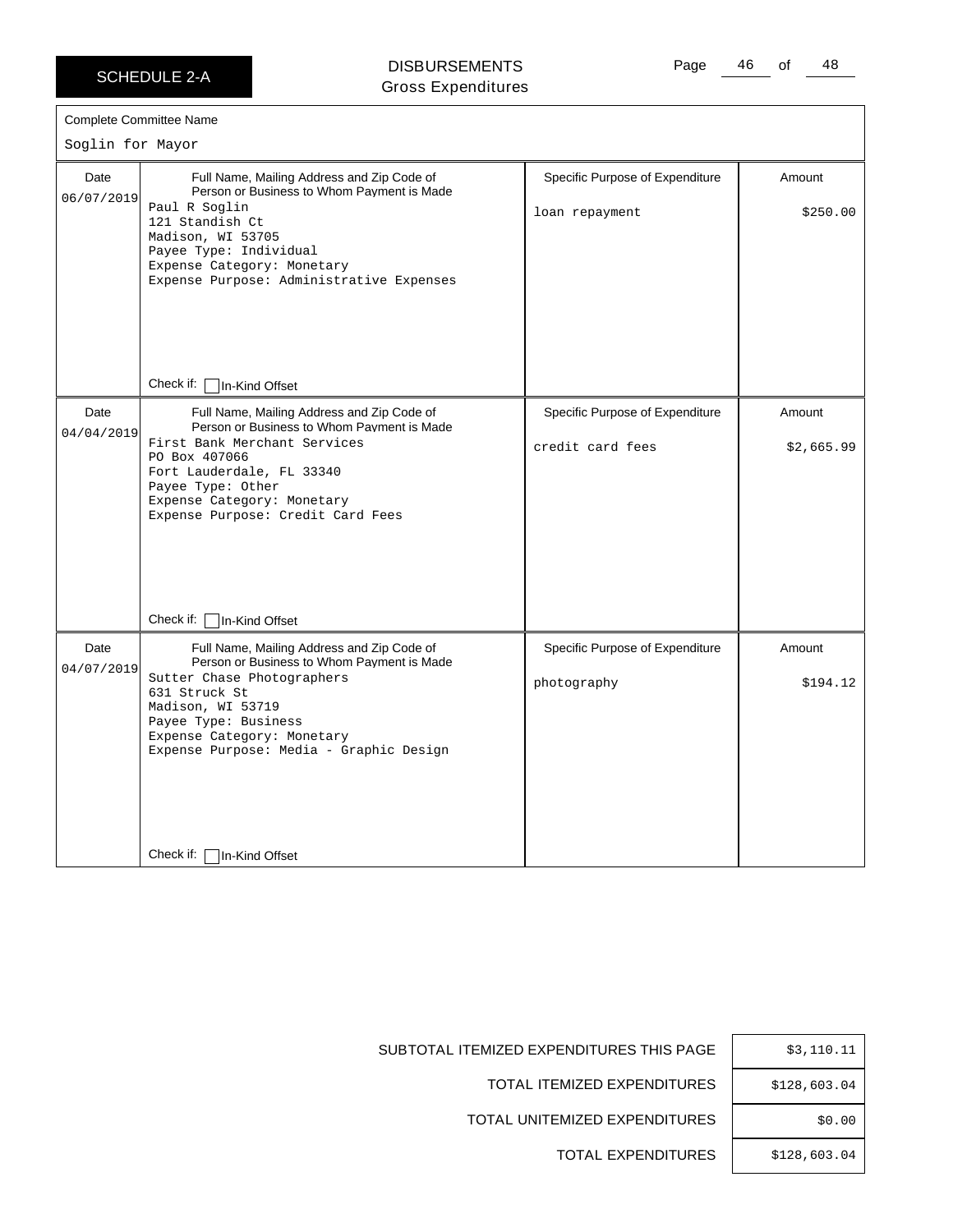### DISBURSEMENTS Gross Expenditures

|  | <b>Complete Committee Name</b> |  |
|--|--------------------------------|--|
|--|--------------------------------|--|

Soglin for Mayor

| Soglin for Mayor   |                                                                                                                                                                                                                                                                                                              |                                               |                    |  |
|--------------------|--------------------------------------------------------------------------------------------------------------------------------------------------------------------------------------------------------------------------------------------------------------------------------------------------------------|-----------------------------------------------|--------------------|--|
| Date<br>03/20/2019 | Full Name, Mailing Address and Zip Code of<br>Person or Business to Whom Payment is Made<br>Go Transcript<br>39 Duke Street<br>Edinburgh EH6 8HH, United Kingdom<br>Great Britain<br>Payee Type: Business<br>Expense Category: Monetary<br>Expense Purpose: Data Conversion<br>Check if: [<br>In-Kind Offset | Specific Purpose of Expenditure<br>transcript | Amount<br>\$49.46  |  |
| Date<br>04/18/2019 | Full Name, Mailing Address and Zip Code of<br>Person or Business to Whom Payment is Made<br>Go Transcript<br>39 Duke Street<br>Edinburgh EH6 8HH, United Kingdom<br>Great Britain<br>Payee Type: Business<br>Expense Category: Monetary<br>Expense Purpose: Data Conversion<br>Check if:<br>In-Kind Offset   | Specific Purpose of Expenditure<br>transcript | Amount<br>\$121.18 |  |

| \$170.64     |
|--------------|
| \$128,603.04 |
| \$0.00       |
| \$128,603.04 |

SUBTOTAL ITEMIZED EXPENDITURES THIS PAGE

TOTAL ITEMIZED EXPENDITURES

TOTAL UNITEMIZED EXPENDITURES